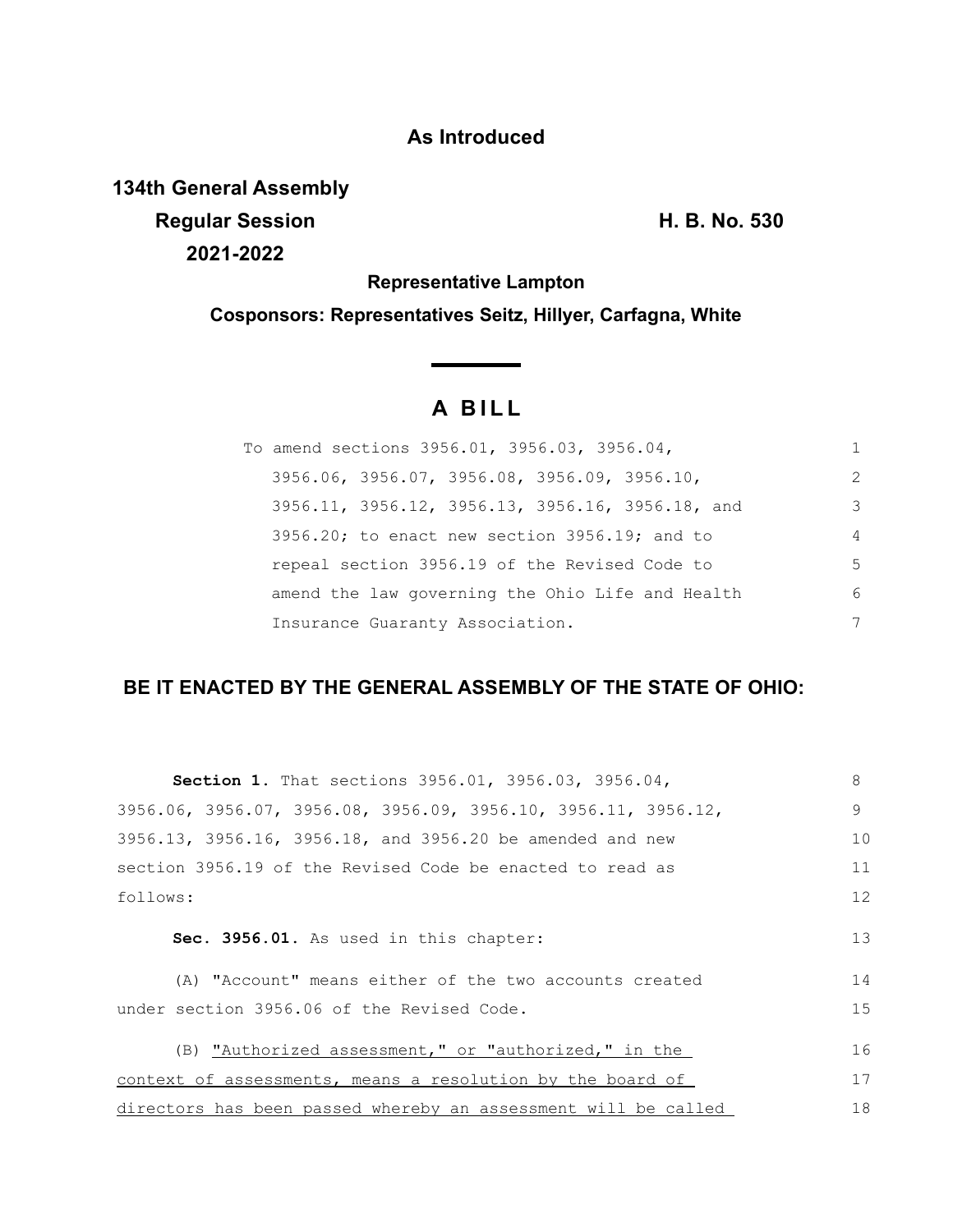| immediately or in the future from member insurers for a         | 19 |
|-----------------------------------------------------------------|----|
| specified amount. An assessment is authorized when the          | 20 |
| resolution is passed.                                           | 21 |
| (C) "Called assessment," or "called," in the context of         | 22 |
| assessments, means that a notice has been issued by the         | 23 |
| association to member insurers requiring that an authorized     | 24 |
| assessment be paid within the time frame set forth in the       | 25 |
| notice. An authorized assessment becomes a called assessment    | 26 |
| when notice is mailed, including by electronic means, by the    | 27 |
| association to member insurers.                                 | 28 |
| (D) "Contractual obligation" means any obligation under a       | 29 |
| policy, contract, or certificate under a group policy or        | 30 |
| contract, or portion of the policy or contract, for which       | 31 |
| coverage is provided under section 3956.04 of the Revised Code. | 32 |
| (C) [E] "Covered policy or contract" means any policy,          | 33 |
| contract, or group certificate within the scope of section      | 34 |
| 3956.04 of the Revised Code.                                    | 35 |
| (D) (F) "Health benefit plan" means any hospital or             | 36 |
| medical expense policy or certificate, or health insuring       | 37 |
| corporation subscriber policy, contract, certificate, or        | 38 |
| agreement, or any other similar health or sickness and accident | 39 |
| insurance policy or contract. "Health benefit plan" does not    | 40 |
| include:                                                        | 41 |
| (1) Accident only insurance;                                    | 42 |
| (2) Credit insurance;                                           | 43 |
| (3) Dental only insurance;                                      | 44 |
| (4) Vision only insurance;                                      | 45 |
| (5) Medicare supplement insurance;                              | 46 |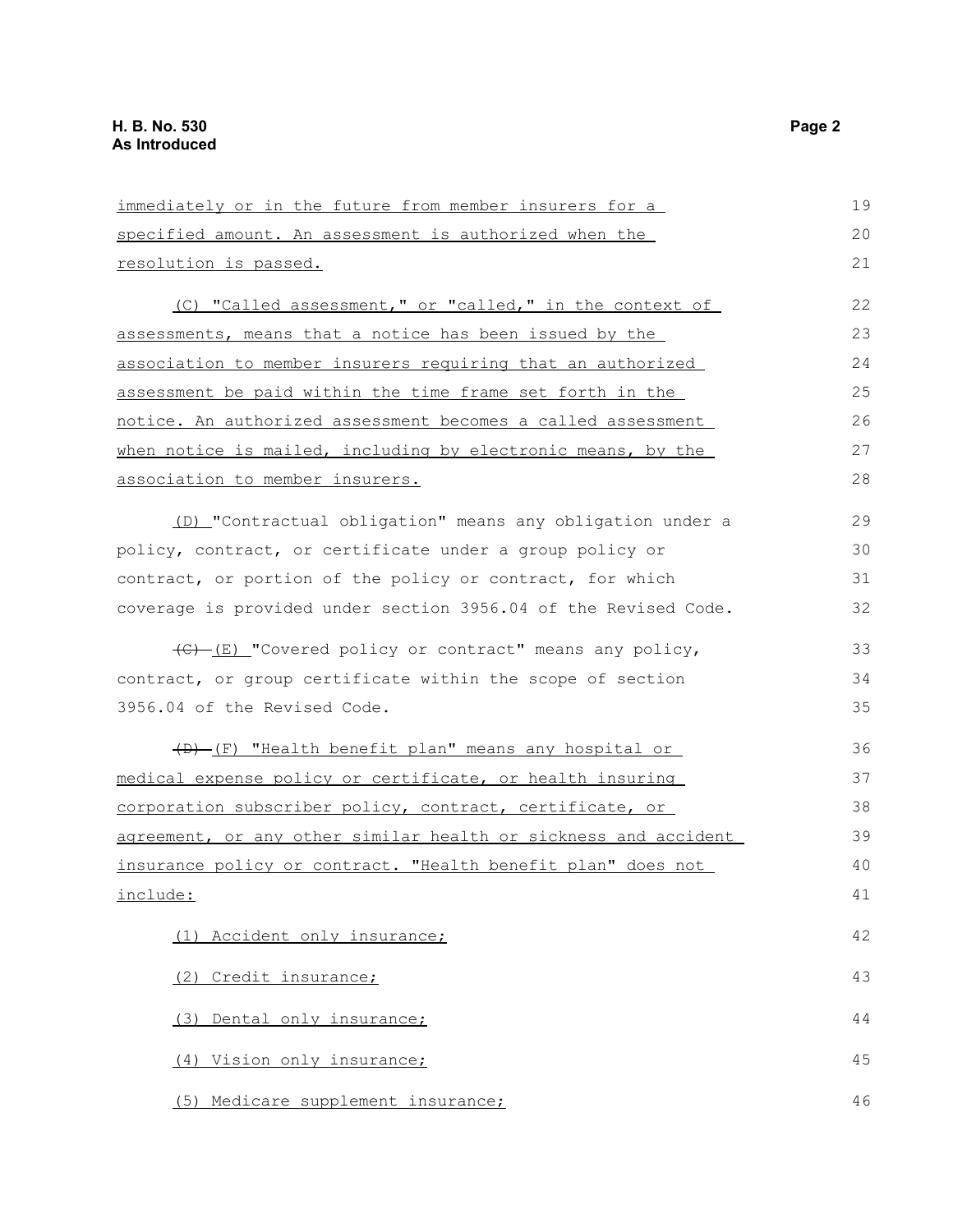| (6) Benefits for long-term care, home health care,                     | 47 |
|------------------------------------------------------------------------|----|
| community-based care, or any combination thereof;                      | 48 |
| (7) Disability income insurance;                                       | 49 |
| (8) Coverage for on-site medical clinics;                              | 50 |
| (9) Specified disease, hospital confinement indemnity, or              | 51 |
| limited benefit health insurance if the types of coverage do not       | 52 |
| provide coordination of benefits and are provided under separate       | 53 |
| policies or certificates.                                              | 54 |
| (G) "Impaired insurer" means a member insurer that, after              | 55 |
| November 20, 1989, is not an insolvent insurer and is placed           | 56 |
| under an order of rehabilitation or conservation by a court of         | 57 |
| competent jurisdiction.                                                | 58 |
| $\overline{f(x)}$ (H) "Insolvent insurer" means a member insurer that, | 59 |
| after November 20, 1989, is placed under an order of liquidation       | 60 |
| by a court of competent jurisdiction with a finding of                 | 61 |
| insolvency.                                                            | 62 |
| (F)(1)-(I)(1)_"Member insurer" means any insurer_or health_            | 63 |
| insuring corporation that holds a certificate of authority or is       | 64 |
| licensed to transact in this state any kind of insurance or            | 65 |
| health insuring corporation business for which coverage is             | 66 |
| provided under section 3956.04 of the Revised Code, and includes       | 67 |
| any insurer or health insuring corporation whose certificate of        | 68 |
| authority or license in this state may have been suspended,            | 69 |
| revoked, not renewed, or voluntarily withdrawn after November          | 70 |
| 20, 1989.                                                              | 71 |
| (2) "Member insurer" does not include any of the                       | 72 |
| following:                                                             | 73 |
| (a) A health insuring corporation;                                     | 74 |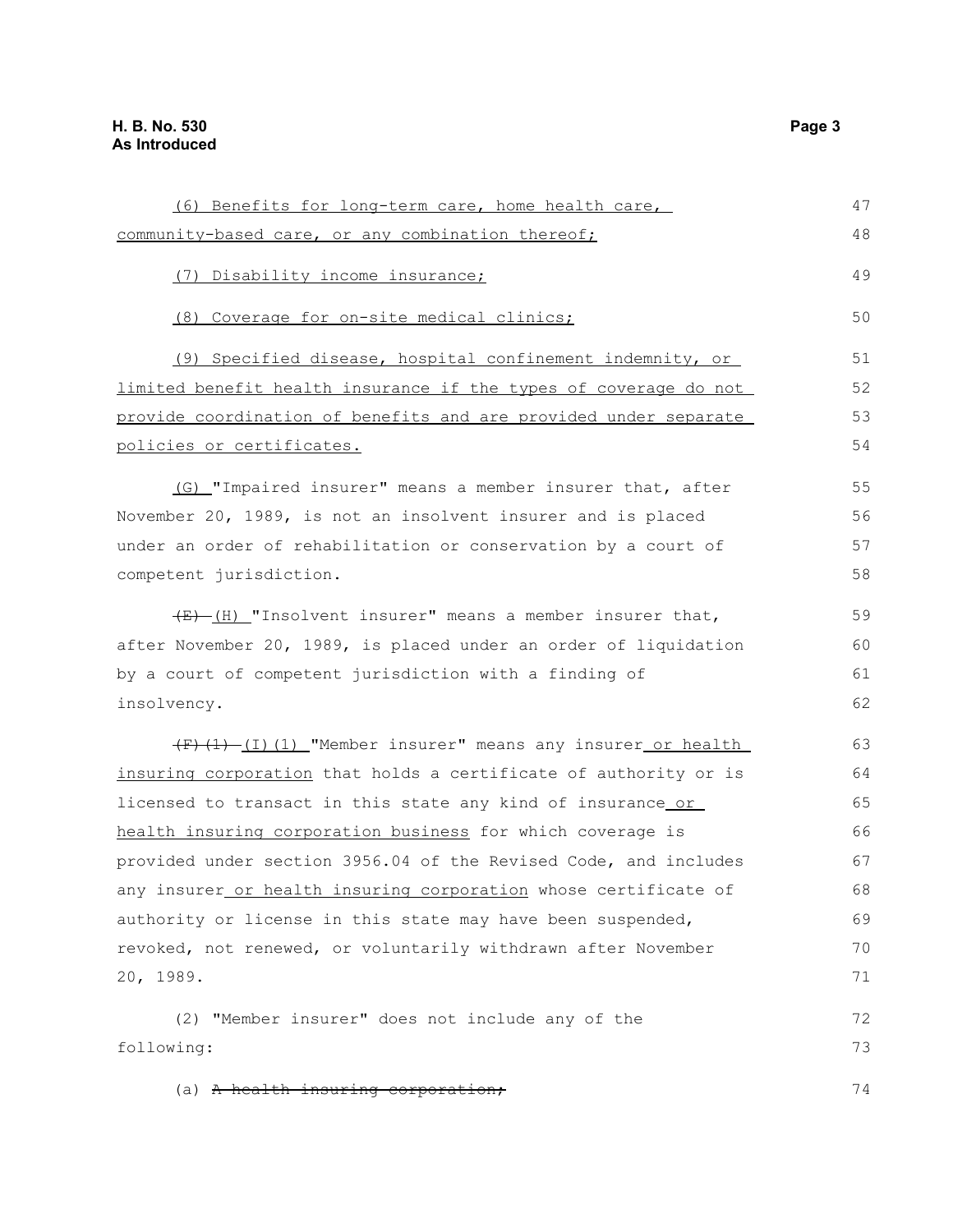(b) A fraternal benefit society; (c) (b) A self-insurance or joint self-insurance pool or plan of the state or any political subdivision of the state;  $(d)$  (c) A mutual protective association; (e) (d) An insurance exchange;  $(f)$  (e) Any person who qualifies as a "member insurer" under section 3955.01 of the Revised Code and who does not receive premiums on covered policies or contracts;  $\left( \theta \right)$  (f) Any entity similar to any of those described in divisions  $(F)(2)(a)$  (I)(2)(a) to  $(f)-(e)$  of this section. (3) "Member insurer" includes any insurer or health insuring corporation that operates any of the entities described in division  $\left(\frac{F}{F}\right)\left(\frac{2}{F}\right)$  (I)(2) of this section as a line of business, and not as a separate, affiliated legal entity, and otherwise qualifies as a member insurer. (G) (J) "Owner of a policy or contract," "policyholder," "policy owner," "contract owner," and "contract holder" mean the person who is identified as the legal owner under the terms of the policy or contract or who is otherwise vested with legal title to the policy or contract through a valid assignment completed in accordance with the terms of the policy or contract and properly recorded as the owner on the books of the member insurer. "Owner of a policy or contract," "policyholder," "policy owner," "contract owner," and "contract holder" do not include persons with a mere beneficial interest in a policy or contract. (K) "Premiums" means amounts received on covered policies 75 76 77 78 79 80 81 82 83 84 85 86 87 88 89 90 91 92 93 94 95 96 97 98 99 100 101

or contracts, less premiums, considerations, and deposits 102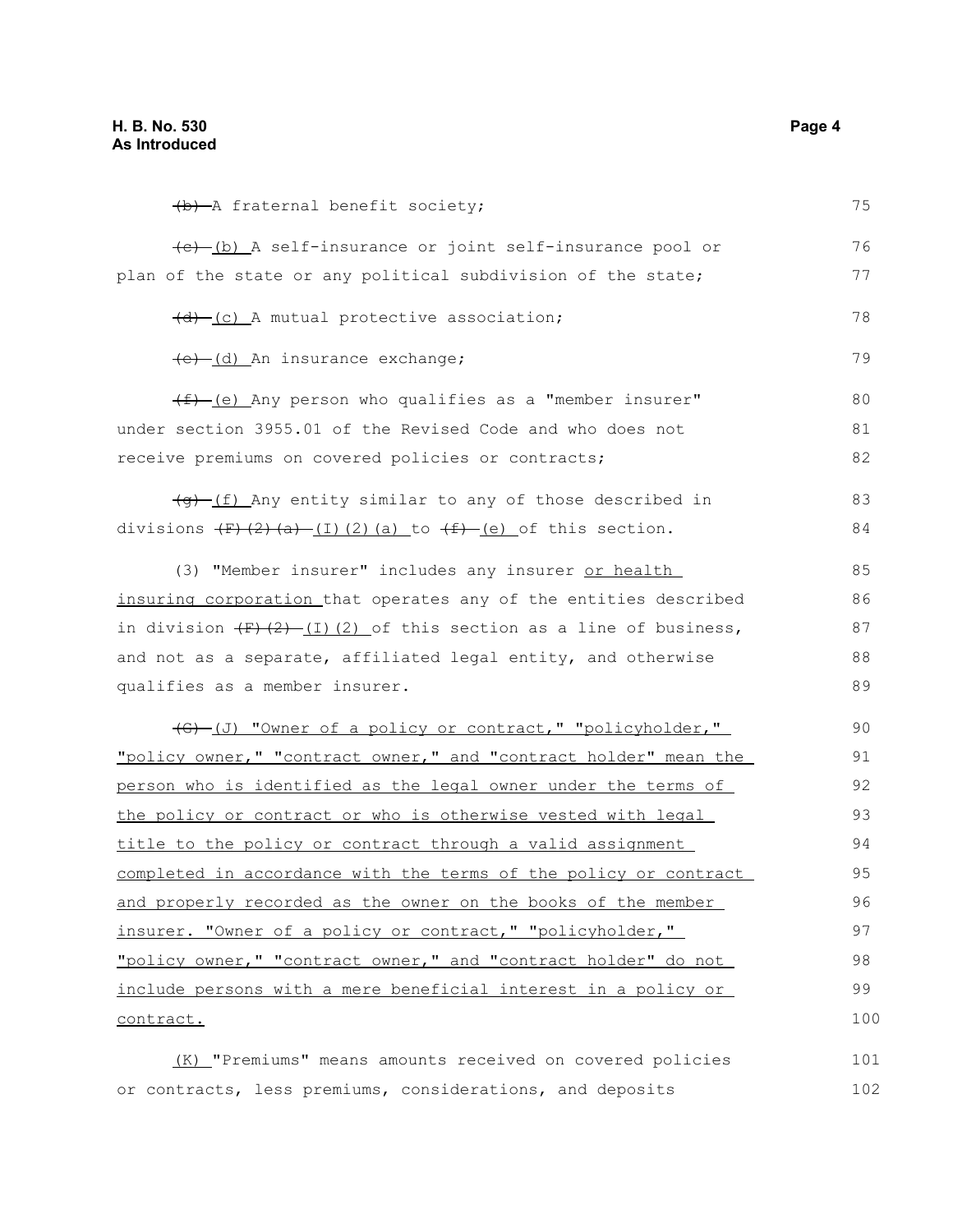| returned on the policies or contracts, and less dividends and    | 103 |
|------------------------------------------------------------------|-----|
| experience credits on the policies and contracts. "Premiums"     | 104 |
| does not include either any of the following:                    | 105 |
| (1) Any amounts in excess of one-five million dollars            | 106 |
| received on any unallocated annuity contract not issued under a  | 107 |
| governmental retirement plan established under Section 401,      | 108 |
| 403(b), or 457 of the "Internal Revenue Code of 1986," 100 Stat. | 109 |
| 2085, 26 U.S.C.A. 1, as amended;                                 | 110 |
| (2) Any amounts received for any policies or contracts or        | 111 |
| for the portions of any policies or contracts for which coverage | 112 |
| is not provided under section 3956.04 of the Revised Code-       | 113 |

Division (G)(2) of this section shall not be construed to require the exclusion, from assessable premiums, of premiums paid for coverages in excess, except that assessable premium shall not be reduced on account of  $the$ -division (C)(2)(c) of section 3956.04 of the Revised Code relating to interest limitations specified in division (B)(2)(c) of section 3956.04 of the Revised Code or of premiums paid for coverages in excess of the limitations with respect to any one individual, any one participant, or any one contract holder specified in division (C)(2) of section 3956.04 of the Revised Codeor division (D)(2) of section 3956.04 of the Revised Code relating to limitations with respect to one individual, one participant, and one policy or contract owner; 114 115 116 117 118 119 120 121 122 123 124 125 126

(3) With respect to multiple nongroup policies of life insurance owned by one owner, whether the policy or contract owner is an individual, firm, corporation, or other person, and whether the persons insured are officers, managers, employees, or other persons, premiums in excess of five million dollars with respect to these policies or contracts, regardless of the 127 128 129 130 131 132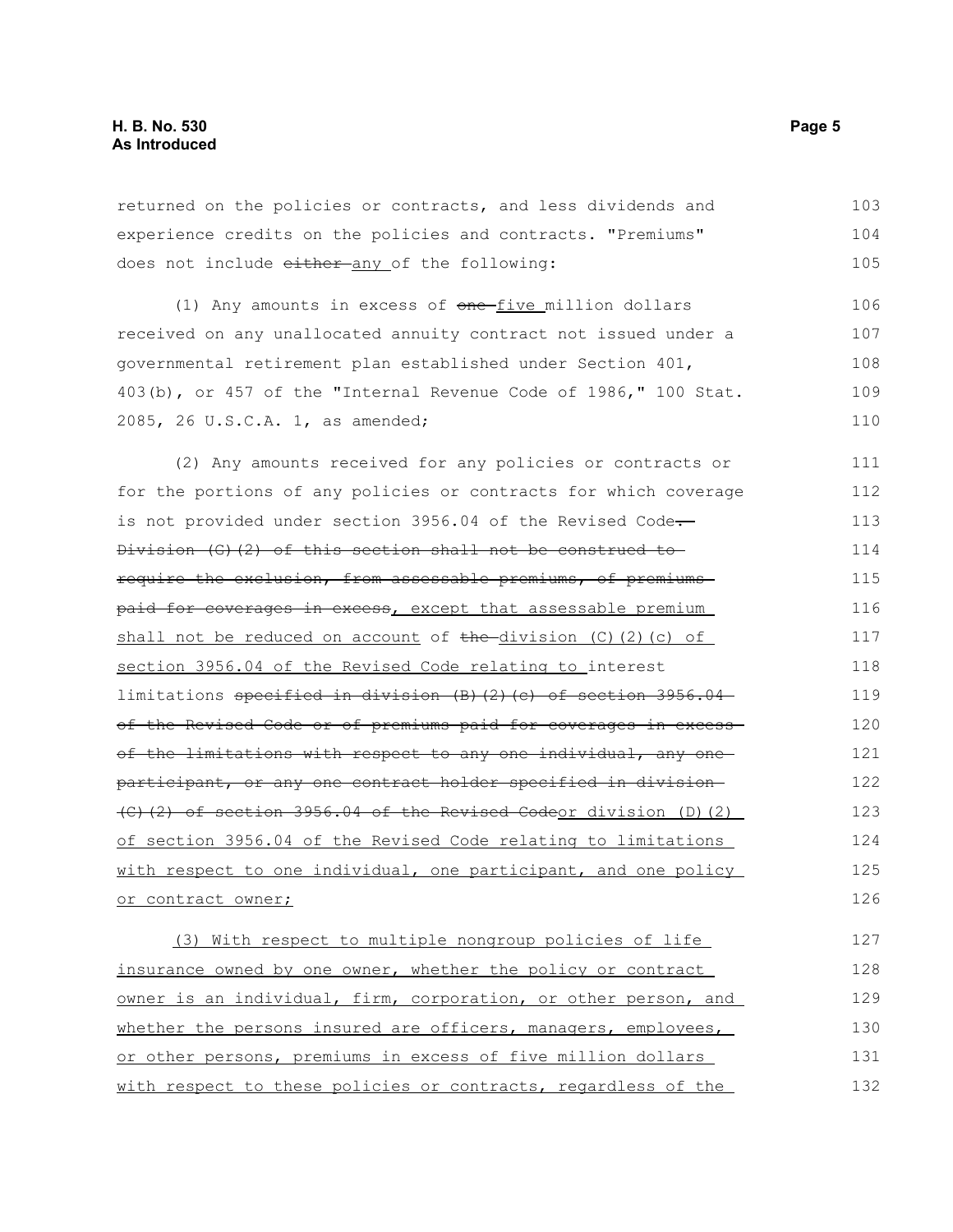133

#### number of policies or contracts held by the owner.

(H) (L) "Resident" means any person who resides in this state at the time a member insurer is determined to be an impaired or insolvent insurer and to whom a contractual obligation is owed. A person may be a resident of only one state, which, in the case of a person other than a natural person, shall be its principal place of business. Citizens of the United States who are either residents of a foreign country or residents of a United States possession, territory, or protectorate that does not have an association similar to the association created by this chapter shall be considered residents of the state of domicile of the insurer that issued the policy or contract. 134 135 136 137 138 139 140 141 142 143 144 145

 $(H)$  (M) "Structured settlement annuity" means an annuity purchased in order to fund periodic payments for a plaintiff or other claimant in payment for or with respect to personal injury suffered by the plaintiff or other claimant. 146 147 148 149

(J) (N) "Subaccount" means any of the three subaccounts created under division (A) of section 3956.06 of the Revised Code. 150 151 152

(K) (O) "Supplemental contract" means any agreement entered into for the distribution of policy or contract proceeds. 153 154 155

 $(H)$  (P) "Unallocated annuity contract" means any annuity contract or group annuity certificate that is not issued to and owned by an individual, except to the extent of any annuity benefits guaranteed to an individual by an insurer under that contract or certificate. 156 157 158 159 160

**Sec. 3956.03.** The purpose of this chapter is to protect, 161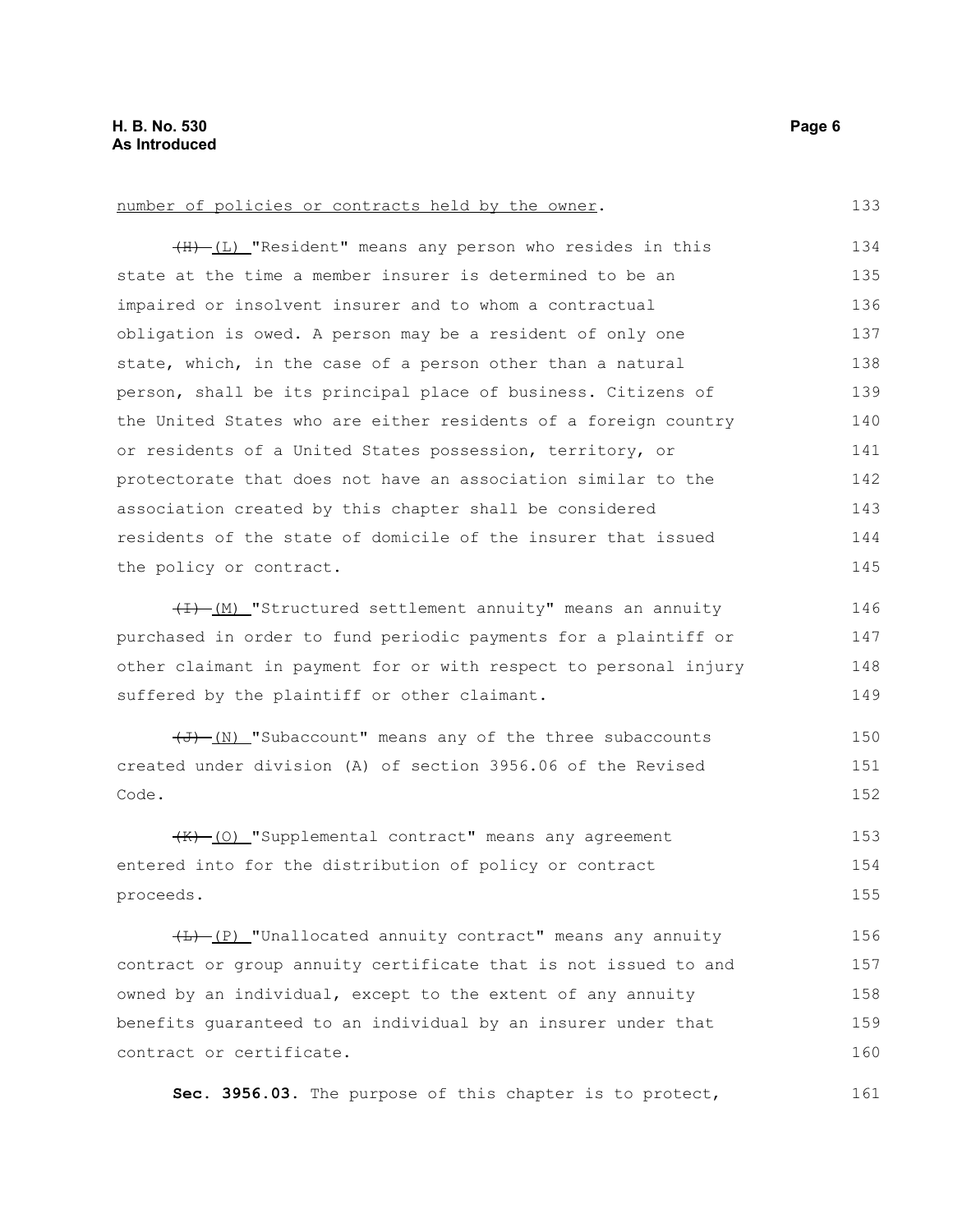| subject to certain limitations, the persons specified in                    | 162 |
|-----------------------------------------------------------------------------|-----|
| division (A) of section 3956.04 of the Revised Code against                 | 163 |
| failure in the performance of contractual obligations under life            | 164 |
| and, health insurance policies, and annuity policies, plans, or             | 165 |
| contracts specified in division $\overline{(B)}$ (C) of section 3956.04 of  | 166 |
| the Revised Code, due to the impairment or insolvency of the                | 167 |
| member insurer that issued the policies, plans, or contracts. To            | 168 |
| provide this protection, the Ohio life and health insurance                 | 169 |
| quaranty association, an association of member insurers, is                 | 170 |
| created to pay benefits and to continue coverages, as limited in            | 171 |
| this chapter. Members of the association are subject to                     | 172 |
| assessment to provide funds to carry out the purpose of this                | 173 |
| chapter.                                                                    | 174 |
| Sec. 3956.04. (A) This chapter provides coverage, by the                    | 175 |
| Ohio life and health insurance quaranty association, for the                | 176 |
| policies and contracts specified in division $\overline{(B) - (C)}$ of this | 177 |
| section to all of the following persons:                                    | 178 |
|                                                                             |     |

(1) Persons, regardless of where they reside, except for nonresident certificate holders or enrollees under group policies or contracts, who are the beneficiaries, assignees, or payees, including health care providers rendering services covered under health insurance policies or certificates, of the persons covered under division (A)(2) of this section $\tau$ regardless of where they reside, except for nonresident certificate holders under group policies or contracts; 179 180 181 182 183 184 185 186

(2) Persons who are owners of or certificate holders or enrollees under the policies or contracts other than structured settlement annuities, or, in the case of and unallocated annuity contracts, the persons who are the contract holders, if either of the following applies: 187 188 189 190 191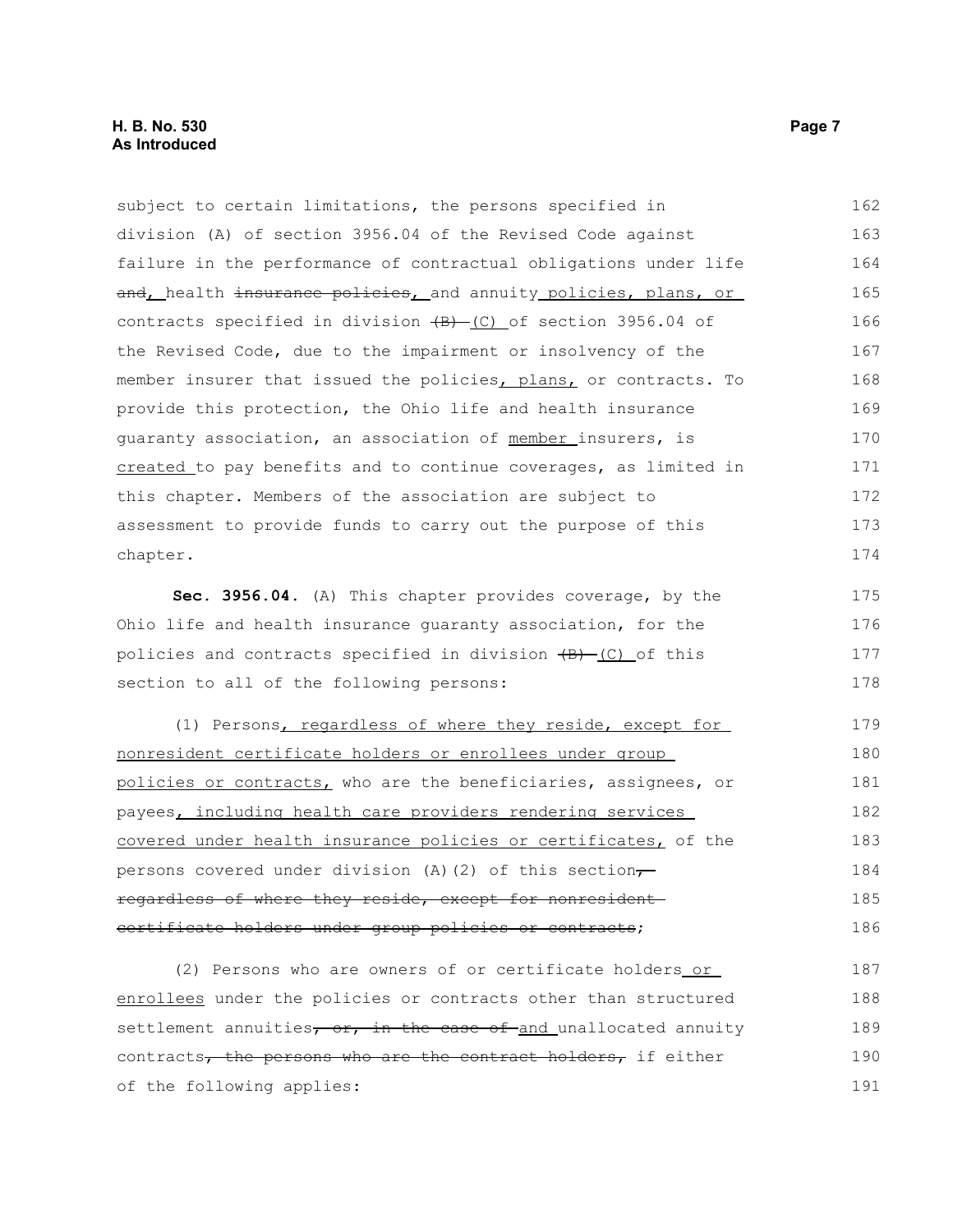(a) The persons are residents of this state $\div$ . (b) The persons are not residents of this state and all of the following conditions apply: (i) The insurers member insurer that issued the policies or contracts are is domiciled in this state,. (ii) At the time the policies or contracts were issued, -The persons are not eligible for coverage by an association in any other state due to the fact that the insurers-insurer or health insuring corporation did not hold a license or certificate of authority in the states in which the persons reside; at the time specified in the state's quaranty association laws. (iii) The states have associations similar to the association created by section 3956.06 of the Revised Code+ (iv) The persons are not eligible for coverage by those associations. (3) Persons who are the owners of unallocated annuity contracts specified in division (C) of this section when those contracts meet either of the following criteria: (a) The contracts are issued to or in connection with a specific benefit plan whose plan sponsor has its principal place of business in this state. (b) The contracts are issued to or in connection with government lotteries if the owners are residents of this state. (4) Persons who are payees, or the beneficiary of a payee if the payee is deceased, under a structured settlement annuity if the payee is a resident of this state, regardless of where the contract owner resides; 192 193 194 195 196 197 198 199 200 201 202 203 204 205 206 207 208 209 210 211 212 213 214 215 216 217 218 219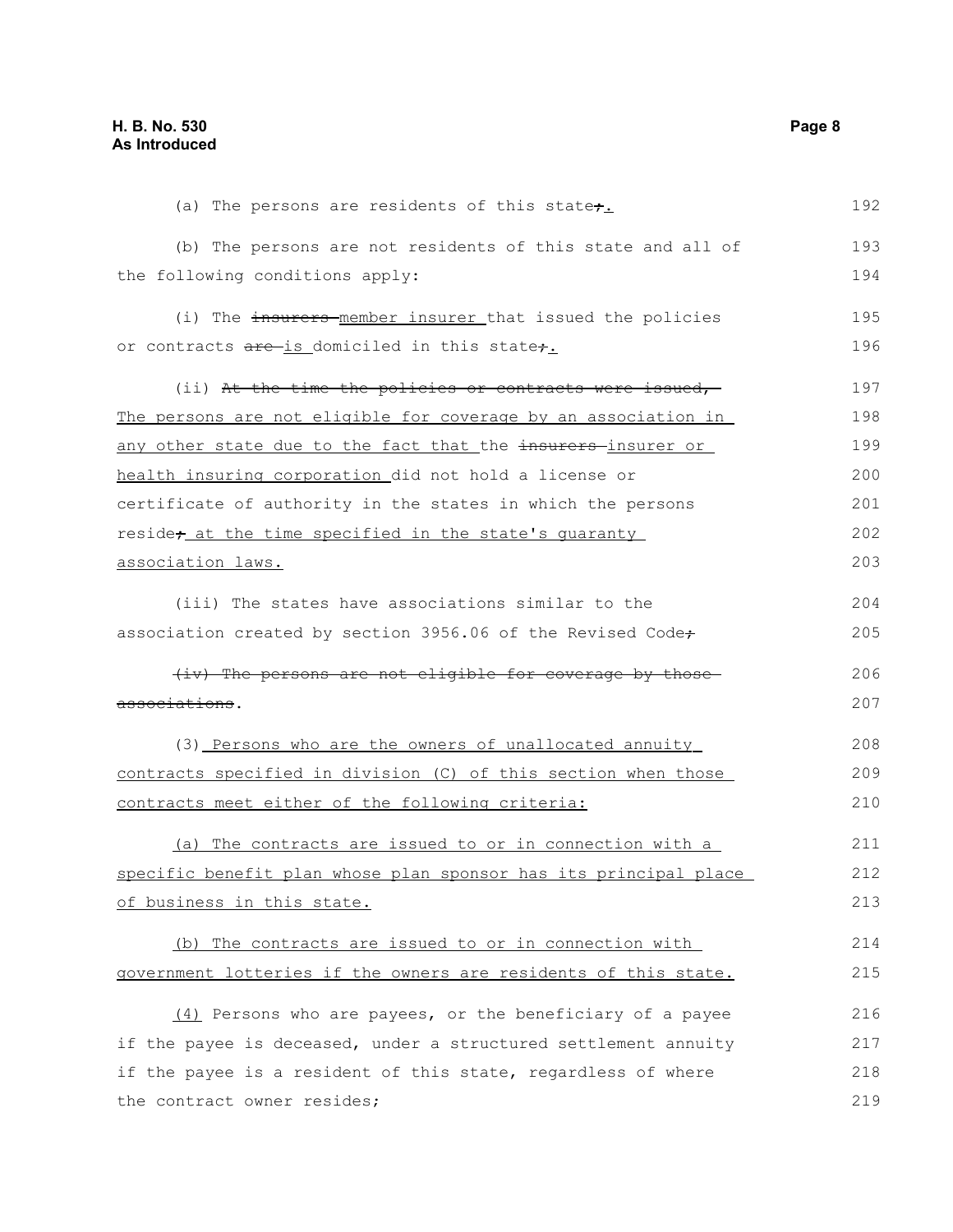$(4)$  (5) Persons who are payees, or the beneficiary of a payee if the payee is deceased, under a structured settlement annuity if the payee is not a resident of this state, but both of the following are true: 220 221 222 223

(a) The contract owner of the structured settlement annuity is a resident of this state or, if the contract owner of the structured settlement annuity is not a resident of this state, the insurer that issued the structured settlement annuity is domiciled in this state and the state in which the contract owner resides has an association similar to the association created by this chapter. 224 225 226 227 228 229 230

(b) The payee, the beneficiary, and the contract owner are not eligible for coverage by the association of the state in which the payee or contract owner resides.

(5) Persons who are payees or beneficiaries of a contract owner resident of this state to the extent coverage is provided under division (A)(4) of this section, unless the payee or beneficiary is afforded any coverage by the association of another state.

This chapter is intended to provide coverage to a person who is a resident of this state and, in special circumstances, to a nonresident. To avoid duplicate coverage, if a person who would otherwise receive coverage under this chapter receives coverage under the laws of another state, the person shall not be provided coverage under this chapter. In determining the application of the provisions of this chapter in situations in which a person could be covered by the association of more than one state, whether as an owner, payee, enrollee, beneficiary, or assignee, this chapter shall be construed in conjunction with other state laws to result in coverage by only one association. 239 240 241 242 243 244 245 246 247 248 249

231 232 233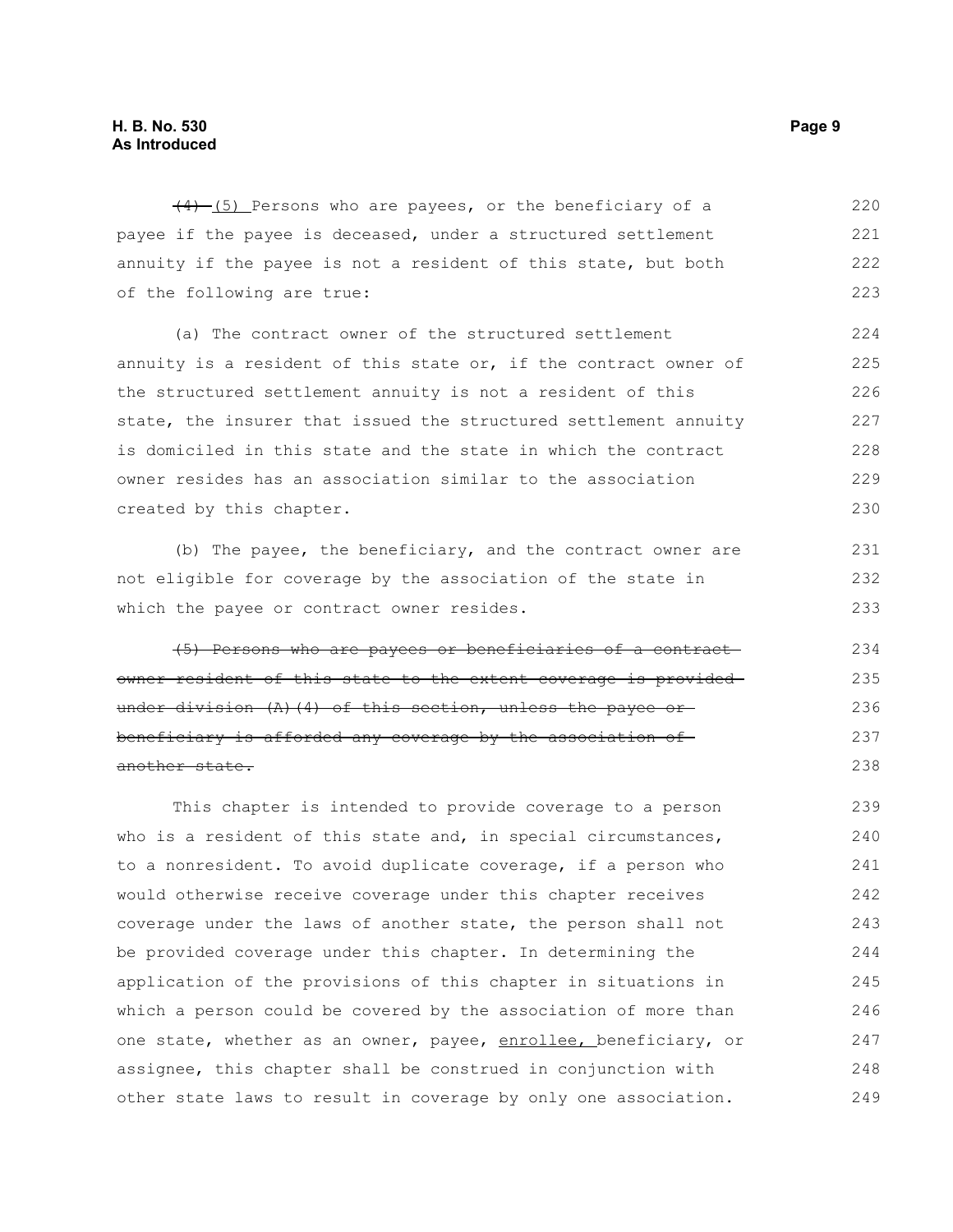| (B) (1) -(B) This chapter shall not provide coverage to any      | 250 |
|------------------------------------------------------------------|-----|
| of the following:                                                | 251 |
| (1) A person who is a payee, or beneficiary, of a contract       | 252 |
| owner resident of this state, if the payee or beneficiary is     | 253 |
| afforded any coverage by the association of another state;       | 254 |
| (2) A person covered under division (A) (3) of this              | 255 |
| section, if any coverage is provided by the association of       | 256 |
| another state to the person;                                     | 257 |
| (3) A person who acquires rights to receive payments             | 258 |
| through a structured settlement factoring transaction as defined | 259 |
| in 26 U.S.C. 5891(c)(3)(A), regardless of whether the            | 260 |
| transaction occurred before or after such section became         | 261 |
| effective.                                                       | 262 |
| (C)(1) This chapter provides coverage to the persons             | 263 |
| specified in division (A) of this section for direct, nongroup   | 264 |
| life_insurance, health_insurance, which for the purposes of this | 265 |
| chapter includes sickness and accident insurance policies and    | 266 |
| contracts, and health insuring corporation subscriber policies,  | 267 |
| contracts, certificates, and agreements, or annuity policies or- | 268 |
| contractsannuities, for certificates under direct group policies | 269 |
| and contracts, for supplemental contracts to any of the          | 270 |
| preceding, and for unallocated annuity contracts, in each case   | 271 |
| issued by member insurers, except as otherwise limited in this   | 272 |
| chapter. Annuity contracts and certificates under group annuity  | 273 |
| contracts include, but are not limited to, quaranteed investment | 274 |
| contracts, deposit administration contracts, unallocated funding | 275 |
| agreements, allocated funding agreements, structured settlement  | 276 |
| annuities, annuities issued to or in connection with government  | 277 |
| lotteries, and any immediate or deferred annuity contracts.      | 278 |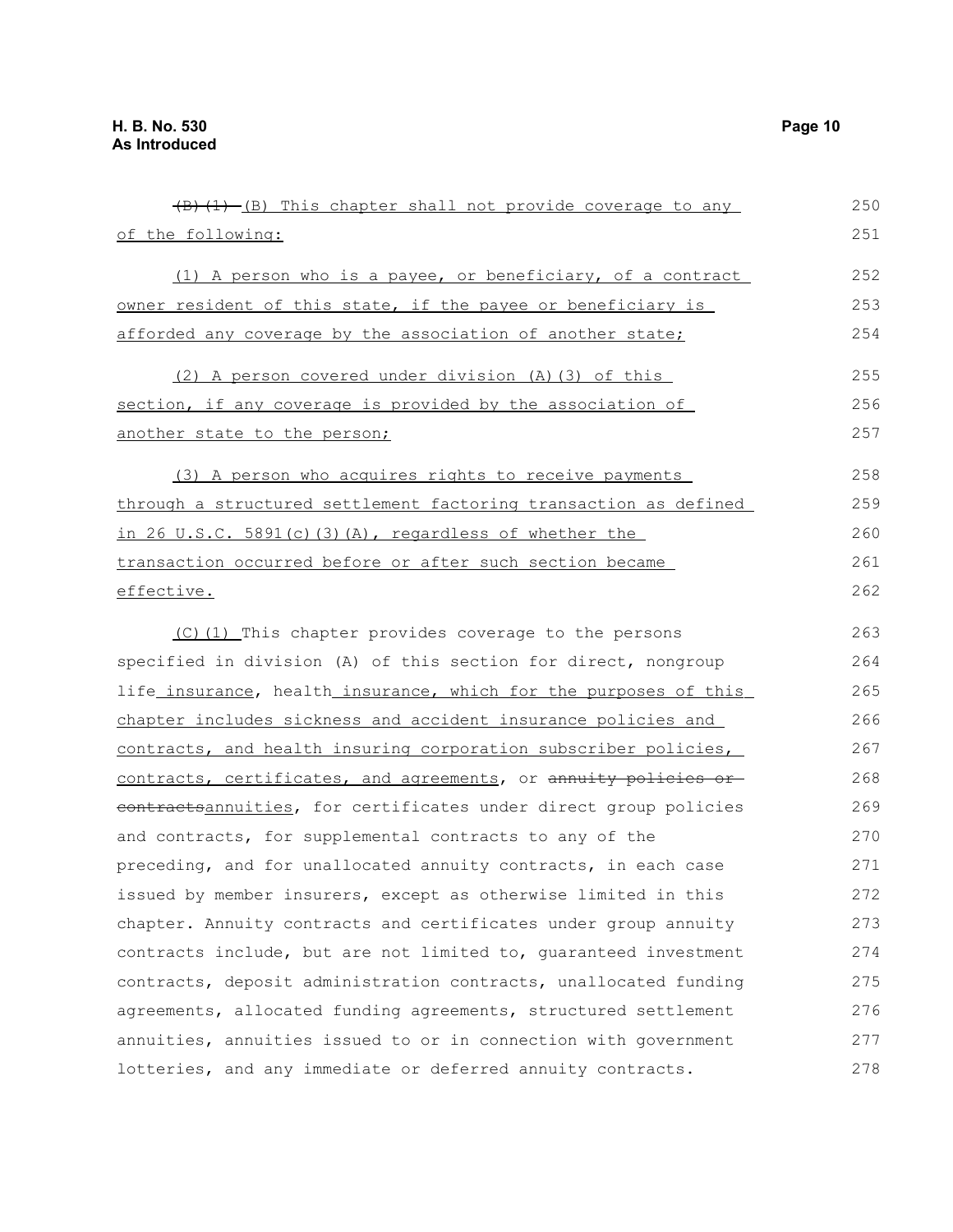| (2) This-Except as provided in division (C) (3) of this          | 279 |
|------------------------------------------------------------------|-----|
| section, this chapter does not provide coverage for any of the   | 280 |
| following:                                                       | 281 |
| (a) Any portion of a policy or contract not guaranteed by        | 282 |
| the member insurer, or under which the risk is borne by the      | 283 |
| policy or contract holder;                                       | 284 |
| (b) Any policy or contract of reinsurance, unless                | 285 |
| assumption certificates have been issued pursuant to the         | 286 |
| reinsurance policy or contract;                                  | 287 |
| (c) Any portion of a policy or contract to the extent that       | 288 |
| the rate of interest on which it is based, or the interest rate, | 289 |
| crediting rate, or similar factor determined by use of an index  | 290 |
| or other external reference stated in the policy or contract     | 291 |
| employed in calculating returns or changes in value:             | 292 |
| (i) Averaged over the period of four years prior to the          | 293 |
| date on which the association becomes obligated with respect to  | 294 |
| the policy or contract or if the policy or contract has been     | 295 |
| issued for a lesser period averaged over that period, exceeds    | 296 |
| the rate of interest determined by subtracting two percentage    | 297 |
| points from the monthly average-corporates as published by       | 298 |
| Moody's investors service, inc., or any successor to that        | 299 |
| service, averaged for the same period;                           | 300 |
| (ii) On and after the date on which the association              | 301 |
| becomes obligated with respect to the policy or contract,        | 302 |
| exceeds the rate of interest determined by subtracting three     | 303 |
| percentage points from the monthly average-corporates as         | 304 |
| published by Moody's investors service, inc., or any successor   | 305 |
| to that service, as most recently available.                     | 306 |

If the monthly average-corporates is no longer published, 307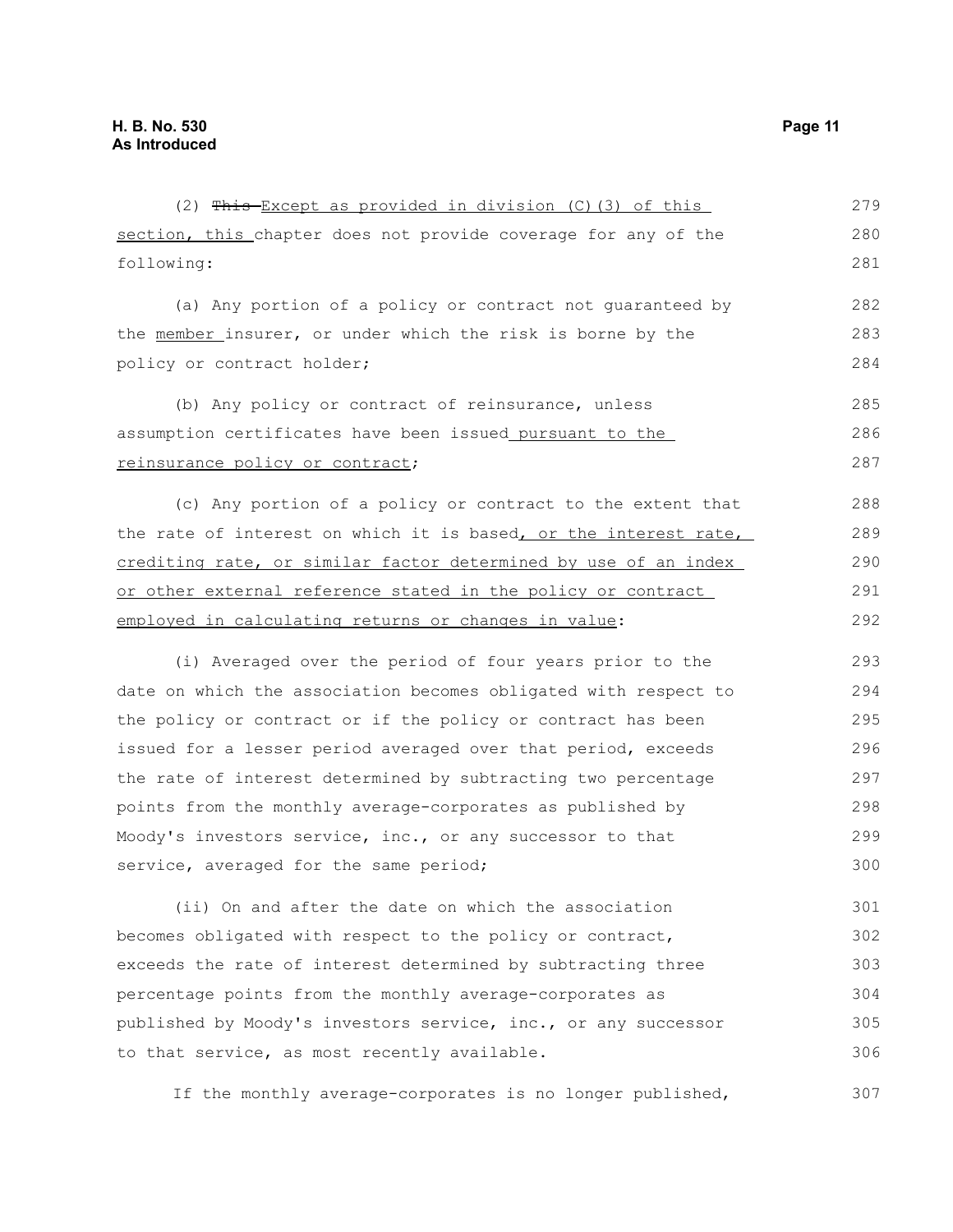similar average. (d) Any plan or program of an employer, association, or similar entity to provide life, health, or annuity benefits to its employees or members to the extent that the plan or program is self-funded or uninsured, including but not limited to benefits payable by an employer, association, or similar entity under any of the following: (i) A multiple employer welfare arrangement as defined in section 3(40) of the "Employee Retirement Income Security Act of 1974," 88 Stat. 833, 29 U.S.C.A. 1002(40), as amended; (ii) A minimum premium group insurance plan; (iii) A stop-loss group insurance plan; (iv) An administrative services only contract. (e) Any portion of a policy or contract to the extent that it provides dividends, voting rights, or experience rating credits, or provides that any fees or allowances be paid to any person, including the policy or contract holder, in connection with the service to or administration of the policy or contract; (f) Any policy or contract issued in this state by a member insurer at a time when it was not licensed or did not have a certificate of authority to issue the policy or contract in this state; (g) Any unallocated annuity contract issued to an employee benefit plan protected under the federal pension benefit guaranty corporation, regardless of whether the federal pension benefit guaranty corporation has yet become liable to make any payments with respect to the benefit plan; 309 310 311 312 313 314 315 316 317 318 319 320 321 322 323 324 325 326 327 328 329 330 331 332 333 334 335

the superintendent, by rule, shall establish a substantially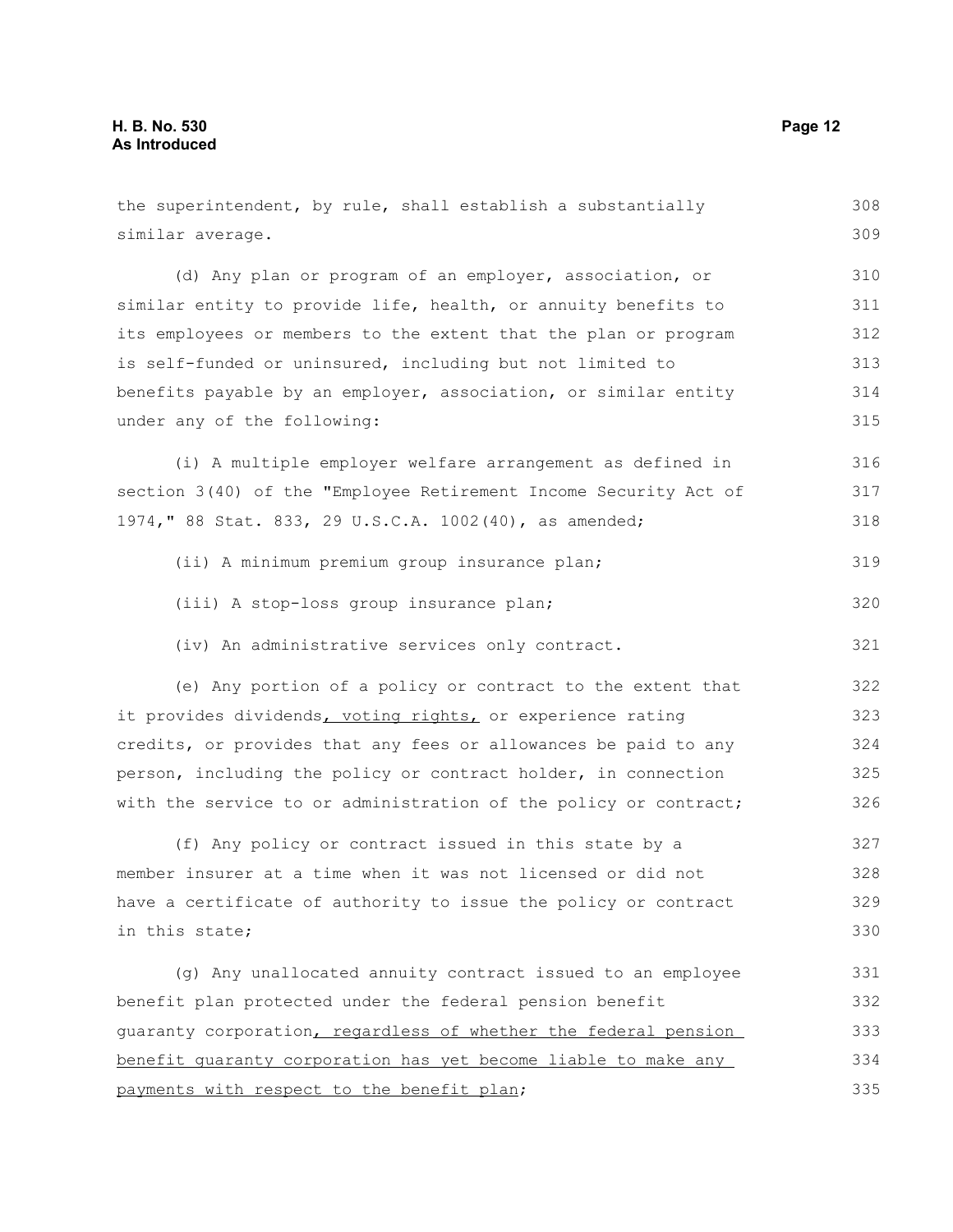(h) Any portion of any unallocated annuity contract that is not issued to or in connection with a governmental lottery or a benefit plan of a specific employee, union, or association of natural persons; (i) Any policy or contract issued to or for the benefit ofa past or present director or officer within one year of the filing of the successful complaint that the insurer was impaired or insolventAny portion of a policy or contract to the extent that the assessments required by section 3956.09 of the Revised Code with respect to the policy or contract are preempted by federal or state law; (j) Any policy or contract issued by any entity described in division (F)(2) of section 3956.01 of the Revised CodeAny obligation that does not arise under the express written terms of the policy or contract issued by the member insurer to the enrollee, certificate holder, contract owner, or policy owner, including all of the following: (i) Claims based on marketing materials; (ii) Claims based on side letters, riders, or other documents that were issued by the member insurer without meeting applicable policy or contract form filing or approval requirements; (iii) Misrepresentations of or regarding policy or contract benefits; (iv) Extra-contractual claims; (v) A claim for penalties or consequential or incidental damages. (k) Any policy or contract issued by a member insurer if 336 337 338 339 340 341 342 343 344 345 346 347 348 349 350 351 352 353 354 355 356 357 358 359 360 361 362 363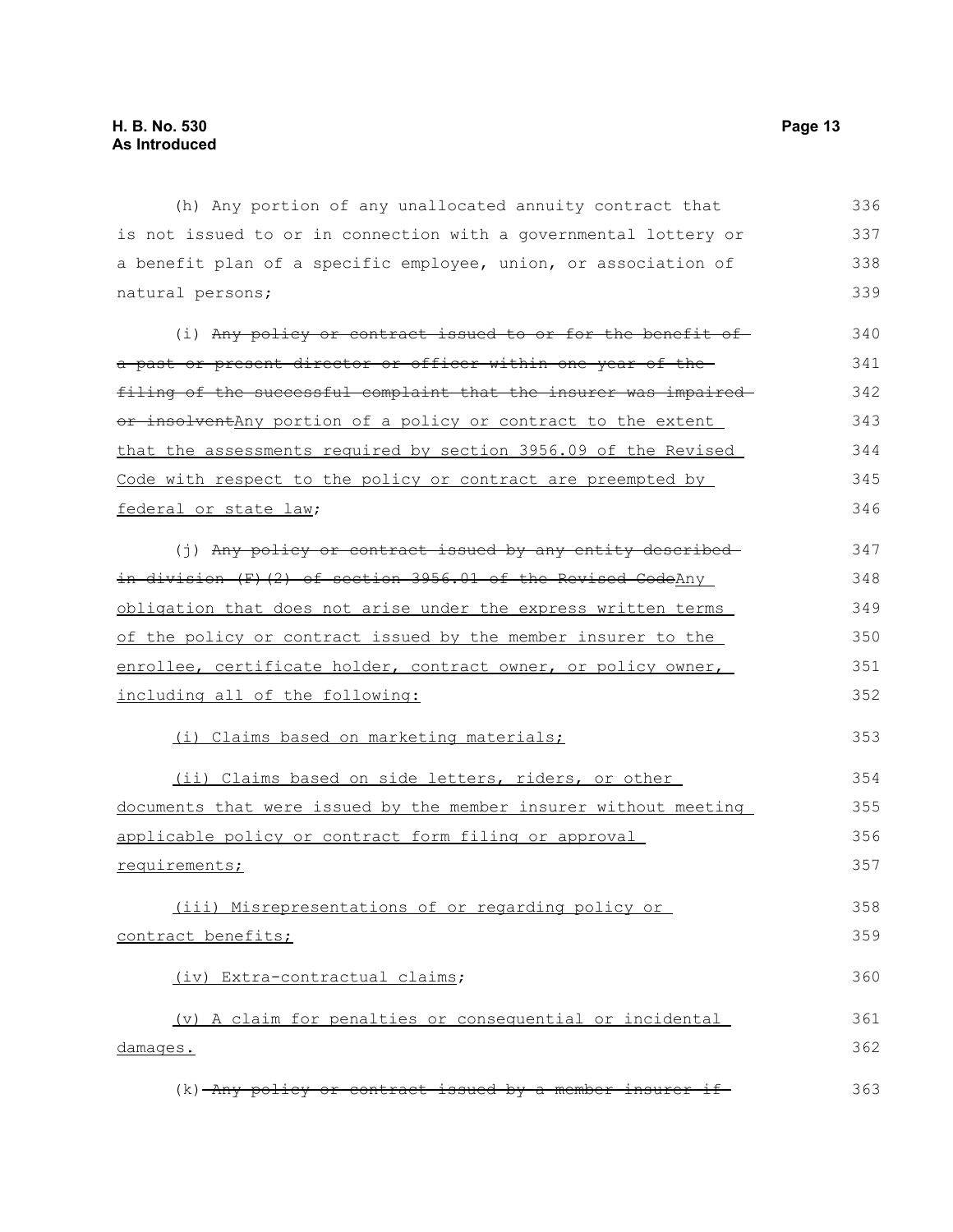the member insurer is carrying on as a line of business, and not as a separate legal entity, the activities of any entity described in division (F)(2) of section 3956.01 of the Revised Code, and the policy or contract is issued as a product of those activities A contractual agreement that establishes the member insurer's obligations to provide a book value accounting guaranty for defined contribution benefit plan participants by reference to a portfolio of assets that is owned by the benefit plan or its trustee, which in each case is not an affiliate of the member insurer; (l) Any policy or contract providing hospital, medical, prescription drug, or other health care benefits pursuant to 42 U.S.C. Chapter 7, Title XVIII, Parts C and D or 42 U.S.C. Chapter 7, Title XIX and any corresponding regulations; (m) Structured settlement annuity benefits to which a payee or the beneficiary of a payee, if the payee is deceased, has transferred his or her rights in a structured settlement factoring transaction as defined in 26 U.S.C. 5891(c)(3)(A), regardless of whether the transaction occurred before or after such section became effective; (n)(i) A portion of a policy or contract to the extent it provides for interest or other changes in value to be determined by the use of an index or other external reference stated in the policy or contract, but which have not been credited to the policy or contract, or as to which the policy or contract owner's rights are subject to forfeiture, as of the date the member insurer becomes an impaired or insolvent insurer under this chapter, whichever is earlier. (ii) If a policy's or contract's interest or changes in value are credited less frequently than annually, then for 364 365 366 367 368 369 370 371 372 373 374 375 376 377 378 379 380 381 382 383 384 385 386 387 388 389 390 391 392 393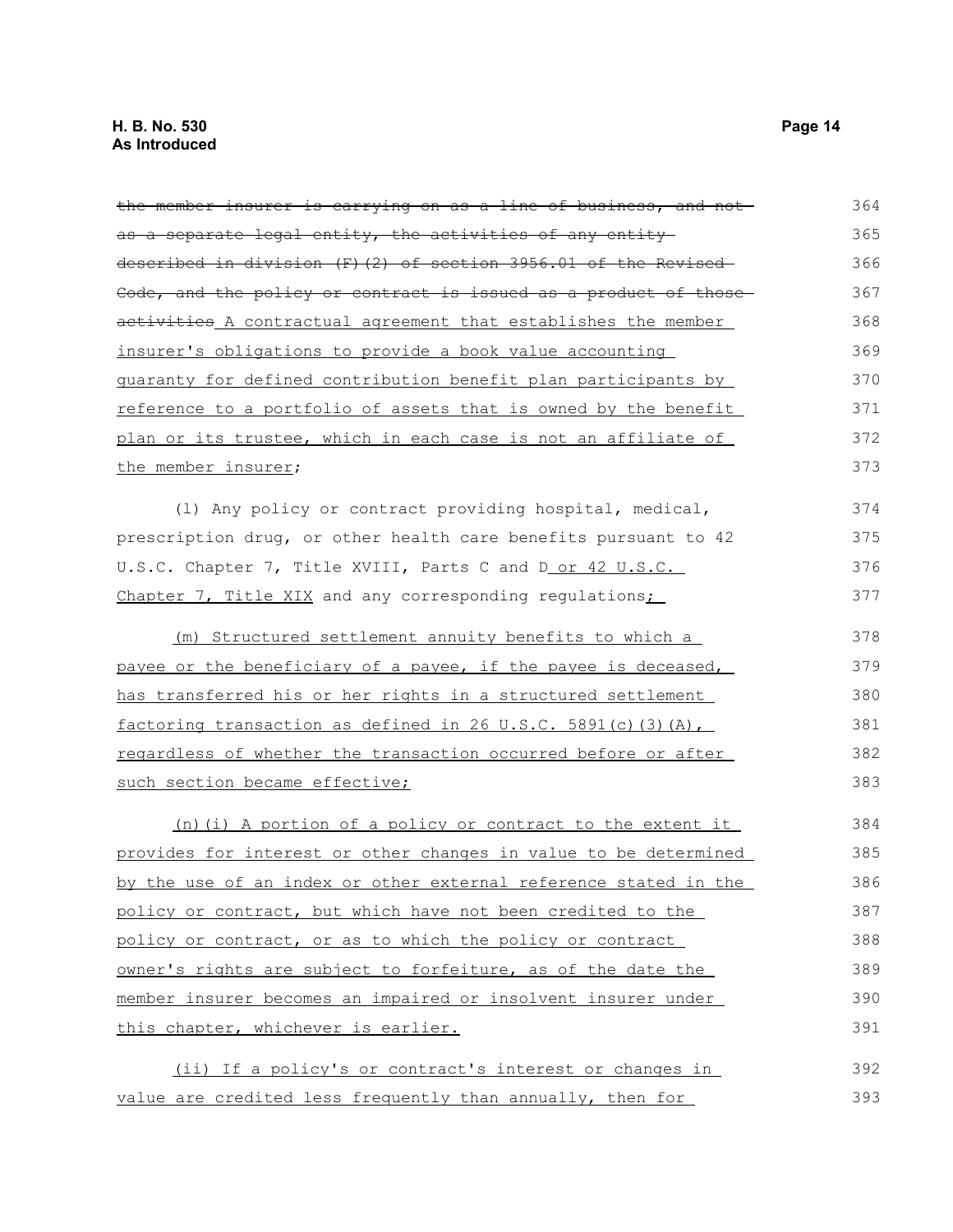| purposes of determining the values that have been credited and                          | 394 |
|-----------------------------------------------------------------------------------------|-----|
| are not subject to forfeiture under division (C) (2) (n) of this                        | 395 |
| section, the interest or change in value determined by using the                        | 396 |
| procedures defined in the policy or contract will be credited as                        | 397 |
| if the contractual date of crediting interest or changing values                        | 398 |
| was the date of impairment or insolvency, whichever is earlier,                         | 399 |
| and will not be subject to forfeiture.                                                  | 400 |
| (3) The exclusion from coverage referenced in division (C)                              | 401 |
| (2) (c) of this section shall not apply to any portion of a                             | 402 |
| policy or contract, including a rider, that provides long-term                          | 403 |
| care or any other health insurance benefits.                                            | 404 |
| $\left(\frac{f(x)-f(x)}{f(x)}\right)$ The benefits for which the association may become | 405 |
| liable shall not exceed the lesser of either of the following:                          | 406 |
| (1) The contractual obligations for which the member                                    | 407 |
| insurer is liable or would have been liable if it were not an                           | 408 |
| impaired or insolvent insurer;                                                          | 409 |
| (2) (a) With respect to any one life, regardless of the                                 | 410 |
| number of policies or contracts:                                                        | 411 |
| (i) Three hundred thousand dollars in-for life insurance                                | 412 |
| death benefits, but not more than one hundred thousand dollars                          | 413 |
| in net cash surrender and net cash withdrawal values for life                           | 414 |
| insurance;                                                                              | 415 |
| (ii) One hundred thousand dollars in for health insurance                               | 416 |
| benefits other than basic hospital, medical, and surgical-                              | 417 |
| insurance, major medical insurance, health benefit plan                                 | 418 |
| coverage, disability income insurance, or long-term care                                | 419 |
| insurance, including any net cash surrender and net cash                                | 420 |
| withdrawal values;                                                                      | 421 |
| (iii) Three hundred thousand dollars in for disability                                  | 422 |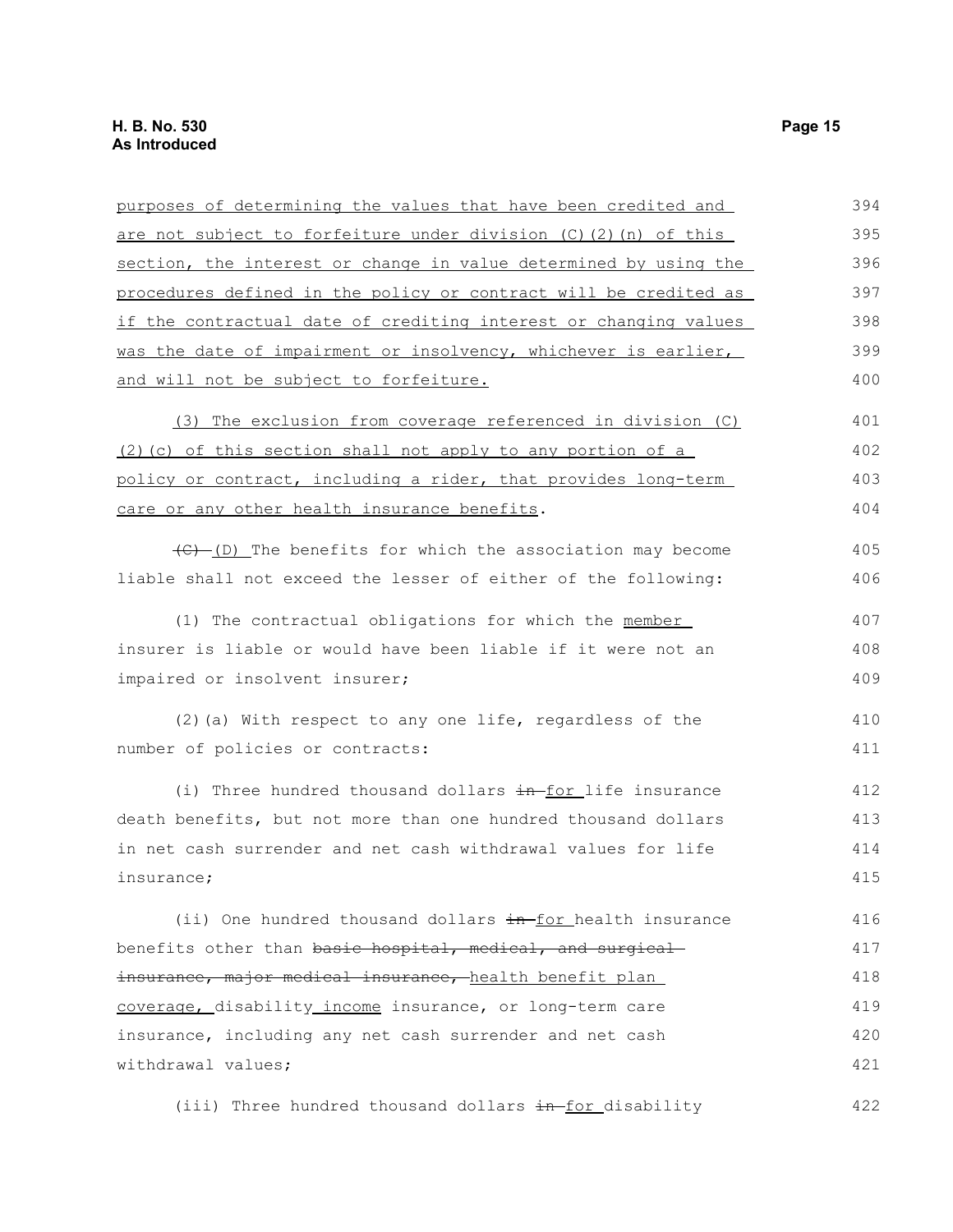| income_insurance;                                                                                                                                             | 423 |
|---------------------------------------------------------------------------------------------------------------------------------------------------------------|-----|
| (iv) Three hundred thousand dollars in for long-term care                                                                                                     | 424 |
| insurance;                                                                                                                                                    | 425 |
| (v) Five hundred thousand dollars in basic hospital,-                                                                                                         | 426 |
| medical, and surgical insurance or major medical insurancefor                                                                                                 | 427 |
| health benefit plan coverage;                                                                                                                                 | 428 |
| (vi) Two hundred fifty thousand dollars in for the present                                                                                                    | 429 |
| value of annuity benefits, including net cash surrender and net                                                                                               | 430 |
| cash withdrawal values.                                                                                                                                       | 431 |
| (b) With respect to each individual participating in a                                                                                                        | 432 |
| governmental retirement plan established under section 401,                                                                                                   | 433 |
| 403(b), or 457 of the "Internal Revenue Code of 1986," 100 Stat.                                                                                              | 434 |
| 2085, 26 U.S.C.A. 1, as amended, and covered by an unallocated                                                                                                | 435 |
| annuity contract, or the beneficiaries of each such individual                                                                                                | 436 |
| if deceased, in the aggregate, two hundred fifty thousand                                                                                                     | 437 |
| dollars in present value annuity benefits, including net cash                                                                                                 | 438 |
| surrender and net cash withdrawal values.                                                                                                                     | 439 |
| The association is not liable to expend more than three                                                                                                       | 440 |
| hundred thousand dollars in the aggregate with respect to any                                                                                                 | 441 |
| one individual under divisions $\overline{(C)}$ $\overline{(2)}$ $\overline{(a)}$ $\overline{(2)}$ $\overline{(a)}$ , $\overline{(b)}$ , and $\overline{(d)}$ | 442 |
| of this section combined, except with respect to benefits for                                                                                                 | 443 |
| basic hospital, medical, and surgical insurance and major-                                                                                                    | 444 |
| medical insurance-health benefit plan coverage under division                                                                                                 | 445 |
| $(C)$ (2) (a) (v) - (D) (2) (a) (v) of this section, in which case the                                                                                        | 446 |
| aggregate liability of the association shall not exceed five                                                                                                  | 447 |
| hundred thousand dollars with respect to any one individual.                                                                                                  | 448 |
| (c) With respect to any one contract holder, covered by                                                                                                       | 449 |

(c) With respect to any one contract holder, covered by any unallocated annuity contract not included in division  $\left(\frac{C}{C}\right)\left(\frac{2}{C}\right)$  $(b)$  (D)(2)(b) of this section, one five million dollars in 450 451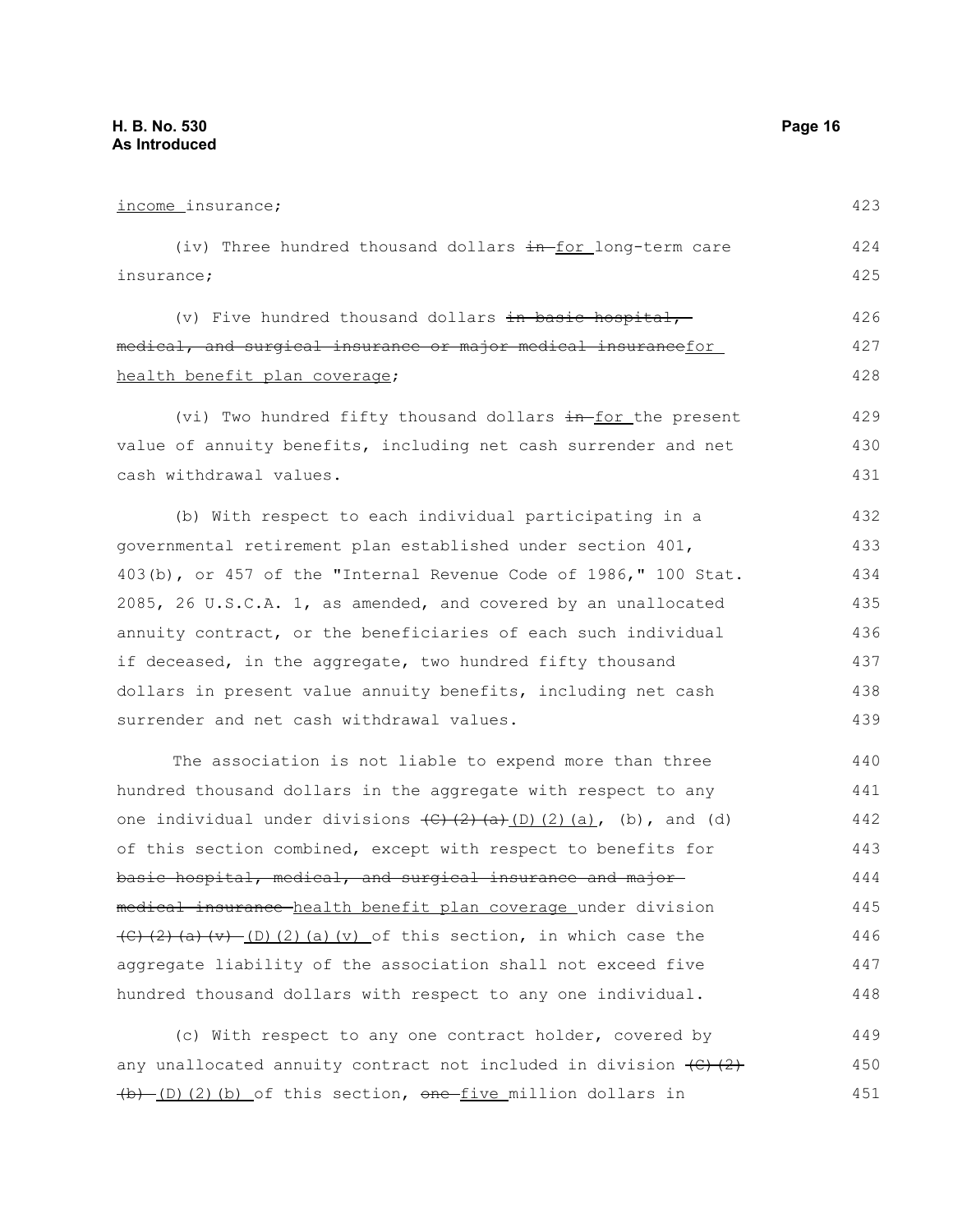| benefits, irrespective of the number of those-contracts held by  | 452 |
|------------------------------------------------------------------|-----|
| that contract holder.                                            | 453 |
| (d) With respect to each payee of a structured settlement        | 454 |
| annuity, or the beneficiary or beneficiaries of the payee if the | 455 |
| payee is deceased, two hundred fifty thousand dollars in present | 456 |
| value of annuity benefits, in the aggregate, including net cash  | 457 |
| surrender and net cash withdrawal values, if any;                | 458 |
| (e)(i) The limitations set forth in this division are            | 459 |
| limitations on the benefits for which the association is         | 460 |
| obligated before taking into account either its subrogation and  | 461 |
| assignment rights or the extent to which those benefits could be | 462 |
| provided out of the assets of the impaired or insolvent insurer  | 463 |
| attributable to covered policies.                                | 464 |
| (ii) The costs of the association's obligations under this       | 465 |
| chapter may be met by the use of assets attributable to covered  | 466 |
| policies or reimbursed to the association pursuant to its        | 467 |
| subrogation and assignment rights.                               | 468 |
| $(D)$ (E) The liability of the association is limited            | 469 |
| strictly by the express terms of the policies or contracts and   | 470 |
| by this chapter, and is not affected by the contents of any      | 471 |
| brochures, illustrations, advertisements in the print or         | 472 |
| electronic media, or other advertising material used in          | 473 |
| connection with the sale of the policies or contracts, or by     | 474 |
| oral statements made by agents or other sales representatives in | 475 |
| connection with the sale of the policies or contracts. The       | 476 |
| association is not liable for extra-contractual damages,         | 477 |
| punitive damages, attorney's fees, or interest other than as     | 478 |
| provided for by the terms of the policies or contracts as        | 479 |
| limited by this chapter, that might be awarded by any court or   | 480 |
| governmental agency in connection with the policies or           | 481 |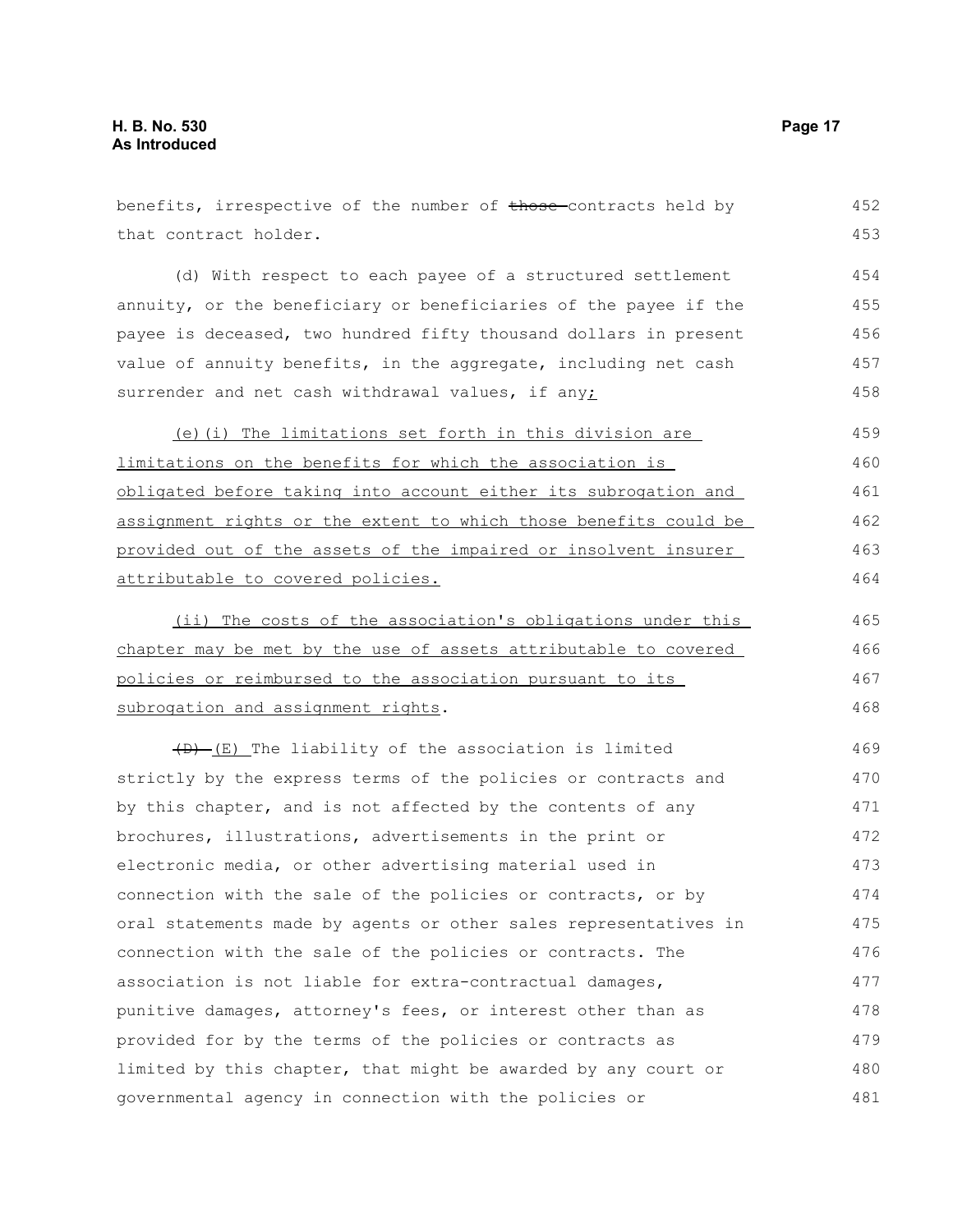499

 $(E)$  (F) The protection provided by this chapter does not apply where any guaranty protection is provided to residents of this state by the laws of the domiciliary state or jurisdiction of the impaired or insolvent insurer other than this state. 483 484 485 486

(G) For purposes of this chapter, benefits provided by a long-term care rider to a life insurance policy or annuity contract shall be considered the same type of benefits as the base life insurance policy or annuity contract to which it relates. 487 488 489 490 491

(H) In performing its obligations to provide coverage under section 3956.08 of the Revised Code, the association shall not be required to guarantee, assume, reinsure, reissue, or perform, or cause to be quaranteed, assumed, reinsured, reissued, or performed, the contractual obligations of the insolvent or impaired insurer under a covered policy that do not materially affect the economic values or economic benefits of the covered policy. 492 493 494 495 496 497 498

**Sec. 3956.06.** (A) There is hereby created an unincorporated nonprofit association to be known as the Ohio life and health insurance guaranty association. All member insurers shall be and remain members of the association as a condition of their *license or authority* to transact the business of insurance or health insuring corporation business in this state. The association shall perform its functions under the plan of operation established and approved under section 3956.10 of the Revised Code and shall exercise its powers through a board of directors established under section 3956.07 of the Revised Code. For purposes of administration and assessment, the association shall maintain the following two accounts: 500 501 502 503 504 505 506 507 508 509 510 511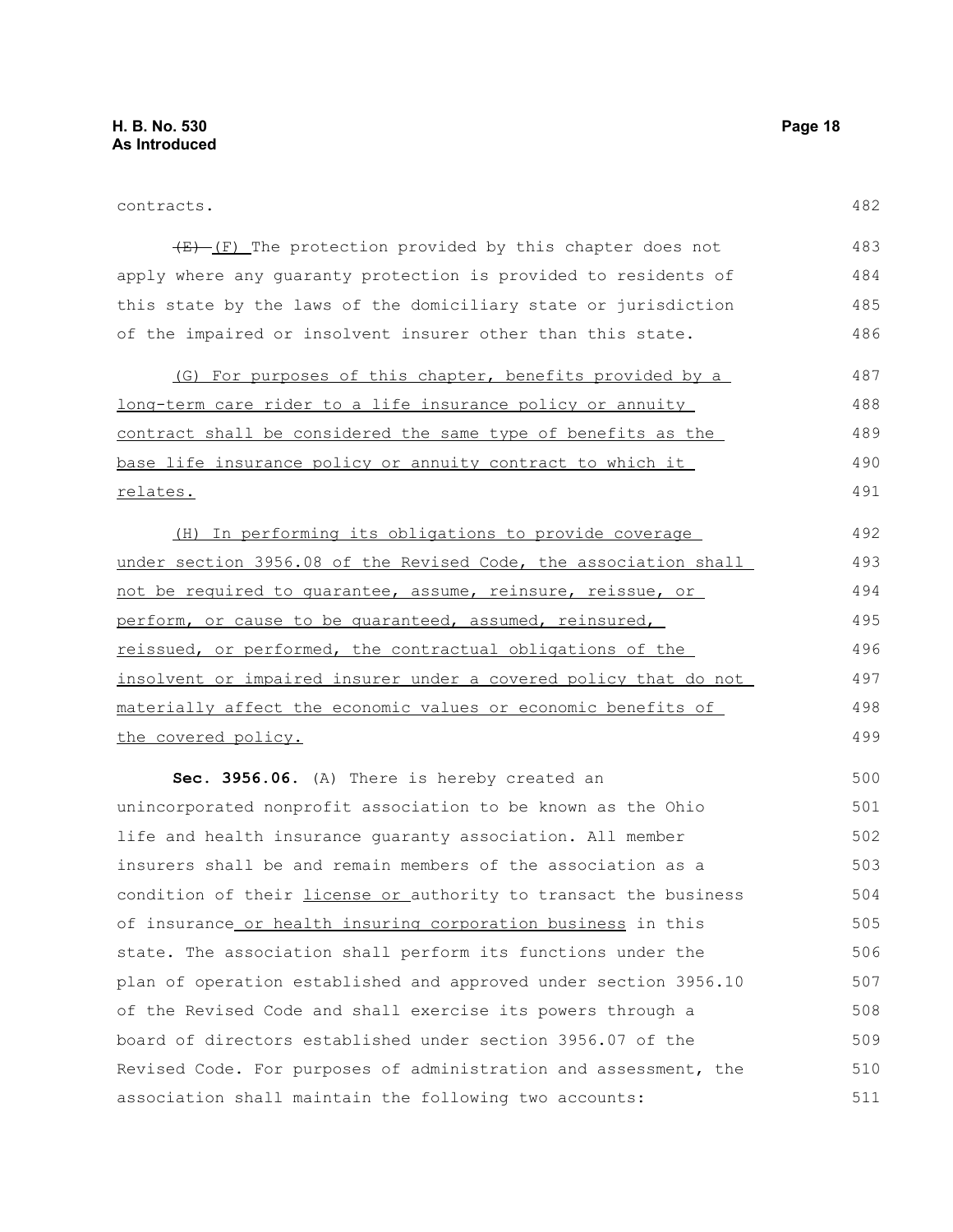538

(1) The life insurance and annuity account that includes the following subaccounts: (a) Life insurance subaccount; (b) Annuity subaccount; (c) Unallocated annuity subaccount that also includes all annuity contracts meeting the requirements of section 403(b) of the "Internal Revenue Code of 1986," 100 Stat. 2085, 26 U.S.C.A. 1, as amended. (2) The health insurance account. (B) The association is subject to the supervision of the superintendent of insurance and to the applicable insurance laws of this state. **Sec. 3956.07.** (A) The board of directors of the Ohio life and health insurance guaranty association shall consist of not less than nine nor more than eleven member insurers serving terms as established in the plan of operation. A majority of the members of the board shall be representatives of member insurers domiciled in this state. Three of the members of the board shall be representatives of the three member insurers that are consolidated corporations as defined in division (A)(1) ofsection 3923.39 of the Revised Code and that write the largest premium volumes of health insurance in this state, three of the members of the board shall be representatives of domestic life insurers, and three of the members of the board shall be representatives of foreign member insurers. The members of the board shall be selected by member insurers, subject to the 512 513 514 515 516 517 518 519 520 521 522 523 524 525 526 527 528 529 530 531 532 533 534 535 536 537

board shall be filled for the remaining period of the term by a majority vote of the remaining board members, subject to the 539 540

approval of the superintendent of insurance. Vacancies on the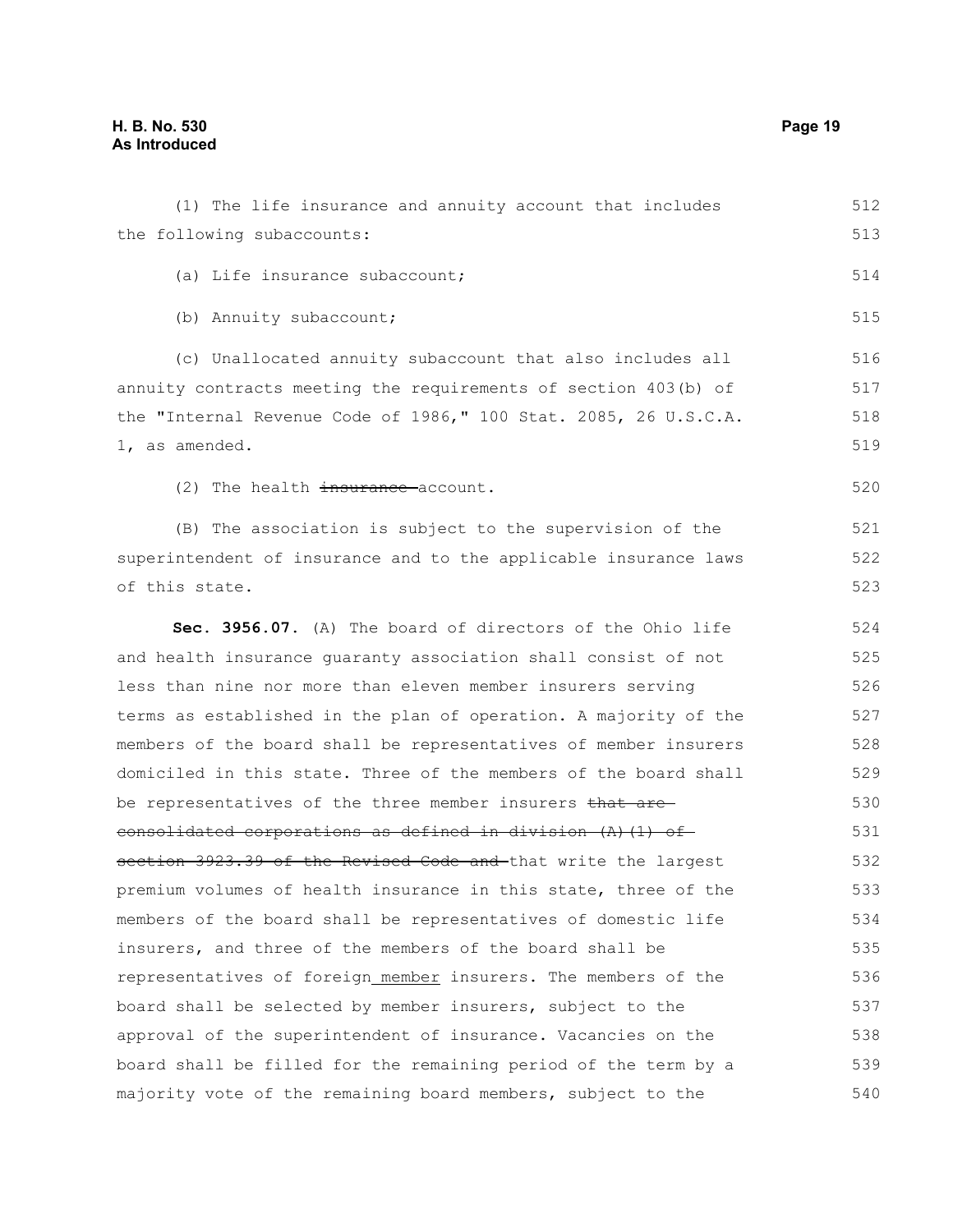#### **H. B. No. 530 Page 20 As Introduced**

approval of the superintendent. To select the initial board of directors and initially organize the association, the superintendent shall give notice to all member insurers of the time and place of the organizational meeting. In determining voting rights at the organizational meeting, each member insurer shall be entitled to one vote in person or by proxy. If the board of directors is not selected within sixty days after notice of the organizational meeting, the superintendent may appoint the initial members. 541 542 543 544 545 546 547 548 549

(B) In approving selections or in appointing members to the board, the superintendent shall consider, among other things, whether all member insurers are fairly represented. 550 551 552

(C) Members of the board may be reimbursed from the assets of the association for reasonable expenses incurred by them as members of the board of directors, but members of the board shall not otherwise be compensated by the association for their services.

Sec. 3956.08. (A)(1) Subject to any conditions imposed as provided in division (A)(2) of this section, the Ohio life and health insurance guaranty association may do either of the following with respect to an impaired domestic member insurer: 558 559 560 561

(a) Guarantee, assume, reissue, or reinsure, or cause to be quaranteed, assumed, reissued, or reinsured, any or all of the policies or contracts of the impaired insurer; 562 563 564

(b) Provide the moneys, pledges, notes, guarantees, or other means that are proper to effectuate division  $(A)$  (1)(a) of this section and assure payment of the contractual obligations of the impaired insurer pending action under division (A)(1)(a) of this section. 565 566 567 568 569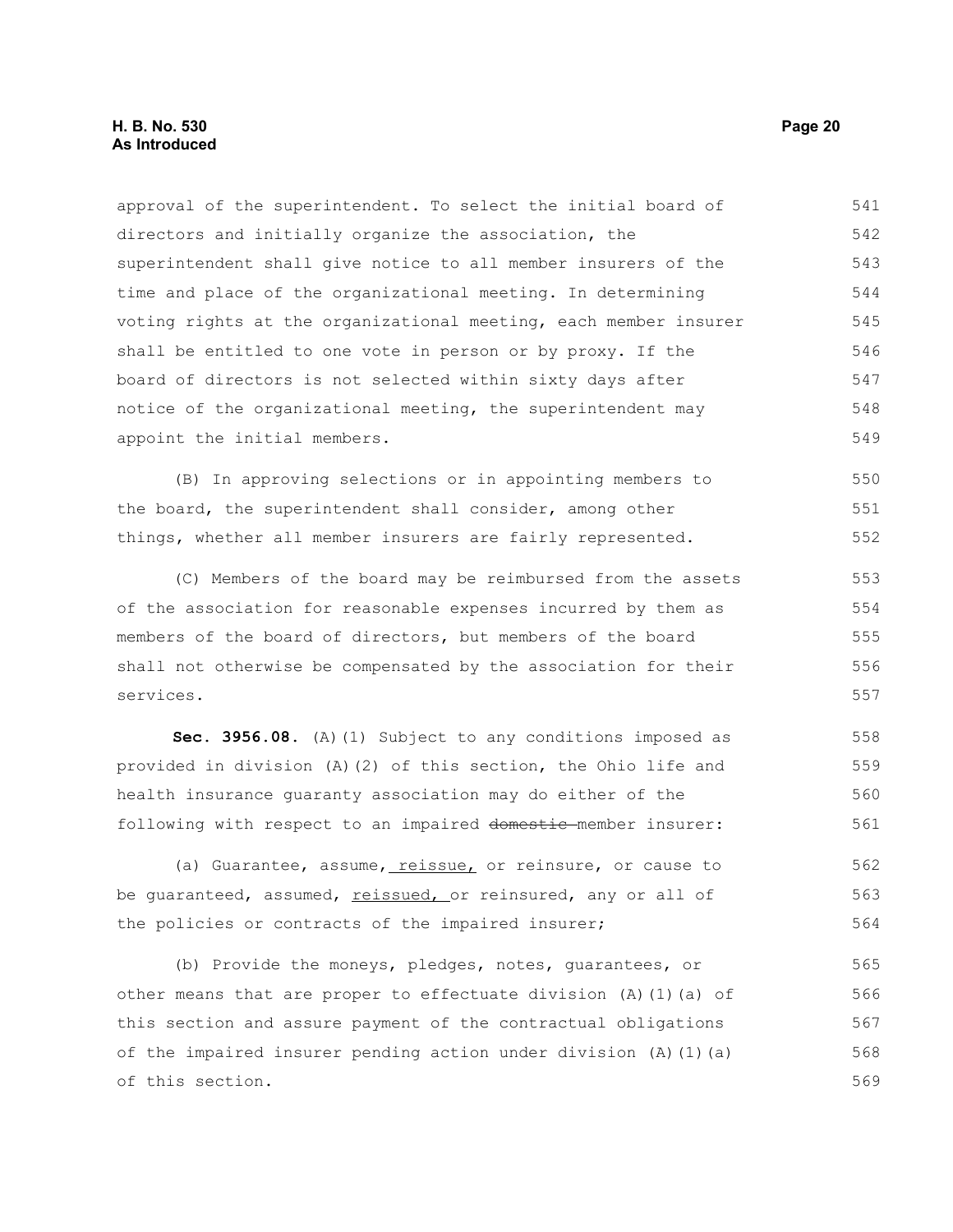| (2) The association may impose conditions upon any action        | 570 |
|------------------------------------------------------------------|-----|
| it takes under division (A) (1) of this section if all both of   | 571 |
| the following apply:                                             | 572 |
| (a) The condition does not impair the contractual                | 573 |
| obligations of the impaired insurer;                             | 574 |
| (b) The superintendent of insurance approves the                 | 575 |
| condition+                                                       | 576 |
| (c) Except in cases of court-ordered conservation or-            | 577 |
| rehabilitation, the impaired insurer approves the condition.     | 578 |
| (B) (1) If a member insurer is an impaired foreign or alien-     | 579 |
| insurer that is not paying claims timely, the association,       | 580 |
| subject to the conditions specified in division (B) (2) of this- | 581 |
| section, shall do either of the following:                       | 582 |
| $(a)$ Take any of the actions specified in division $(A)$ $(1)$  | 583 |
| of this section, subject to the conditions specified in division | 584 |
| $(A)$ $(2)$ of this section;                                     | 585 |
| (b) Provide substitute benefits in lieu of the contractual       | 586 |
| obligations of the impaired insurer solely for all of the-       | 587 |
| following:                                                       | 588 |
| (i) Death benefits and health claims in accordance with-         | 589 |
| division (D) of this section;                                    | 590 |
| (ii) Periodic annuity benefit payments;                          | 591 |
| (iii) Supplemental benefits;                                     | 592 |
| (iv) Cash withdrawals for policy or contract owners who          | 593 |
| petition therefor under claims of emergency or hardship in-      | 594 |
| accordance with standards proposed by the association and-       | 595 |
| approved by the superintendent.                                  | 596 |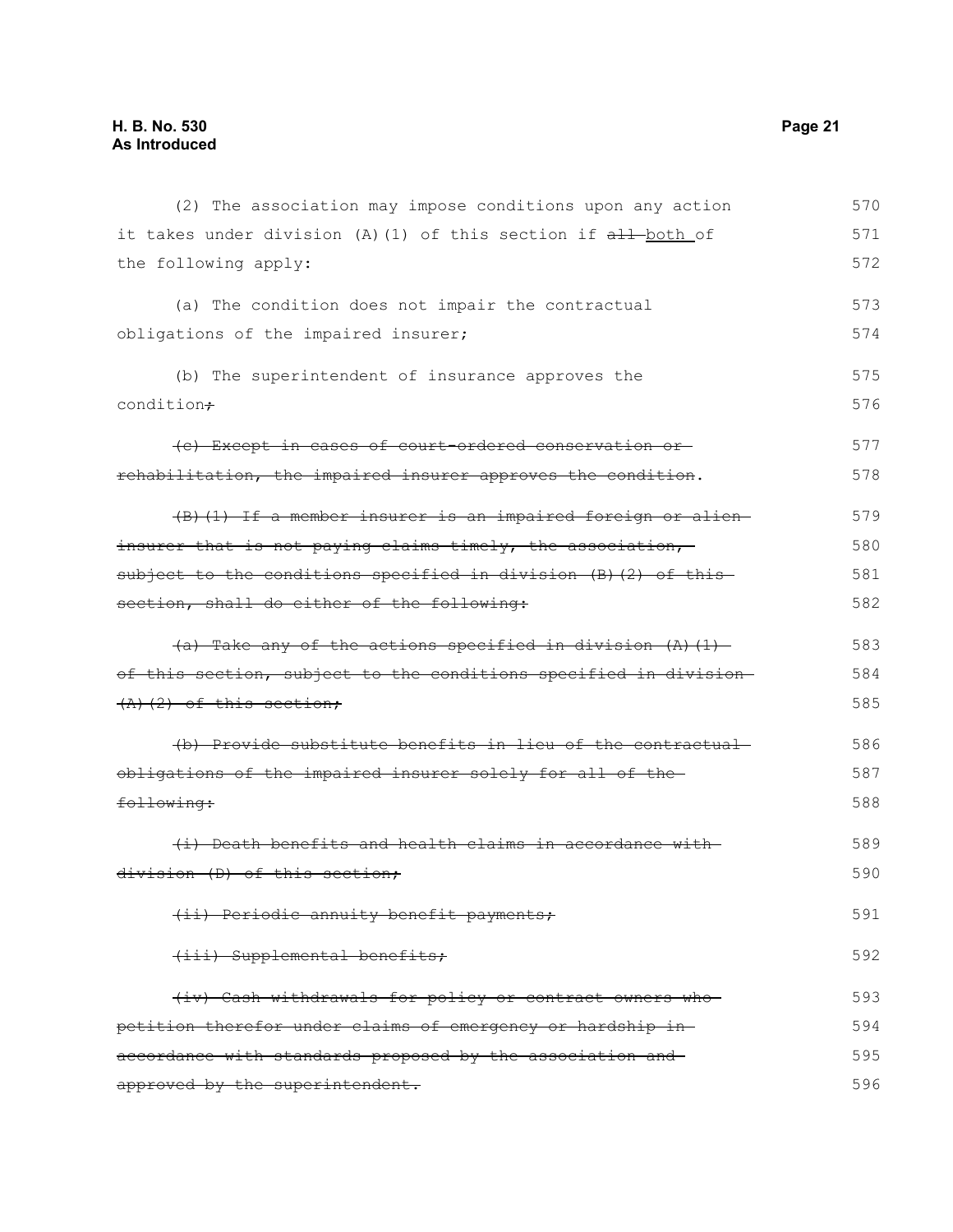| $(2)$ The association is subject to the requirements of                 | 597 |
|-------------------------------------------------------------------------|-----|
| division (B)(1) of this section only if all of the following            | 598 |
| apply to a foreign or alien insurer:                                    | 599 |
| (a) The laws of its state of domicile provide that, until-              | 600 |
| all payments of or on account of the impaired insurer's                 | 601 |
| contractual obligations by all guaranty associations, along with        | 602 |
| all expenses and interest, at a rate not less than that allowed         | 603 |
| under 96 Stat. 2478, 28 U.S.C.A. 1961, on all such payments and         | 604 |
| expenses, shall have been repaid to the quaranty associations or        | 605 |
| a plan of repayment by the impaired insurer shall have been-            | 606 |
| approved by the guaranty associations, all of the following             | 607 |
| <del>apply:</del>                                                       | 608 |
| (i) The delinquency proceeding shall not be dismissed.                  | 609 |
| (ii) Neither the impaired insurer nor its assets shall be-              | 610 |
| returned to the control of its shareholders or private-                 | 611 |
| management.                                                             | 612 |
| (iii) The impaired insurer shall not be permitted to                    | 613 |
| solicit or accept new business or have any suspended or revoked-        | 614 |
| license restored.                                                       | 615 |
| (b) The impaired insurer has been prohibited from-                      | 616 |
| soliciting or accepting new business in this state, its license         | 617 |
| or certificate of authority has been suspended or revoked in-           | 618 |
| this state, and a petition for rehabilitation or liquidation has        | 619 |
| been filed in a court of competent jurisdiction in its state of         | 620 |
| domicile by the commissioner of insurance of that state.                | 621 |
| $\overline{(C) - (B)}$ If a member insurer is an insolvent insurer, the | 622 |
| association shall, at its discretion, do either of the                  | 623 |
| following:                                                              | 624 |
| (1) Guarantee, assume, reissue, or reinsure, or cause to                | 625 |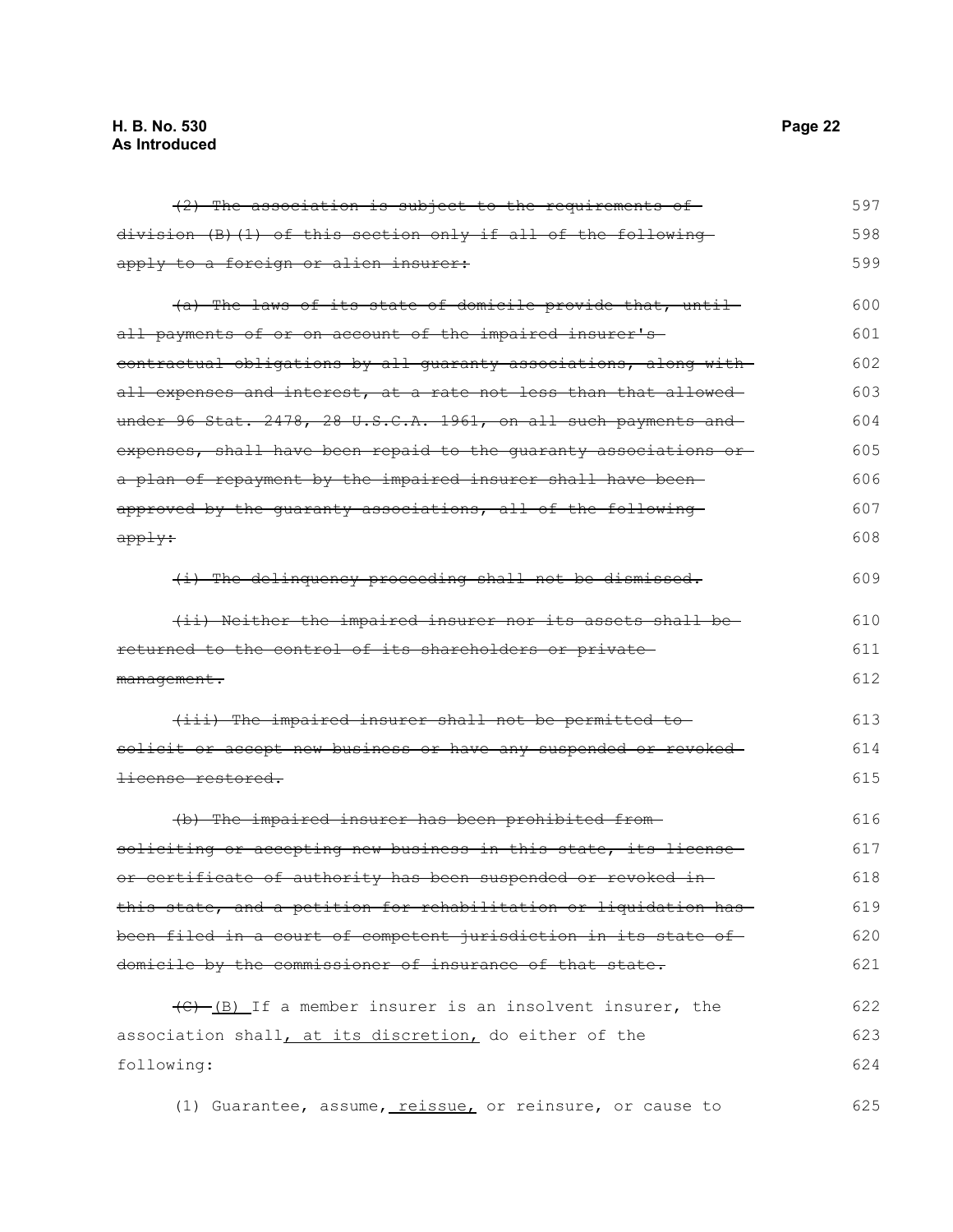be quaranteed, assumed, reissued, or reinsured, the covered policies or contracts of the insolvent insurer or assure payment of the contractual obligations of the insolvent insurer, and provide the moneys, pledges, guarantees, or other means that are reasonably necessary to discharge such duties; 626 627 628 629 630

(2) With respect only to life and health insurance policies, provide Provide benefits and coverages in accordance with division  $(D)$  (C) of this section. 631 632 633

 $(D)$  (C) When proceeding under division  $(B)$  (1)(b) or (C)(2)  $(B)$ (2) of this section, the association, with respect to  $\pm i\epsilon$ and health insurance policies and contracts, shall do all of the following: 634 635 636 637

(1) Assure payment of benefits for premiums identical to the premiums and benefits, except for terms of conversion and renewability, that would have been payable under the policies or contracts of the insolvent insurer, for claims incurred within the following time limits:

(a) With respect to group policies or contracts, not later than the earlier of the next renewal date under such policies or contracts or forty-five days, but in no event less than thirty days, after the date on which the association becomes obligated with respect to such policies and contracts; 643 644 645 646 647

(b) With respect to individual policies and contracts, not later than the earlier of the next renewal date, if any, under such policies or contracts or one year, but in no event less than thirty days, from the date on which the association becomes obligated with respect to such policies or contracts; 648 649 650 651 652

(2) Make diligent efforts to provide all known insureds enrollees, annuitants, or group policyholders policy or contract 653 654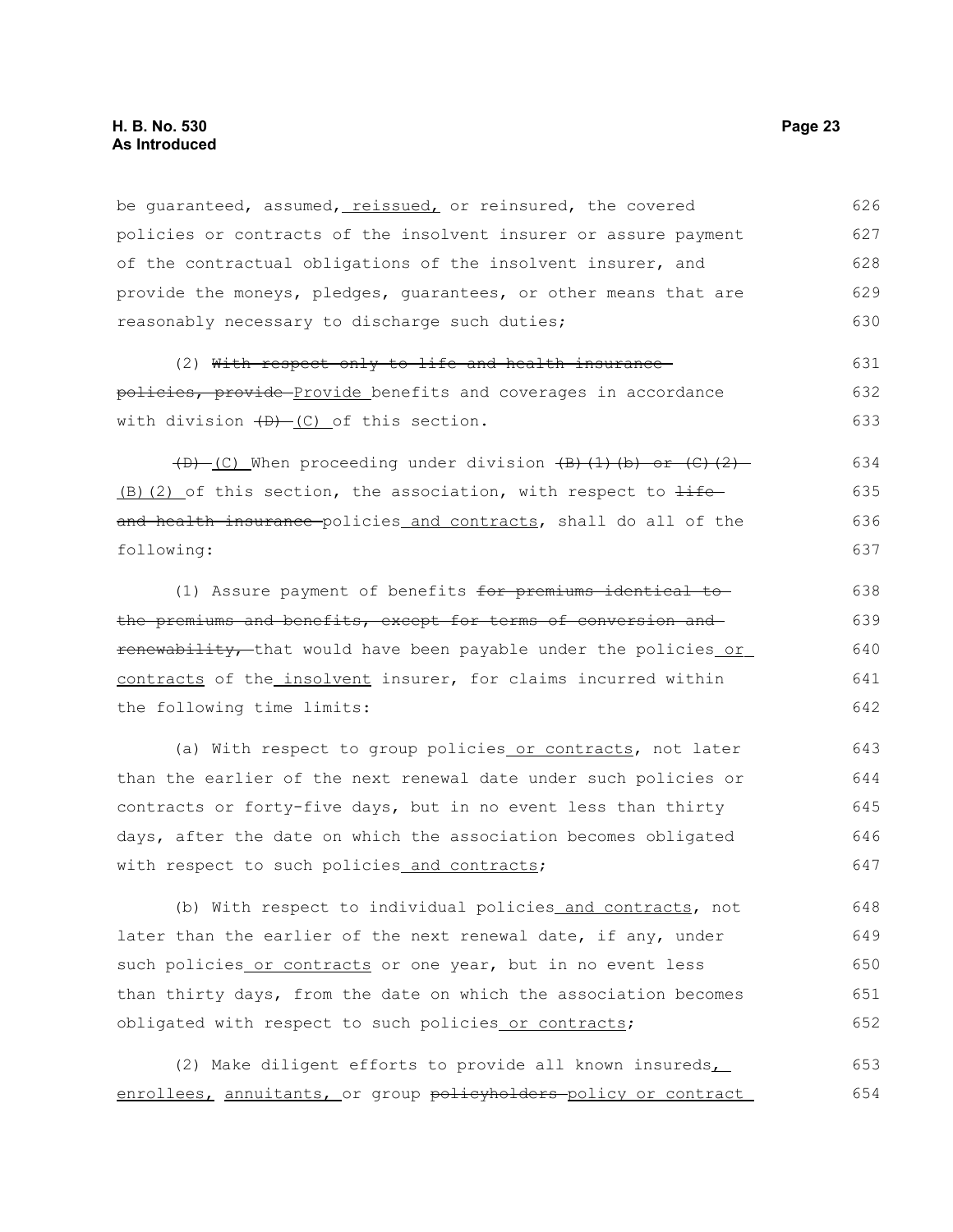683

| owners with respect to group policies and contracts thirty days'              | 655 |
|-------------------------------------------------------------------------------|-----|
| notice of the termination of the benefits provided;                           | 656 |
| (3) With respect to individual policies and contracts,                        | 657 |
| make available to each known insured, annuitant, enrollee, or                 | 658 |
| owner if other than the insured or annuitant, and with respect                | 659 |
| to an individual formerly insured an insured, annuitant, or                   | 660 |
| enrollee under a group policy or contract who is not eligible                 | 661 |
| for replacement group coverage, make available substitute                     | 662 |
| coverage on an individual basis in accordance with the                        | 663 |
| provisions of division $(D)$ $(D)$ $(4)$ $(C)$ $(4)$ of this section, if such | 664 |
| insureds, annuitants, or enrollees had a right under law or the               | 665 |
| terminated policy or contract to convert coverage to individual               | 666 |
| coverage or to continue an individual policy or contract in                   | 667 |
| force until a specified age or for a specified time, during                   | 668 |
| which the insurer or health insuring corporation had no right                 | 669 |
| unilaterally to make changes in any provision of the policy                   | 670 |
| annuity, or contract or had a right only to make changes in                   | 671 |
| premium by class.                                                             | 672 |
| (4) (a) In providing the substitute coverage required under                   | 673 |
| division $(D)$ $(3)$ $(C)$ $(3)$ of this section, the association may         | 674 |
| offer either to reissue the terminated coverage or to issue an                | 675 |
| alternative policy or contract at actuarially justified rates.                | 676 |
| (b) Alternative or reissued policies or contracts shall be                    | 677 |
| offered without requiring evidence of insurability, and shall                 | 678 |
| not provide for any waiting period or exclusion that would not                | 679 |
| have applied under the terminated policy or contract.                         | 680 |
| (c) The association may reinsure any alternative or                           | 681 |
| reissued policy or contract.                                                  | 682 |

(5)(a) Alternative policies or contracts adopted by the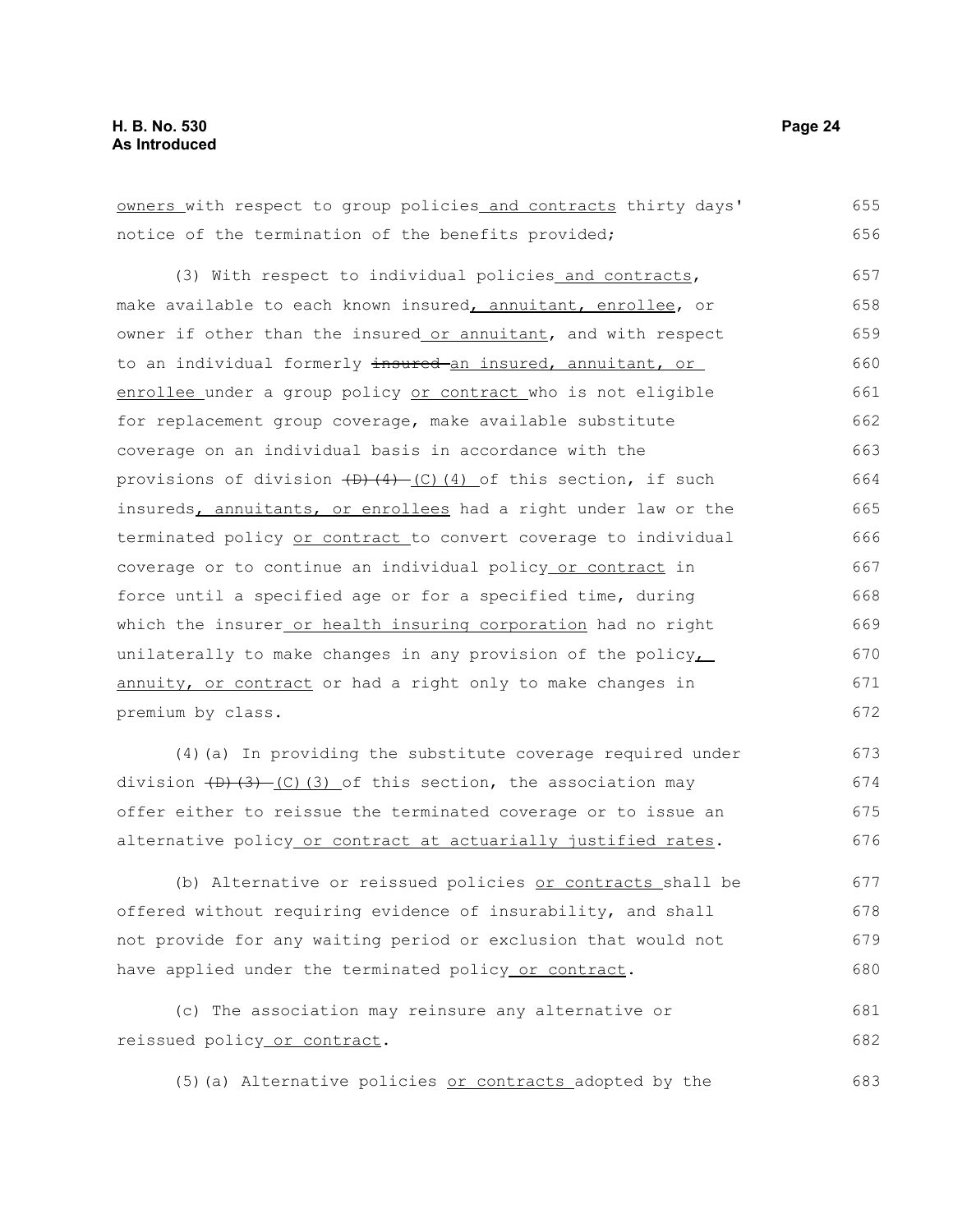#### **H. B. No. 530 Page 25 As Introduced**

association shall be subject to the approval of the superintendent. The association may adopt alternative policies or contracts of various types for future issuance without regard to any particular impairment or insolvency. 684 685 686 687

(b) Alternative policies or contracts shall contain at least the minimum statutory provisions required in this state and provide benefits that are not unreasonable in relation to the premium charged. The association shall set the premium in accordance with the table of rates which it shall adopt. The premium shall reflect the amount of insurance or coverage to be provided and the age and class of risk of each insured or enrollee, but shall not reflect any changes in the health of the insured or enrollee after the original policy or contract was last underwritten. 688 689 690 691 692 693 694 695 696 697

(c) Any alternative policy or contract issued by the association shall provide coverage of a type similar to that of the policy or contract issued by the impaired or insolvent insurer, as determined by the association. 698 699 700 701

(6) If the association elects to reissue terminated coverage at a premium rate different from that charged under the terminated policy or contract, the premium shall be actuarially justified and set by the association in accordance with the amount of insurance or coverage provided and the age and class of risk, subject to approval of the superintendent-or a court of competent jurisdiction.

(7) The obligations of the association with respect to coverage under any policy or contract of the impaired or insolvent insurer or under any reissued or alternative policy or contract shall cease on the date the coverage or policy or contract is replaced by another similar policy or contract by 709 710 711 712 713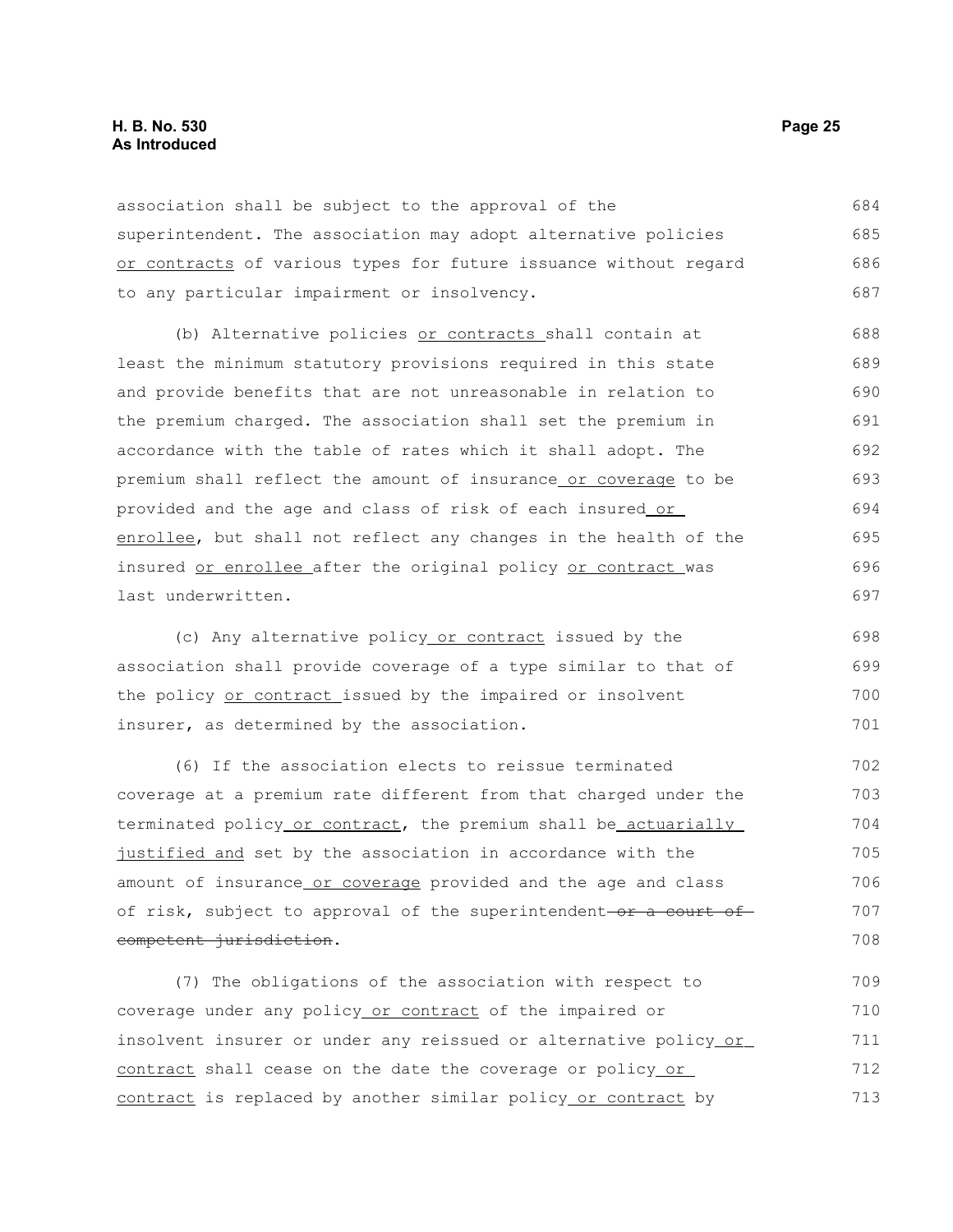enrollee, or the association. (E) (D) When proceeding under divisions (B)(1)(b) or (C) division (B) of this section with respect to any policy or contract carrying guaranteed minimum interest rates, the association shall assure the payment or crediting of a rate of interest consistent with division  $(B)$   $(2)$   $(c)$   $(2)$   $(c)$  of section 3956.04 of the Revised Code.  $(F)$  (E) Nonpayment of premiums within thirty-one days after the date required under the terms of any guaranteed, assumed, alternative, or reissued policy or contract or substitute coverage shall terminate the obligations of the association under the policy, contract, or coverage under this chapter with respect to the policy, contract, or coverage, except with respect to any claims incurred or any net cash surrender value that may be due in accordance with this chapter. (G) (F) Premiums due for coverage after entry of an order of liquidation of an insolvent insurer shall belong to, and be payable at the direction of, the association, and the association is liable for unearned premiums due to policy or contract owners arising after the entry of the order. (H) (G) In carrying out its duties under divisions  $division (B)$  and  $(C)$  of this section, the association, subject to approval by the court, may do the following: 715 716 717 718 719 720 721 722 723 724 725 726 727 728 729 730 731 732 733 734 735 736 737

the policyholder policy or contract owner, the insured, the

(1) Impose permanent policy or contract liens in connection with any guarantee, assumption, or reinsurance agreement, if the association finds that the amounts that can be assessed under this chapter are less than the amounts needed to assure full and prompt performance of the association's duties 738 739 740 741 742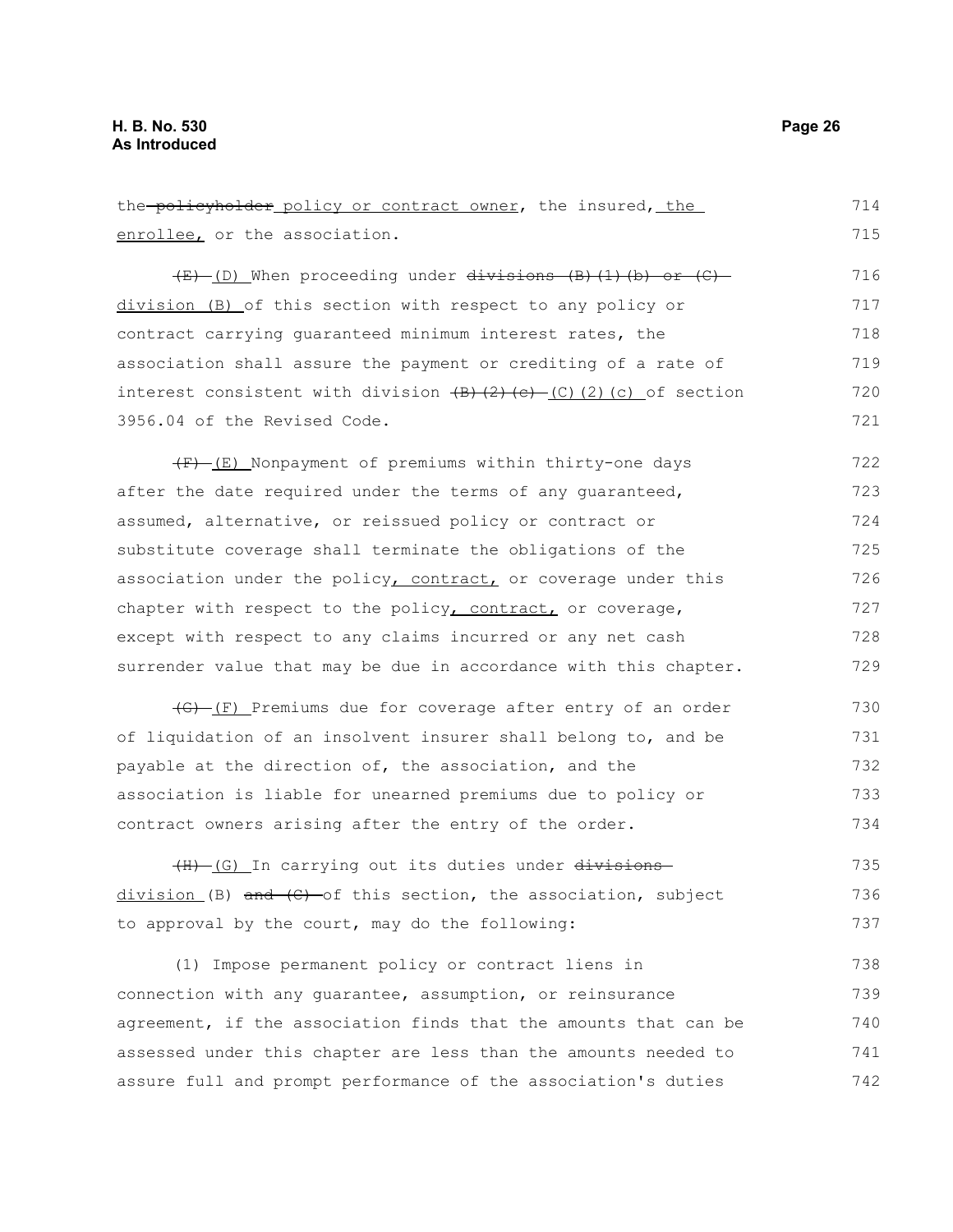under this chapter, or that the economic or financial conditions as they affect member insurers are sufficiently adverse to render the imposition of such permanent policy or contract liens to be in the public interest; 743 744 745 746

(2)(a) Impose temporary moratoriums or liens on payments of cash values and policy loans, or any other right to withdraw funds held in conjunction with policies or contracts, in addition to any contractual provisions for deferral of cash or policy loan value; 747 748 749 750 751

(b) In addition, in the event of a temporary moratorium or moratorium charge imposed by the receivership court on payment of cash values or policy loans, or on any other right to withdraw funds held in conjunction with policies or contracts, out of the assets of the impaired or insolvent insurer, the association may defer the payment of cash values, policy loans, or other rights by the association for the period of the moratorium or moratorium charge imposed by the receivership court, except for claims covered by the association to be paid in accordance with a hardship procedure established by the liquidator or rehabilitator and approved by the receivership court. 752 753 754 755 756 757 758 759 760 761 762 763

 $(H)$  If the association fails to act as provided in divisions  $\left(\frac{B}{C}\right)$ ,  $\left(\frac{C}{C}\right)$ , and  $\left(\frac{D}{C}\right)$  and  $\left(\frac{C}{C}\right)$  of this section within a reasonable time, the superintendent shall have the powers and duties of the association under this chapter with respect to impaired or insolvent insurers. 764 765 766 767 768

 $(\overline{J})$  (I) The association may render assistance and advice to the superintendent, upon-his the superintendent's request, concerning any member insurer that is insolvent, impaired, or potentially impaired, or concerning the rehabilitation, payment 769 770 771 772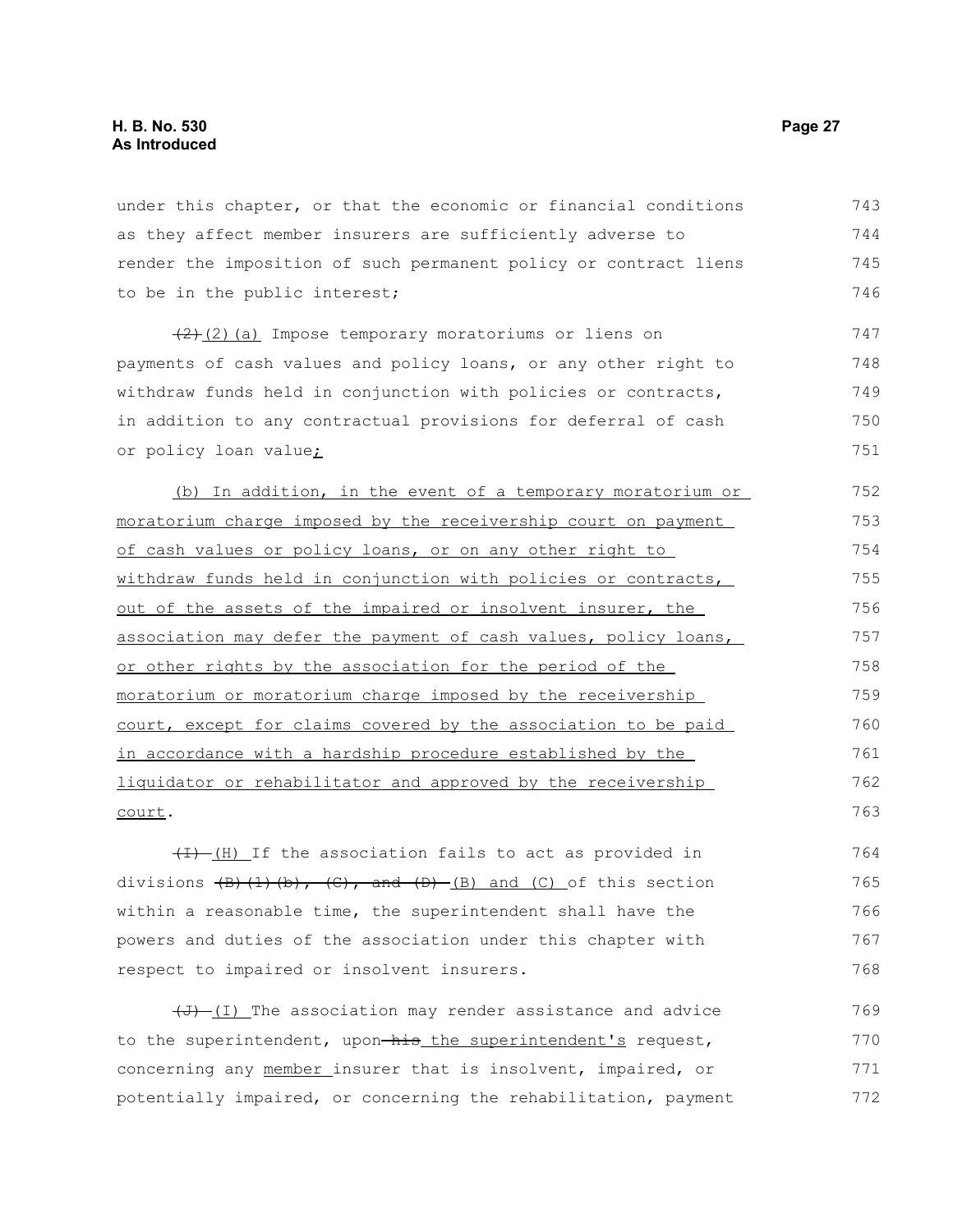#### **H. B. No. 530 Page 28 As Introduced**

of claims, continuance of coverage, or the performance of other contractual obligations of any impaired or insolvent insurer. 773 774

 $(H)$  (J) The association, and any similar associations of other states, may appear or intervene before any court in this state with jurisdiction over an impaired or insolvent insurer for which the association is or may become obligated under this chapter, or over a third party against whom the association or associations have or may have rights through subrogation of the member insurer's policy or contract holders. The right to appear or intervene extends to all matters germane to the powers and duties of the association, including, but not limited to, proposals for reinsuring, reissuing, modifying, or guaranteeing the covered policies or contracts of the impaired or insolvent insurer and the determination of the covered policies or contracts and contractual obligations. The association also has the right to appear or intervene before a court or agency in another state with jurisdiction over an impaired or insolvent insurer for which the association is or may become obligated or with jurisdiction over a third party any person or property against whom the association may have rights through subrogation of the insurer's policy or contract holdersor otherwise. 775 776 777 778 779 780 781 782 783 784 785 786 787 788 789 790 791 792 793

 $\left(\frac{L}{L}\right)\left(1\right)$  (K)(1) Any person receiving benefits under this chapter is deemed to have assigned the rights under, and any causes of action relating to, the covered policy or contract to the association to the extent of the benefits received as a result of this chapter, whether the benefits are payments of or on account of contractual obligations, continuation of coverage, or provision of substitute or alternative policies, contracts, or coverages. The association may require an assignment to it of such rights and causes of action by any enrollee, payee, policy or contract holder, beneficiary, insured, or annuitant as a 794 795 796 797 798 799 800 801 802 803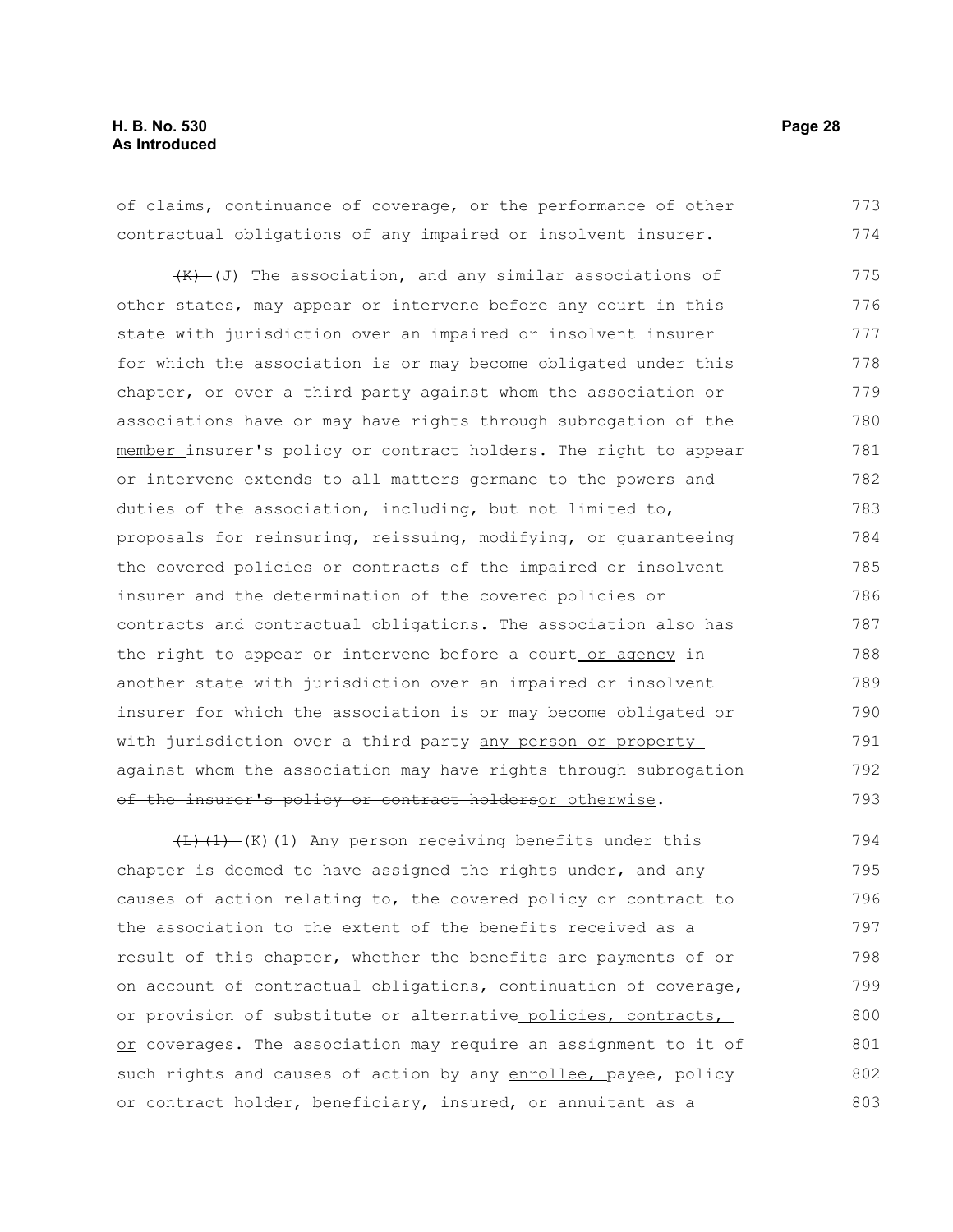condition precedent to the receipt of any rights or benefits conferred by this chapter upon such person. (2) The subrogation rights of the association under this division have the same priority against the assets of the impaired or insolvent insurer as that possessed by the person entitled to receive benefits under this chapter. (3) In addition to divisions  $\left(\frac{L}{L}\right)$  (K)(1) and (2) of this section, the association has all common law rights of subrogation and any other equitable or legal remedy that would have been available to the impaired or insolvent insurer or holder of a-the policy or contract holder, beneficiary, enrollee, or payee with respect to the policy or contract, including, without limitation, in the case of a structured settlement annuity, any rights of the owner, beneficiary, or payee of the annuity, to the extent of benefits received pursuant to this chapter, against a person originally or by succession responsible for the losses arising from the personal injury relating to the annuity or payment therefore, excepting any such person responsible solely by reason of serving as an assignee in respect of a qualified assignment under section 130 of the Internal Revenue Code. (4) If the preceding provisions of this division are invalid or ineffective with respect to any person or claim for any reason, the amount payable by the association with respect to the related covered obligations shall be reduced by the amount realized by any other person with respect to the person or claim that is attributable to the policies or contracts, or portion thereof, covered by the association. 804 805 806 807 808 809 810 811 812 813 814 815 816 817 818 819 820 821 822 823 824 825 826 827 828 829 830 831

(5) If the association has provided benefits with respect to a covered obligation and a person recovers amounts as to 832 833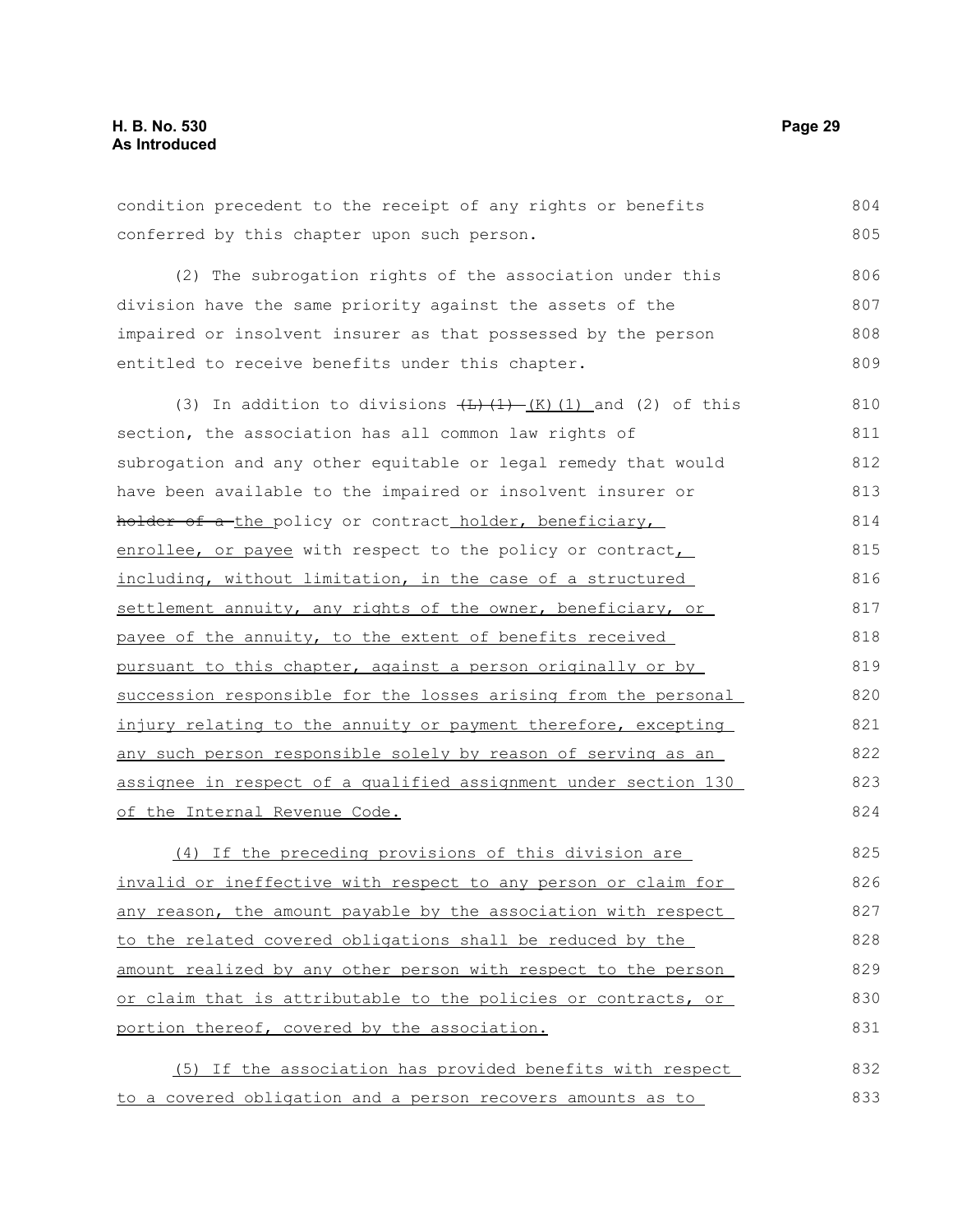| which the association has rights as described in the preceding       | 834 |
|----------------------------------------------------------------------|-----|
| divisions, the person shall pay to the association the portion       | 835 |
| of the recovery attributable to the policies or contracts, or        | 836 |
| portion thereof, covered by the association.                         | 837 |
| $\frac{+}{+}$ (L) If the aggregate liability of the association with | 838 |
| respect to any one life does not exceed one hundred dollars, the     | 839 |
|                                                                      |     |
| association is not obligated to notify claimants possessing such     | 840 |
| claims or make any payment thereto.                                  | 841 |
| (N) [M] Except with respect to claims filed under policies           | 842 |
| and contracts which are continued in force by the association        | 843 |
| past the final date set by a court for filing claims in              | 844 |
| liquidation proceedings of an insolvent insurer, the association     | 845 |
| is not liable to pay any claim filed with the association after      | 846 |
| such date.                                                           | 847 |
|                                                                      |     |
| (0) (N) The association may do any of the following:                 | 848 |
| (1) Enter into any such contracts and take such actions as           | 849 |
| are necessary or proper in the judgment of the board of              | 850 |
| directors to protect the interests of the association, or to         | 851 |
| carry out the powers and duties of the association or the            | 852 |
| provisions and purposes of this chapter;                             | 853 |
| (2) Sue or be sued, including taking any legal actions               | 854 |
| necessary or proper to recover any unpaid assessments under          | 855 |
|                                                                      |     |
| section 3956.09 of the Revised Code and to settle claims or          | 856 |
| potential claims against it;                                         | 857 |
| (3) Borrow money to effect the purposes of this chapter.             | 858 |
| Any notes or other evidence of indebtedness of the association       | 859 |
| not in default are legal investments for domestic insurers and       | 860 |
| may be carried as admitted assets.                                   | 861 |

(4) Employ or retain such persons as are necessary to 862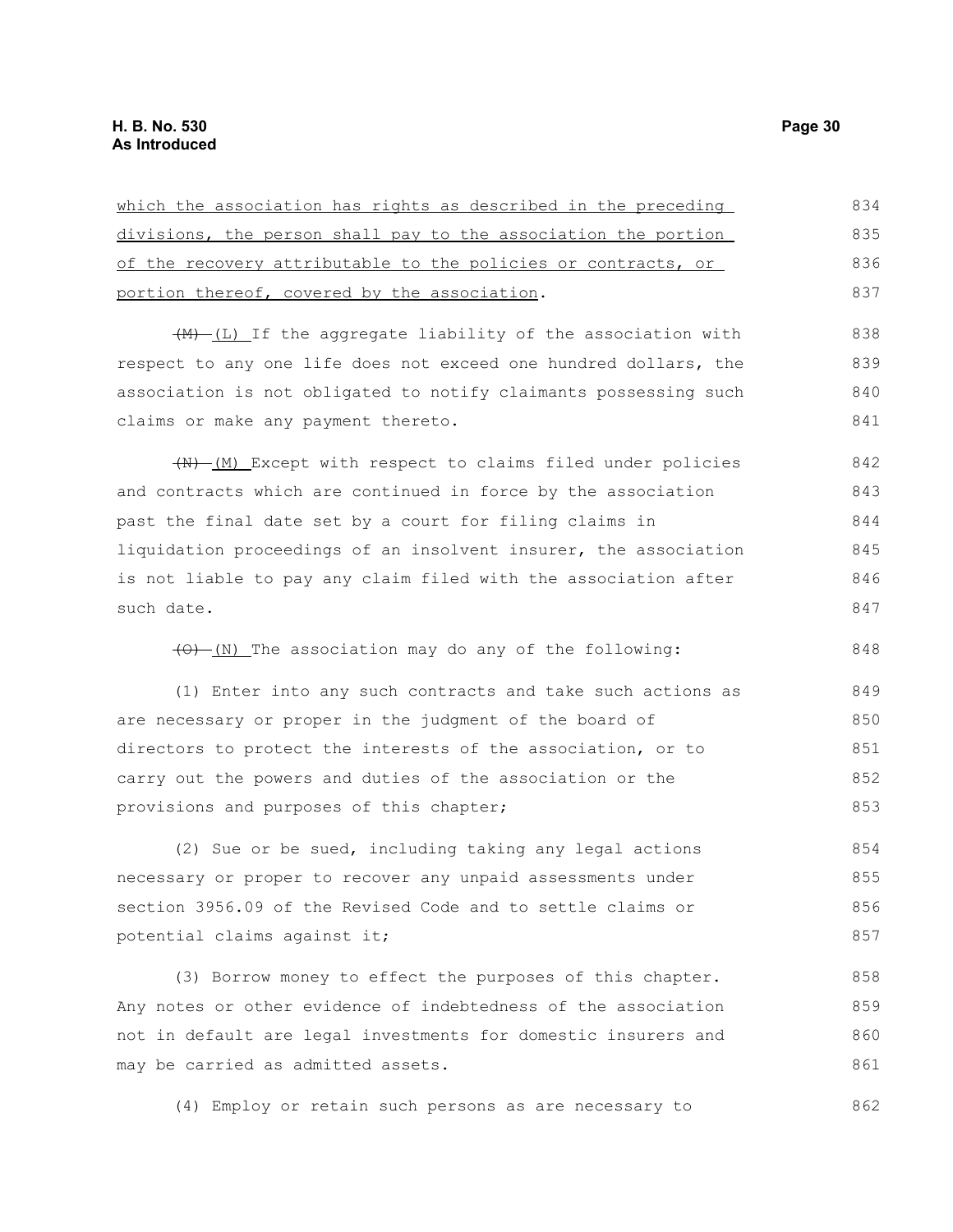handle the financial transactions of the association, and to perform such other functions as become necessary or proper under this chapter; 863 864 865

(5) Take such legal action as may be necessary to avoid payment of improper claims; 866 867

(6) Exercise, for the purposes of this chapter and to the extent approved by the superintendent, the powers of a domestic life or insurer, health insurer, or health insuring corporation, but in no case may the association issue insurance policies or annuity contracts other than those issued to perform its obligations under this chapter; 868 869 870 871 872 873

(7) Join an organization of one or more other state associations of similar purposes, to further the purposes and administer the powers and duties of the association; 874 875 876

(8) In accordance with the terms and conditions of the policy or contract, file for actuarially justified rate or premium increases for any policy or contract for which it provides coverage under this chapter; 877 878 879 880

(9) Enter into agreements with other state associations of similar purposes to determine the residence of persons for purposes of this chapter<sub>i</sub> 881 882 883

(10) Organize itself as a corporation or in other legal form permitted by the laws of the state; 884 885

(11) Request information from a person seeking coverage from the association in order to aid the association in determining its obligations under this chapter with respect to the person, and the person shall promptly comply with the request. 886 887 888 889 890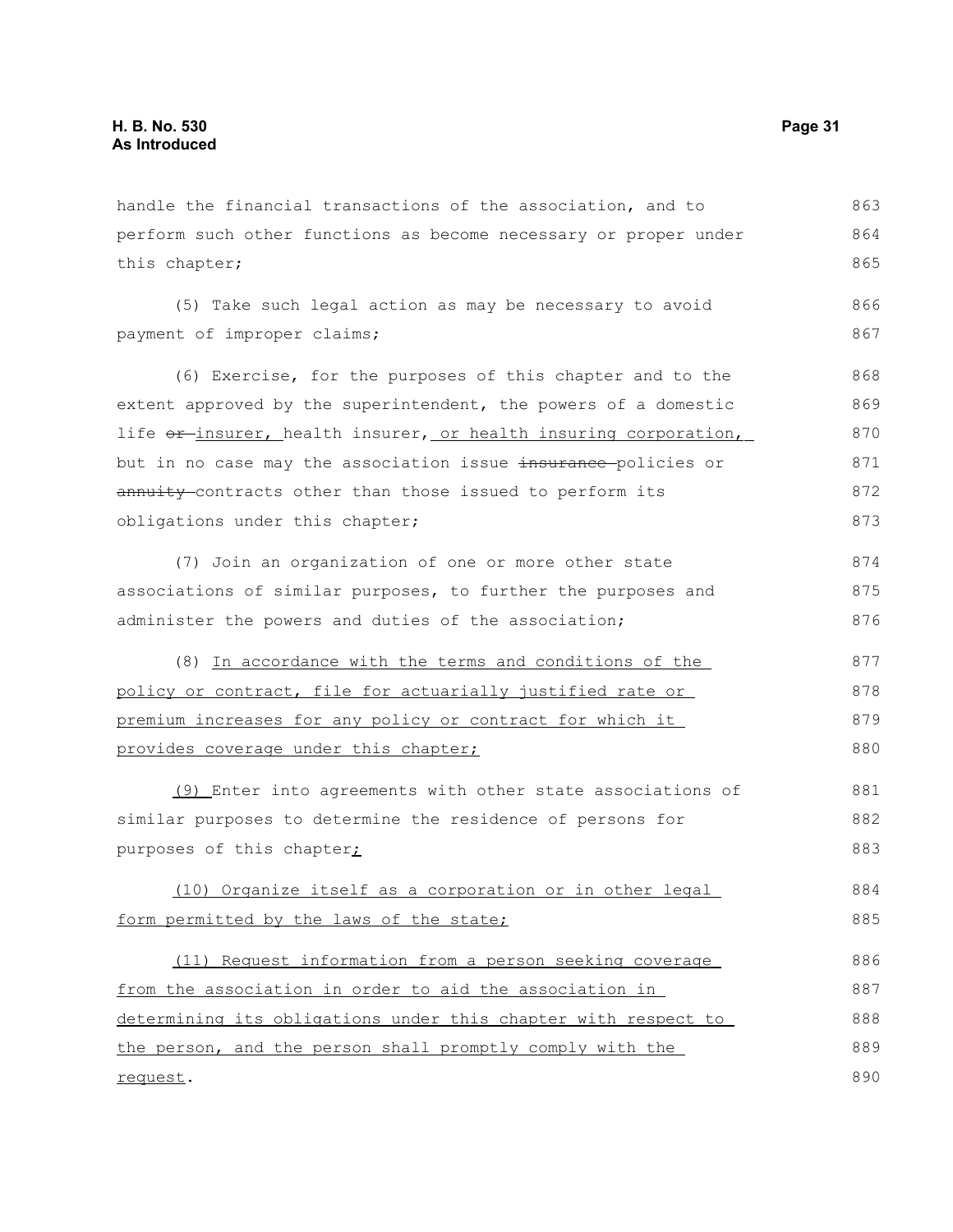| (0) (1) A deposit in this state, held pursuant to law or         | 891 |
|------------------------------------------------------------------|-----|
| required by the superintendent for the benefit of creditors,     | 892 |
| including policy or contract owners, not turned over to the      | 893 |
| domiciliary liquidator upon the entry of a final order of        | 894 |
| liquidation or order approving a rehabilitation plan of a member | 895 |
| insurer domiciled in this state or in a reciprocal state, shall, | 896 |
| pursuant to Chapter 3903. of the Revised Code, be promptly paid  | 897 |
| to the association.                                              | 898 |
| (2) The association shall be entitled to retain a portion        | 899 |
| of any amount so paid to it equal to the percentage determined   | 900 |
| by dividing the aggregate amount of policy or contract owners'   | 901 |
| claims related to that insolvency for which the association has  | 902 |
| provided statutory benefits by the aggregate amount of all       | 903 |
| policy or contract owners' claims in this state related to that  | 904 |
| insolvency and shall remit to the domiciliary receiver the       | 905 |
| amount so paid to the association less the amount retained       | 906 |
| <u>pursuant to this division.</u>                                | 907 |
| (3) Any amount so paid to the association and retained by        | 908 |
| it shall be treated as a distribution of estate assets pursuant  | 909 |
| to applicable state receivership law dealing with early access   | 910 |
| disbursements.                                                   | 911 |
| $(P)$ (1) (a) At any time within one hundred eighty days of      | 912 |
| the date of the order of liquidation, the association may elect  | 913 |
| to succeed to the rights and obligations of the ceding member    | 914 |
| insurer that relate to policies, contracts, or annuities         | 915 |
| covered, in whole or in part, by the association, in each case   | 916 |
| under any one or more reinsurance contracts entered into by the  | 917 |
| insolvent insurer and its reinsurers and selected by the         | 918 |
| association. Any such assumption is effective as of the date of  | 919 |
| the order of liquidation. The election shall be effected by the  | 920 |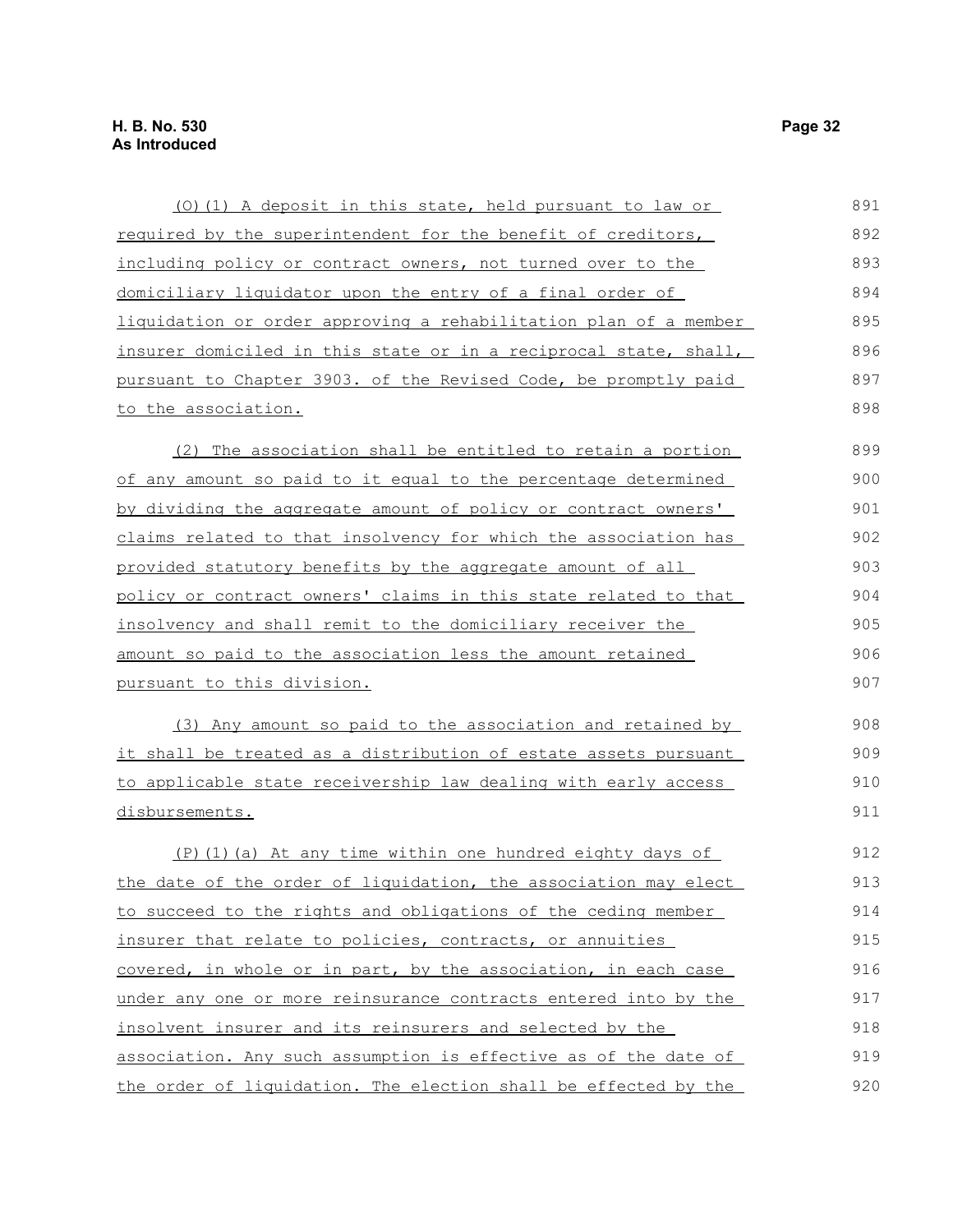| association or the national organization of life and health            | 921 |
|------------------------------------------------------------------------|-----|
| insurance quaranty associations on its behalf sending written          | 922 |
| notice, return receipt requested, to the affected reinsurers.          | 923 |
| (b) To facilitate the earliest practicable decision about              | 924 |
| whether to assume any of the contracts of reinsurance, and in          | 925 |
| order to protect the financial position of the estate, the             | 926 |
| receiver and each reinsurer of the ceding member insurer shall         | 927 |
| make available upon request to the association or to the               | 928 |
| national organization of life and health insurance quaranty            | 929 |
| associations on its behalf as soon as possible after                   | 930 |
| commencement of formal delinquency proceedings both of the             | 931 |
| following:                                                             | 932 |
| (i) Copies of in-force contracts of reinsurance and all                | 933 |
| <u>related files and records relevant to the determination of</u>      | 934 |
| whether such contracts should be assumed;                              | 935 |
| (ii) Notices of any defaults under the reinsurance                     | 936 |
| contacts or any known event or condition which with the passage        | 937 |
| of time could become a default under the reinsurance contracts.        | 938 |
| $(2)$ Divisions $(P)$ $(2)$ $(a)$ to $(d)$ of this section apply to    | 939 |
| <u>reinsurance contracts so assumed by the association.</u>            | 940 |
| (a) The association is responsible for all unpaid premiums             | 941 |
| <u>due under the reinsurance contracts for periods both before and</u> | 942 |
| after the date of the order of liquidation, and is responsible         | 943 |
| for the performance of all other obligations to be performed           | 944 |
| after the date of the order of liquidation, in each case which         | 945 |
| relate to policies, contracts, or annuities covered, in whole or       | 946 |
| in part, by the association. The association may charge                | 947 |
| policies, contracts, or annuities covered in part by the               | 948 |
| association, through reasonable allocation methods, the costs          | 949 |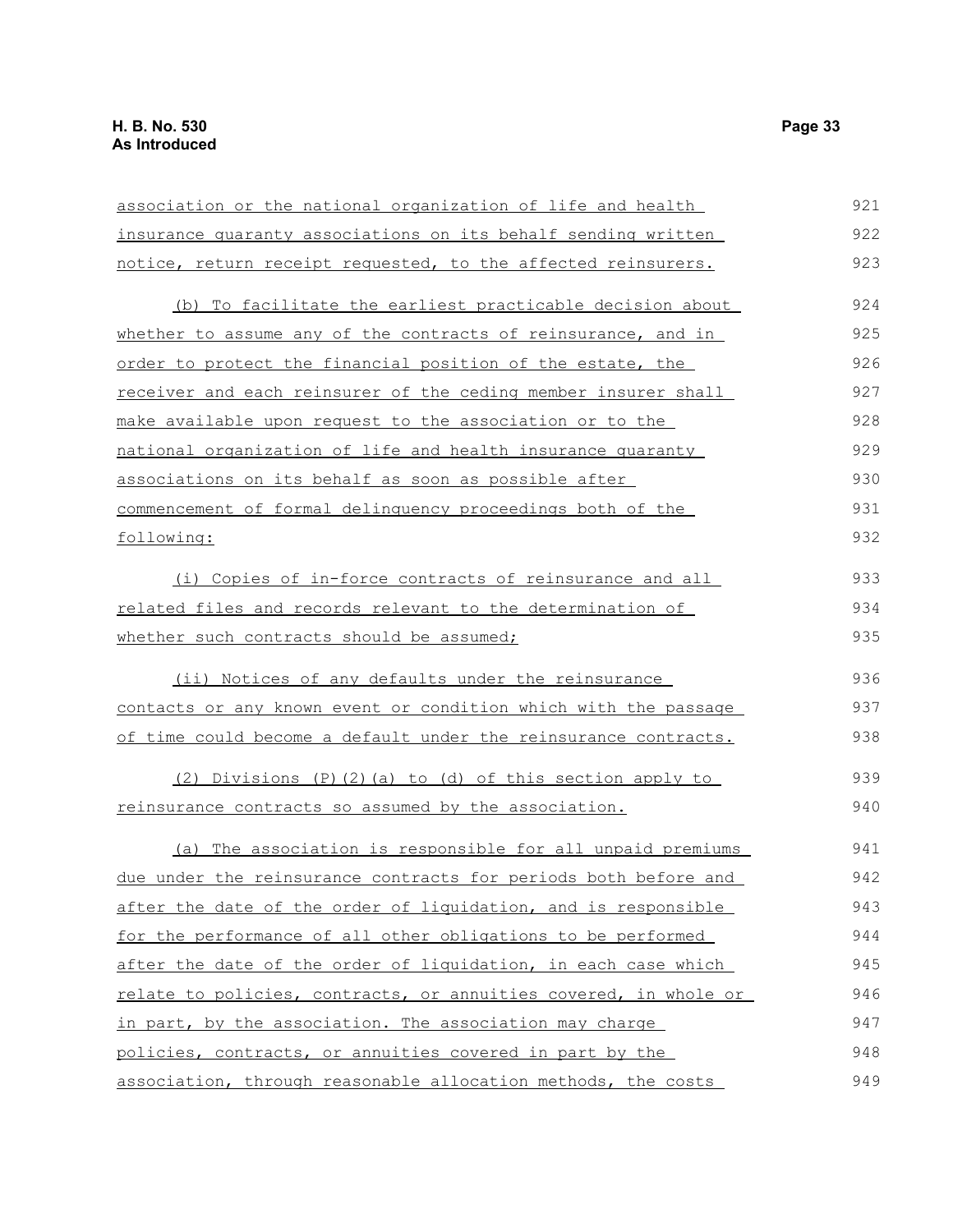| for reinsurance in excess of the obligations of the association  | 950 |
|------------------------------------------------------------------|-----|
| and shall provide notice and an accounting of these charges to   | 951 |
| the liquidator.                                                  | 952 |
| The association is entitled to any amounts payable by<br>(b)     | 953 |
| the reinsurer under the reinsurance contracts with respect to    | 954 |
| losses or events that occur in periods after the date of the     | 955 |
| order of liquidation and that relate to policies, contracts, or  | 956 |
| annuities covered, in whole or in part, by the association,      | 957 |
| provided that, upon receipt of any such amounts, the association | 958 |
| is obliged to pay to the beneficiary under the policy,           | 959 |
| contracts, or annuity on account of which the amounts were paid  | 960 |
| a portion of the amount equal to the lesser of the following:    | 961 |
| (i) The amount received by the association;                      | 962 |
| (ii) The excess of the amount received by the association        | 963 |
| over the amount equal to the benefits paid by the association on | 964 |
| account of the policy, contracts, or annuity less the retention  | 965 |
| of the insurer applicable to the loss or event.                  | 966 |
| (c) Within thirty days following the association's               | 967 |
| election, the association and each reinsurer under contracts     | 968 |
| assumed by the association shall calculate the net balance due   | 969 |
| to or from the association under each reinsurance contract as of | 970 |
| the election date with respect to policies, contracts, or        | 971 |
| annuities covered, in whole or in part, by the association,      | 972 |
| which calculation shall give full credit to all items paid by    | 973 |
| either the member insurer or its receiver or the reinsurer prior | 974 |
| to the election date. The reinsurer shall pay the receiver any   | 975 |
| amounts due for losses or events prior to the date of the order  | 976 |
| of liquidation, subject to any set-off for premiums unpaid for   | 977 |
| periods prior to the date, and the association or reinsurer      | 978 |
| shall pay any remaining balance due the other, in each case      | 979 |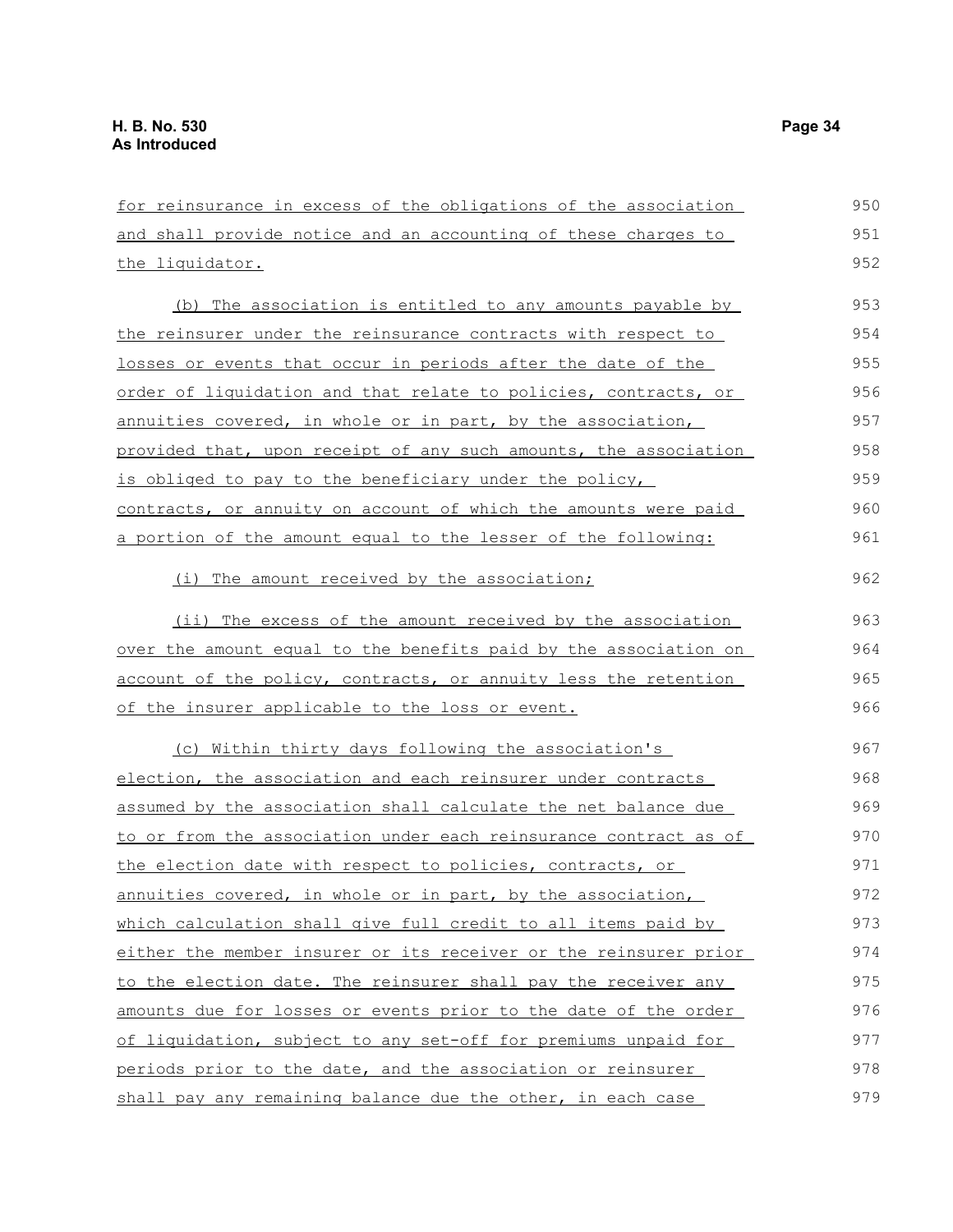| within five days of the completion of the aforementioned         | 980  |
|------------------------------------------------------------------|------|
| calculation. Any disputes over the amounts due to either the     | 981  |
| association or the reinsurer shall be resolved by arbitration    | 982  |
| pursuant to the terms of the affected reinsurance contracts or,  | 983  |
| if the contract contains no arbitration clause, as otherwise     | 984  |
| provided by law. If the receiver has received any amounts due    | 985  |
| the association pursuant to division (P)(2)(b) of this section,  | 986  |
| the receiver shall remit the same to the association as promptly | 987  |
| <u>as practicable.</u>                                           | 988  |
| (d) If the association or receiver, on the association's         | 989  |
| behalf, within sixty days of the election date, pays the unpaid  | 990  |
| premiums due for periods both before and after the election date | 991  |
| that relate to policies, contracts, or annuities covered, in     | 992  |
| whole or in part, by the association, the reinsurer shall not be | 993  |
| entitled to terminate the reinsurance contracts for failure to   | 994  |
| pay premium insofar as the reinsurance contracts relate to       | 995  |
| policies, contracts, or annuities covered, in whole or in part,  | 996  |
| by the association, and shall not be entitled to set off any     | 997  |
| unpaid amounts due under other contracts, or unpaid amounts due  | 998  |
| from parties other than the association, against amounts due the | 999  |
| association.                                                     | 1000 |
| (3) During the period from the date of the order of              | 1001 |
| liquidation until the election date, or, if the election date    | 1002 |
|                                                                  |      |

does not occur, until one hundred eighty days after the date of the order of liquidation, both of the following shall apply: 1003 1004

(a)(i) Neither the association nor the reinsurer shall have any rights or obligations under reinsurance contracts that the association has the right to assume under division (P)(1) of this section, whether for periods prior to or after the date of the order of liquidation. 1005 1006 1007 1008 1009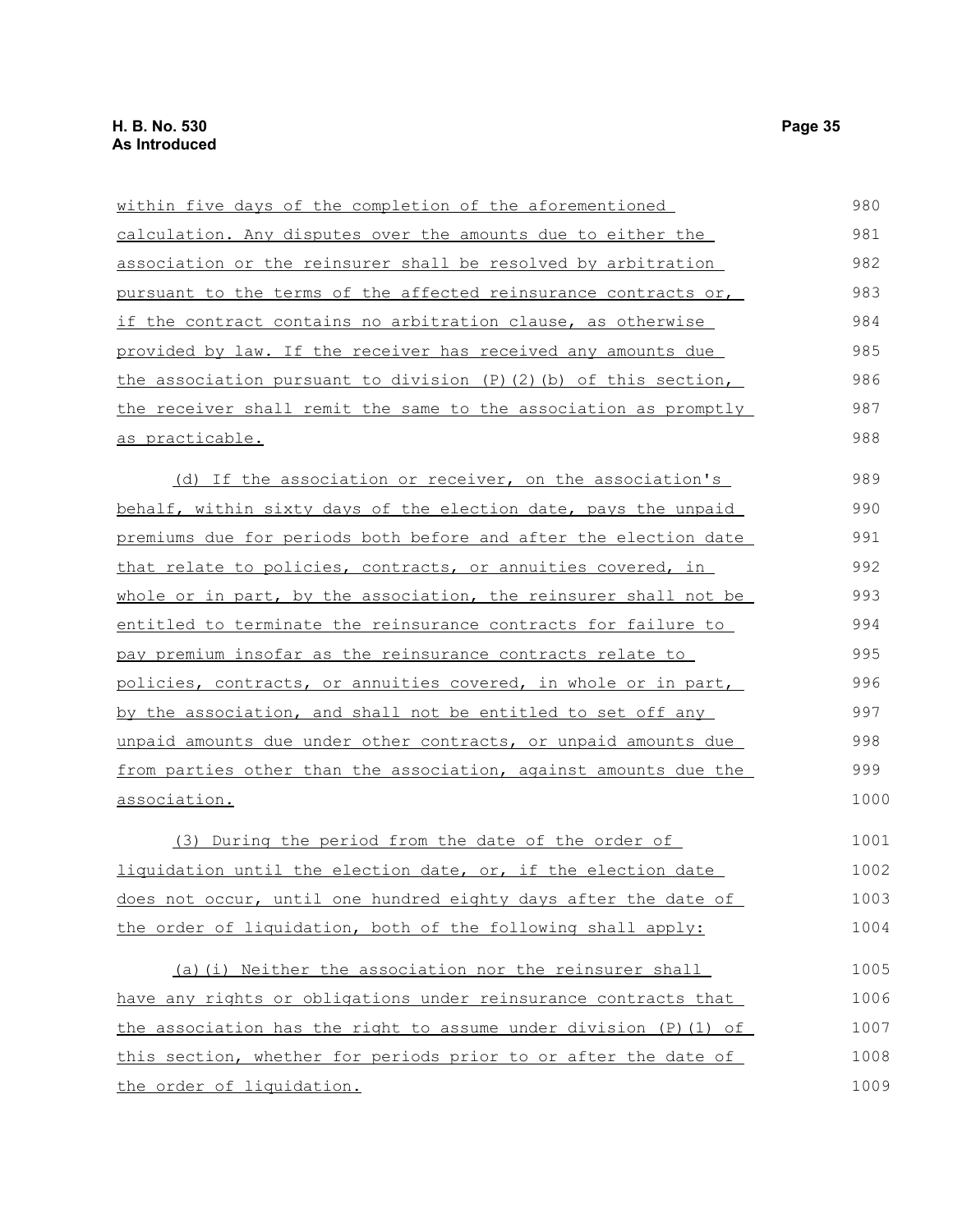| (ii) The reinsurer, the receiver, and the association             | 1010 |
|-------------------------------------------------------------------|------|
| shall, to the extent practicable, provide each other data and     | 1011 |
| records reasonably requested.                                     | 1012 |
| (b) Provided that the association has elected to assume a         | 1013 |
| reinsurance contract, the parties' rights and obligations shall   | 1014 |
| be governed by divisions $(P)$ $(1)$ and $(2)$ of this section.   | 1015 |
| (4) If the association does not elect to assume a                 | 1016 |
| reinsurance contract by the election date pursuant to division    | 1017 |
| (P) (1) of this section, the association shall have no rights or  | 1018 |
| obligations, in each case for periods both before and after the   | 1019 |
| date of the order of liquidation, with respect to the             | 1020 |
| reinsurance contract.                                             | 1021 |
| (5) When policies, contracts, or annuities, or covered            | 1022 |
| obligations with respect thereto, are transferred to an assuming  | 1023 |
| insurer, reinsurance on the policies, contracts, or annuities     | 1024 |
| may also be transferred by the association, in the case of        | 1025 |
| contracts assumed under division (P) (1) of this section, subject | 1026 |
| to the following:                                                 | 1027 |
| (a) Unless the reinsurer and the assuming insurer agree           | 1028 |
| otherwise, the reinsurance contracts transferred do not cover     | 1029 |
| any new policies of insurance, contracts, or annuities in         | 1030 |
| addition to those transferred.                                    | 1031 |
| (b) The obligations described in division $(P)$ (1) of this       | 1032 |
| section no longer apply with respect to matters arising after     | 1033 |
| the effective date of the transfer.                               | 1034 |
| (c) Notice shall be given in writing, return receipt              | 1035 |
| requested, by the transferring party to the affected reinsurer    | 1036 |
| not less than thirty days prior to the effective date of the      | 1037 |
| transfer.                                                         | 1038 |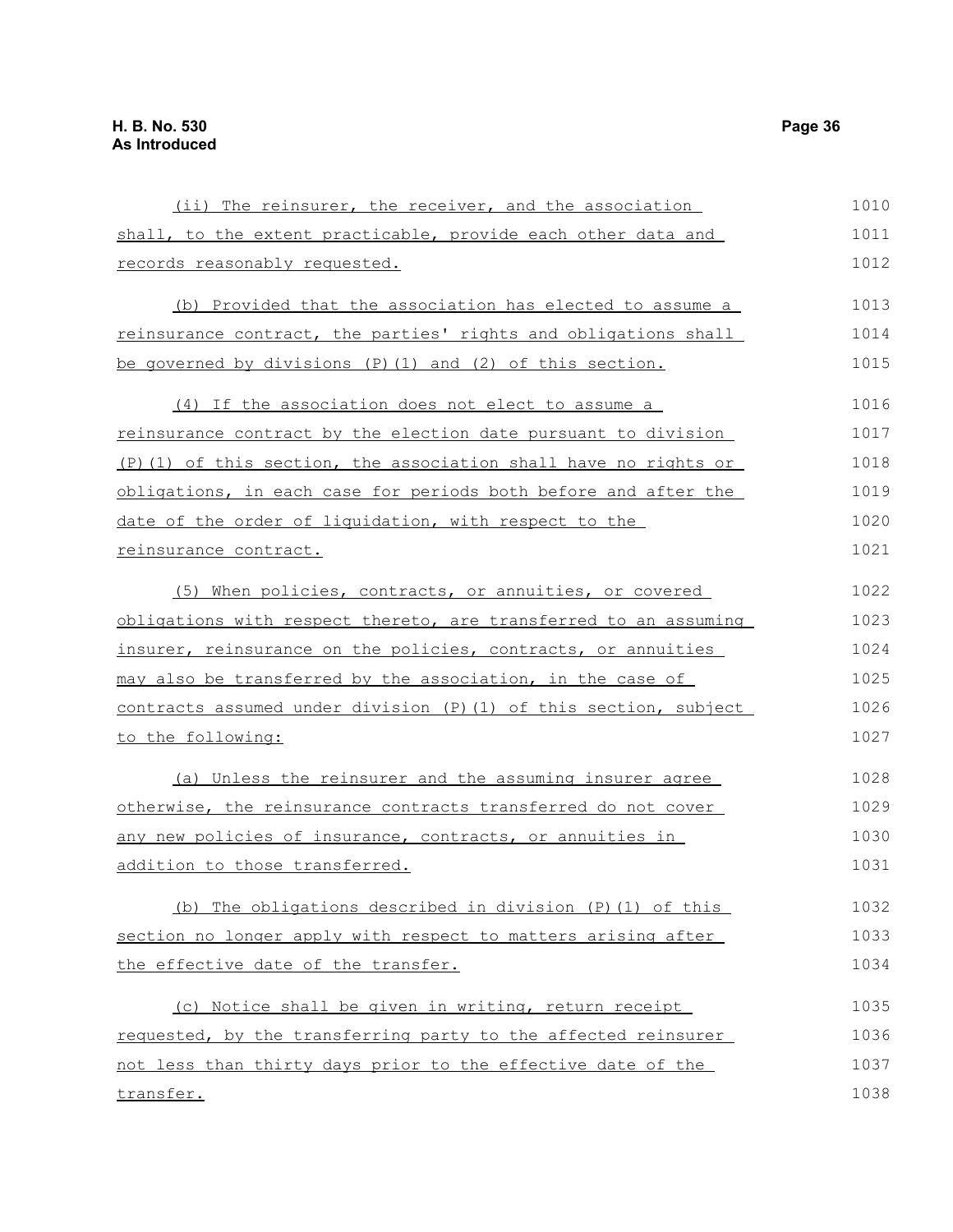risks.

| (6) The provisions of this division supersede the                 | 1039 |
|-------------------------------------------------------------------|------|
| provisions of any state law or of any affected reinsurance        | 1040 |
| contract that provides for or requires any payment of             | 1041 |
| reinsurance proceeds, on account of losses or events that occur   | 1042 |
| in periods after the date of the order of liquidation, to the     | 1043 |
| receiver of the insolvent insurer or any other person. The        | 1044 |
| receiver shall remain entitled to any amounts payable by the      | 1045 |
| reinsurer under the reinsurance contracts with respect to losses  | 1046 |
| or events that occur in periods prior to the date of the order    | 1047 |
| of liquidation, subject to applicable setoff provisions.          | 1048 |
| (7) Except as otherwise provided in this division, nothing        | 1049 |
| in this division shall alter or modify the terms and conditions   | 1050 |
| of any reinsurance contract. Nothing in this division abrogates   | 1051 |
| or limits any rights of any reinsurer to claim that it is         | 1052 |
| entitled to rescind a reinsurance contract. Nothing in this       | 1053 |
| division gives a policy owner, contract owner, enrollee,          | 1054 |
| certificate holder, or beneficiary an independent cause of        | 1055 |
| action against a reinsurer that is not otherwise set forth in     | 1056 |
| the reinsurance contract. Nothing in this division limits or      | 1057 |
| affects the association's rights as a creditor of the estate      | 1058 |
| <u>against the assets of the estate. Nothing in this division</u> | 1059 |
| applies to reinsurance agreements covering property or casualty   | 1060 |

(Q) The board of directors of the association has discretion and may exercise reasonable business judgment to determine the means by which the association is to provide the benefits of this chapter in an economical and efficient manner. 1062 1063 1064 1065

(R) Where the association has arranged or offered to provide the benefits of this chapter to a covered person under a plan or arrangement that fulfills the association's obligations 1066 1067 1068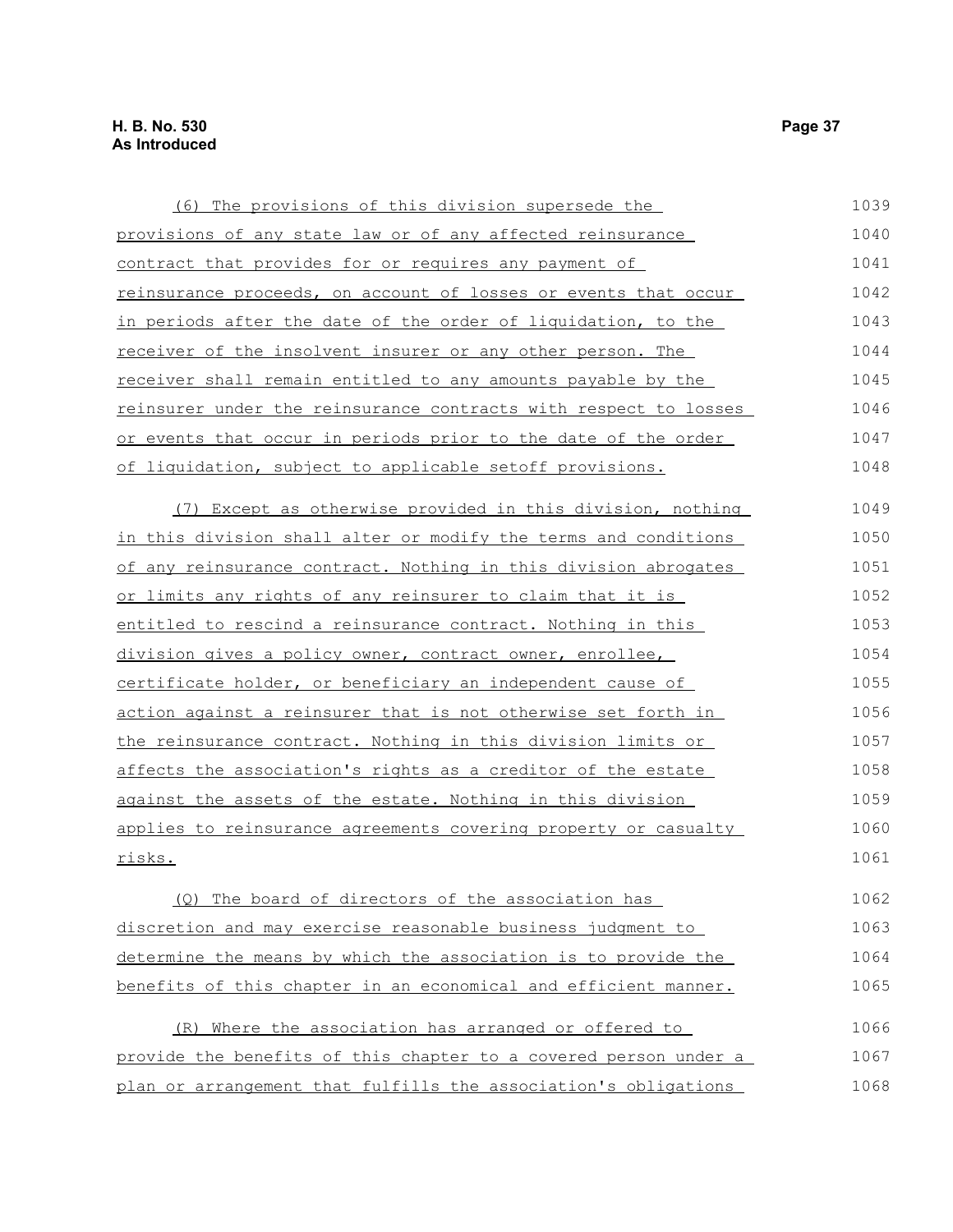| under this chapter, the person is not entitled to benefits from  | 1069 |
|------------------------------------------------------------------|------|
| the association in addition to or other than those provided      | 1070 |
| under the plan or arrangement.                                   | 1071 |
| (S) Venue in a suit against the association arising under        | 1072 |
| the chapter shall be in Franklin county. The association is not  | 1073 |
| required to give an appeal bond in an appeal that relates to a   | 1074 |
| cause of action arising under this chapter.                      | 1075 |
| (T) In carrying out its duties in connection with                | 1076 |
| guaranteeing, assuming, reissuing, or reinsuring policies or     | 1077 |
| contracts under division (A) or (B) of this section, the         | 1078 |
| association may issue substitute coverage for a policy or        | 1079 |
| contract that provides an interest rate, crediting rate, or      | 1080 |
| similar factor determined by use of an index or other external   | 1081 |
| reference stated in the policy or contract employed in           | 1082 |
| calculating returns or changes in value by issuing an            | 1083 |
| alternative policy or contract in accordance with the following  | 1084 |
| <u>provisions:</u>                                               | 1085 |
| (1) In lieu of the index or other external reference             | 1086 |
| provided for in the original policy or contract, the alternative | 1087 |
| policy or contract provides for any of the following:            | 1088 |
| (a) A fixed interest rate;                                       | 1089 |
| (b) Payment of dividends with minimum quarantees;                | 1090 |
| (c) A different method for calculating interest or changes       | 1091 |
| in value.                                                        | 1092 |
| There is no requirement for evidence of insurability,<br>(2)     | 1093 |
| waiting period, or other exclusion that would not have applied   | 1094 |
| under the replaced policy or contract.                           | 1095 |
| (3) The alternative policy or contract is substantially          | 1096 |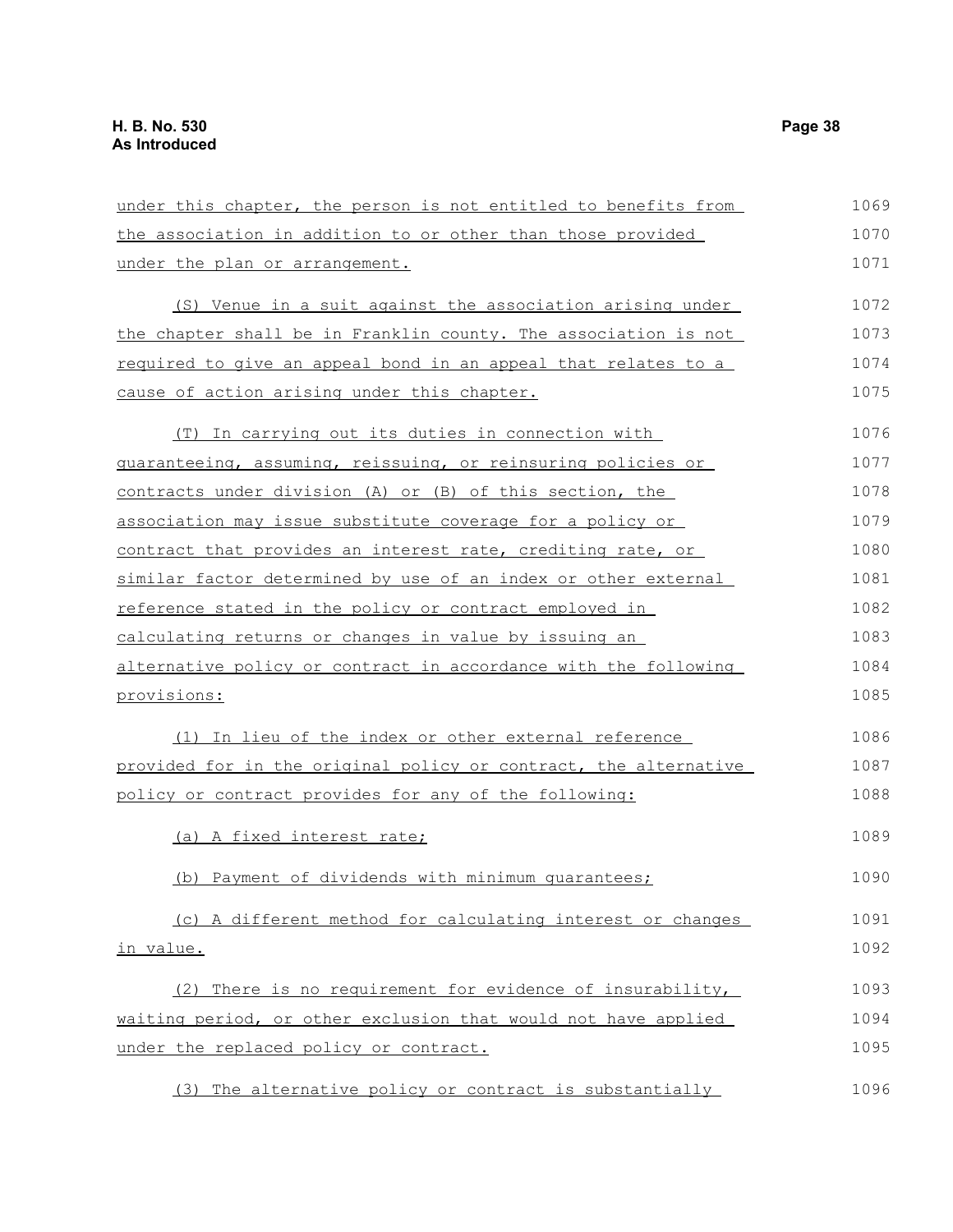terms. **Sec. 3956.09.** (A) For the purpose of providing the funds necessary to carry out the powers and duties of the Ohio life and health insurance guaranty association, the board of directors shall assess the member insurers, separately for each subaccount or account, at such time and for such amounts as the board finds necessary. Assessments shall be due not less than thirty days after prior written notice to the member insurers and shall accrue interest at ten per cent per year on and after the due date. (B) There shall be two classes of assessments, as follows: (1) Class A assessments shall be made-authorized and called for the purpose of meeting administrative and legal costs and other expenses, and the cost of examinations conducteddetecting and preventing member insurer insolvencies under division (E) of section 3956.12 of the Revised Code. Class A assessments may be made authorized and called whether or not related to a particular impaired or insolvent insurer. (2) Class B assessments shall be made-authorized and called to the extent necessary to carry out the powers and duties of the association under section 3956.08 of the Revised Code with regard to an impaired or an insolvent insurer. (C)(1) The amount of any class A assessment shall be determined by the board and may be made authorized and called on a pro rata or non-pro rata basis. If pro rata, the board may provide that it be credited against future class B assessments. A non-pro rata assessment shall not exceed two hundred dollars 1098 1099 1100 1101 1102 1103 1104 1105 1106 1107 1108 1109 1110 1111 1112 1113 1114 1115 1116 1117 1118 1119 1120 1121 1122 1123 1124

per member insurer in any one calendar year. The amount of any

similar to the replaced policy or contract in all other material

1097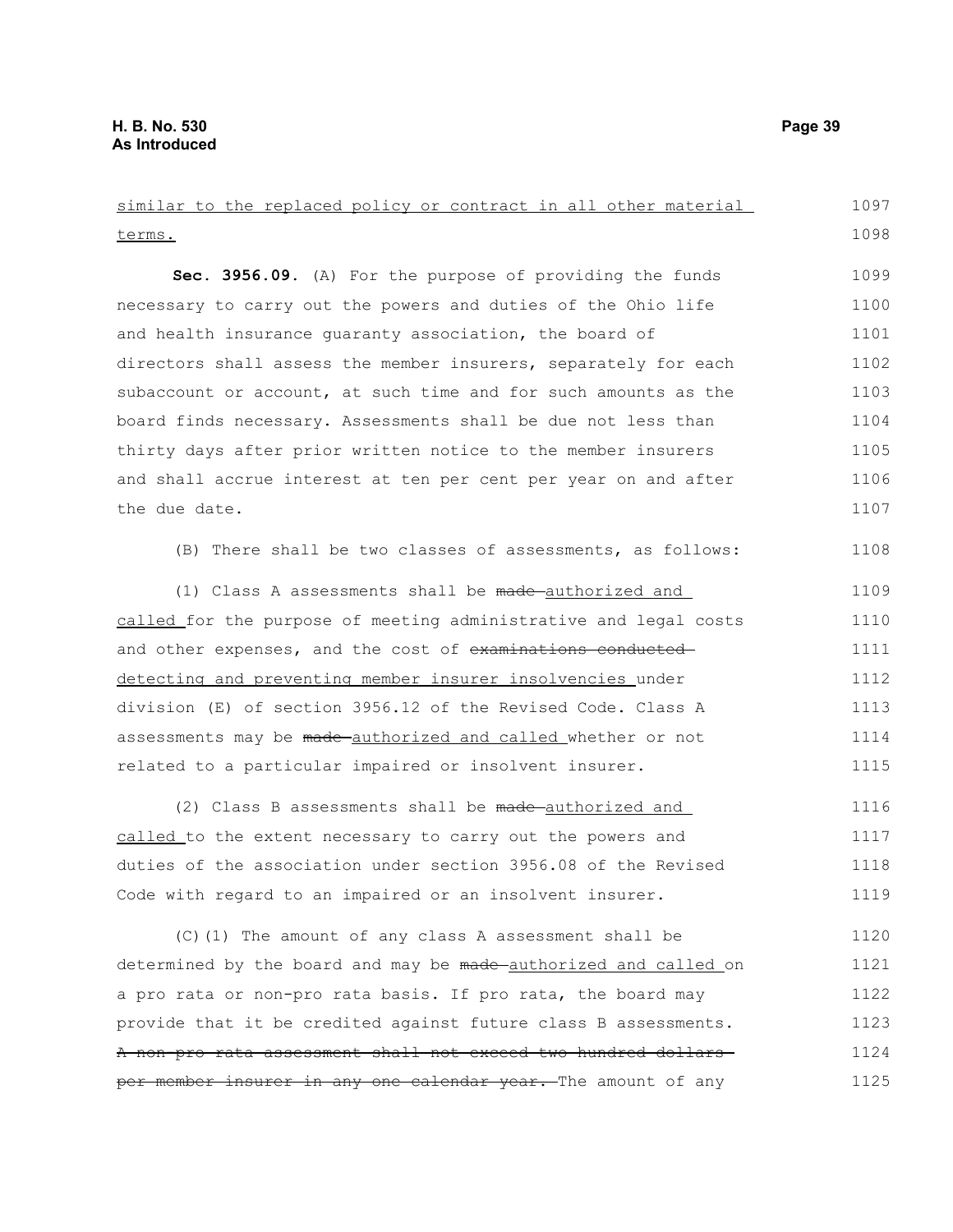| class B assessment, except for assessments related to long-term  | 1126 |
|------------------------------------------------------------------|------|
| care insurance, shall be allocated for assessment purposes       | 1127 |
| between the accounts and among the subaccounts and accounts of   | 1128 |
| the life insurance and annuity account pursuant to an allocation | 1129 |
| formula which may be based on the premiums or reserves of the    | 1130 |
| impaired or insolvent insurer or on any other standard           | 1131 |
| considered by the board in its sole discretion as being fair and | 1132 |
| reasonable under the circumstances.                              | 1133 |
| $(2)$ (2) (a) The amount of the class B assessments for long-    | 1134 |
| term care insurance written by the impaired or insolvent insurer | 1135 |
| shall be allocated according to a methodology included in the    | 1136 |
| plan of operation and approved by the superintendent of          | 1137 |
| <u>insurance.</u>                                                | 1138 |
| (b) The methodology shall provide for fifty per cent of          | 1139 |
| the assessment to be allocated to sickness and accident and      | 1140 |
| health member insurers and fifty per cent to be allocated to     | 1141 |
| life and annuity member insurers.                                | 1142 |
| (c) For the purposes of divisions (C)(2)(a) and (b) of           | 1143 |
| this section:                                                    | 1144 |
| (i) "Life and annuity member insurer" means a member             | 1145 |
| insurer for which the sum of its assessable life insurance       | 1146 |
| premiums and annuity premiums is greater than or equal to its    | 1147 |
| assessable health insurance premiums.                            | 1148 |
| (ii) "Assessable health insurance premiums" includes the         | 1149 |
| member insurer's assessable sickness and accident premiums and   | 1150 |
| health insuring corporation premiums, but shall exclude its      | 1151 |
| assessable premiums written for disability income insurance and  | 1152 |
| long-term care insurance. For purposes of this definition,       | 1153 |
| assessable premiums shall be measured within the state.          | 1154 |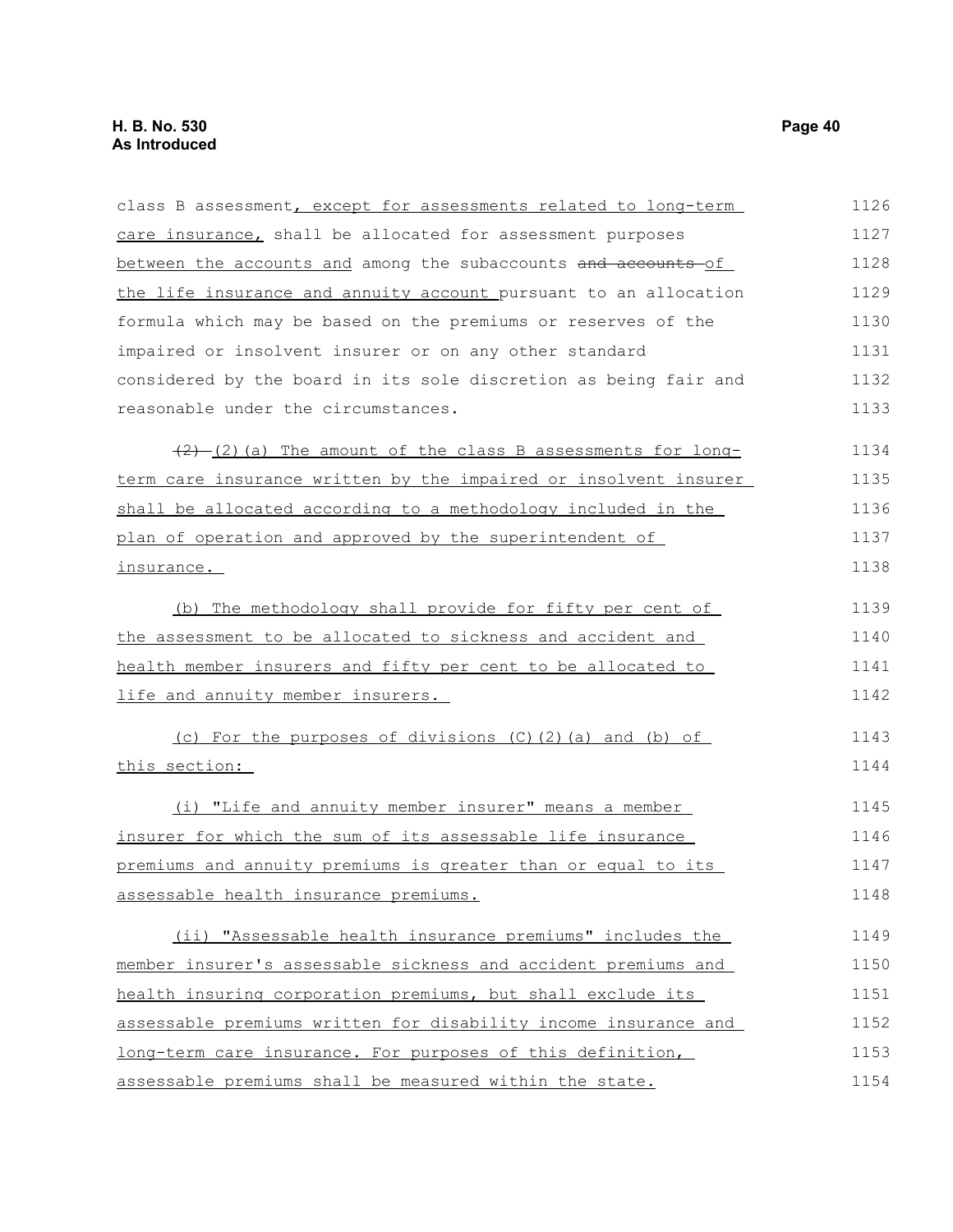| (iii) "Sickness and accident and health member insurer"          | 1155 |
|------------------------------------------------------------------|------|
| means any member insurer not defined as a life and annuity       | 1156 |
| member insurer.                                                  | 1157 |
| (d) Class B assessments against member insurers for each         | 1158 |
| subaccount or account shall be in the proportion that the        | 1159 |
| premiums received on business in this state by each assessed     | 1160 |
| member insurer on policies or contracts covered by each          | 1161 |
| subaccount or account for the most recent three calendar years   | 1162 |
| for which information is available preceding the year in which   | 1163 |
| the member insurer became impaired or insolvent, as the case may | 1164 |
| be, bears to such premiums received on business in this state    | 1165 |
| for such calendar years by all assessed member insurers.         | 1166 |
| (3) Assessments for funds to meet the requirements of the        | 1167 |
| association with respect to an impaired or insolvent insurer     | 1168 |
| shall not be made-authorized and called until necessary to       | 1169 |
| implement the purposes of this chapter. Classification of        | 1170 |
| assessments under division (B) of this section and computation   | 1171 |
| of assessments under this division shall be made with a          | 1172 |
| reasonable degree of accuracy, recognizing that exact            | 1173 |
| determinations may not always be possible. The association shall | 1174 |
| notify each member insurer of its anticipated pro rata share of  | 1175 |
| an authorized assessment not yet called within one hundred       | 1176 |
| eighty days after the assessment is authorized.                  | 1177 |
| (D) The association may abate or defer, in whole or in           | 1178 |

(D) The association may abate or defer, in part, the assessment of a member insurer if, in the opinion of the board, payment of the assessment would endanger the ability of the member insurer to fulfill its contractual obligations. If an assessment against a member insurer is abated, or deferred in whole or in part, the amount by which the assessment is abated or deferred may be assessed against the other member insurers in 1179 1180 1181 1182 1183 1184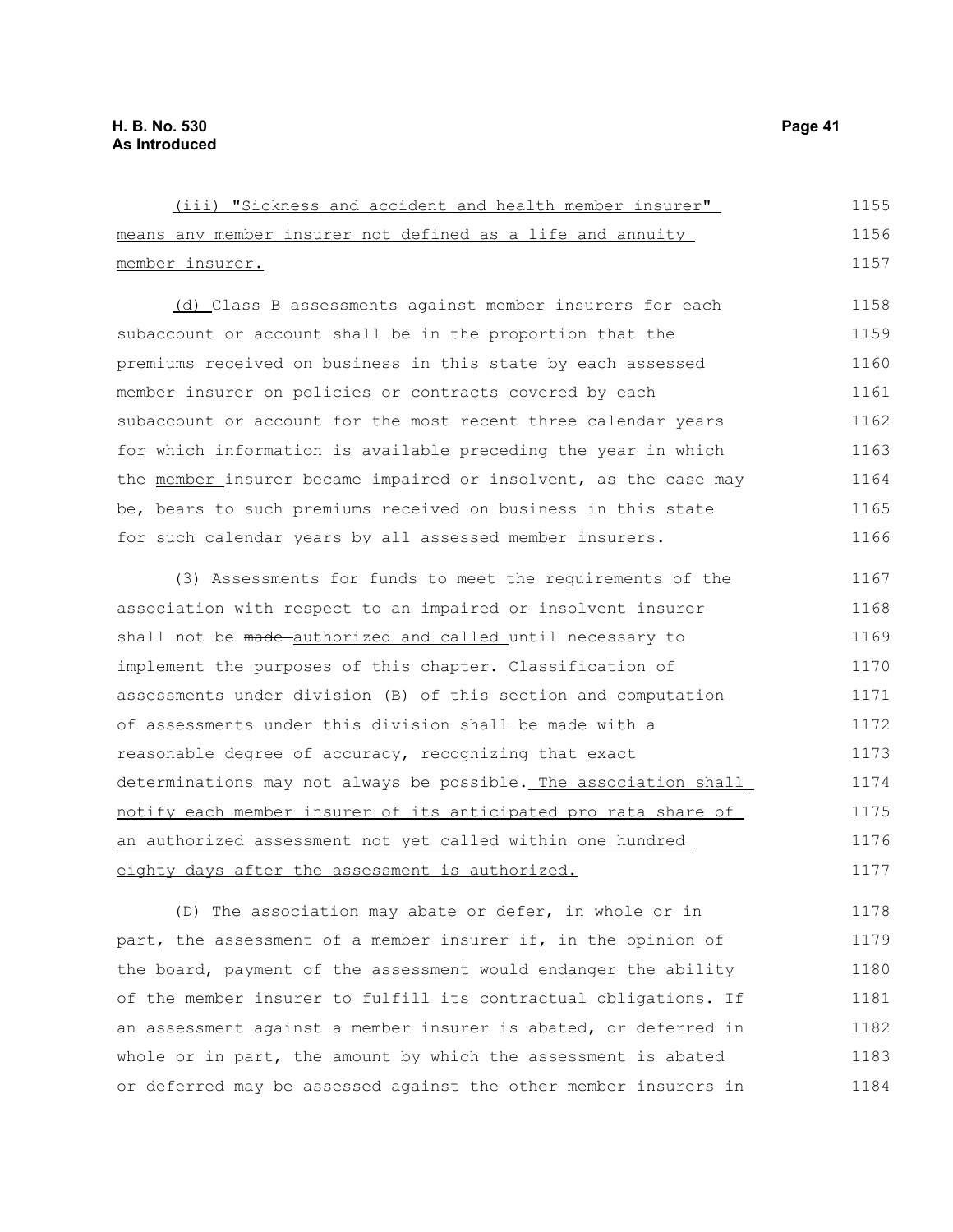a manner consistent with the basis for assessments set forth in this section. Once the conditions that caused a deferral have been removed or rectified, the member insurer shall pay all assessments that were deferred pursuant to a repayment plan approved by the association. In determining whether the payment of an assessment would endanger the ability of a member insurer to fulfill its contractual obligations, the board shall consider the adequacy of the capital and surplus of the member insurer in relation to the premiums written, the assets, and the reserve liabilities of that member insurer. (E)(1) The total of all assessments upon a member insurer for the life insurance and annuity account, which includes the life insurance subaccount, the annuity subaccount, and the unallocated annuity subaccount, shall not in any one calendar year exceed two per cent of the member insurer's average premiums received per year in this state on the policies and contracts covered by each such subaccount, and for the health insurance account, shall not in any one calendar year exceed two per cent of the member insurer's average premiums received per year in this state on the policies and contracts covered by such account, during the three calendar years preceding the year in which the impaired or insolvent insurer or insurers became impaired or insolvent. If the maximum assessment for a subaccount or account, together with the other assets of the association in the subaccount or account, does not provide in any one year in the subaccount or account an amount sufficient to carry out the responsibilities of the association, the necessary additional funds shall be assessed for the subaccount or account as soon thereafter in succeeding years as permitted by division (E) of this section. 1185 1186 1187 1188 1189 1190 1191 1192 1193 1194 1195 1196 1197 1198 1199 1200 1201 1202 1203 1204 1205 1206 1207 1208 1209 1210 1211 1212 1213 1214

(2) If the maximum assessment under division (E)(1) of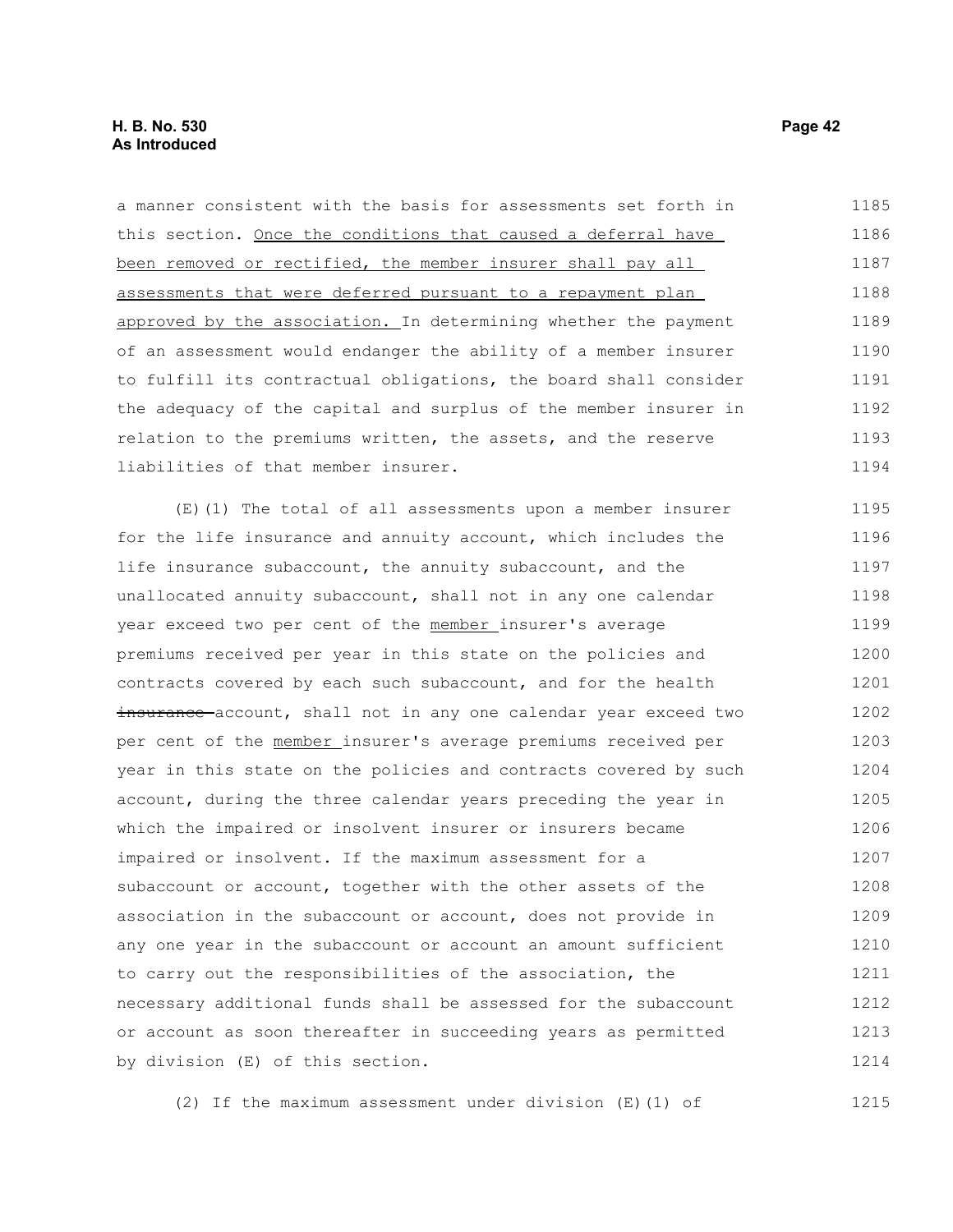this section for any subaccount of the life insurance and annuity account in any succeeding year does not provide an amount sufficient to carry out the responsibilities of the association, then pursuant to division  $\left(\frac{C}{C}\right)\left(\frac{C}{C}\right)$  (d) of this section, the board shall allocate the necessary additional amount among assess the other subaccounts of the life and annuity account in the manner set forth in division  $(E)$  (1) of this section, but the maximum assessment for a subaccount shallnot exceed one per cent in any one calendar yearfor the necessary additional amount, subject to the maximum stated in division (E)(1) of this section. 1216 1217 1218 1219 1220 1221 1222 1223 1224 1225 1226

(3) Where assessments for two or more impaired or insolvent insurers have been made within the same calendar year, and the sum of those assessments exceeds the two per cent calendar year assessment limitation under division (E)(1) of this section, the board, with the approval of the superintendent of insurance, may allocate among the accounts of such member insurers the sums assessed within the two per cent limitation. 1227 1228 1229 1230 1231 1232 1233

(F) The board, by an equitable method as established in the plan of operation, may refund to member insurers, in proportion to the contribution of each member insurer to that subaccount or account, the amount by which the assets of the subaccount or account exceed the amount the board finds is necessary to carry out during the coming year the obligations of the association with regard to that subaccount or account, including assets accruing from assignment, subrogation, net realized gains, and income from investments. A reasonable amount may be retained in any subaccount or account to provide funds for the continuing expenses of the association and for future losses. 1234 1235 1236 1237 1238 1239 1240 1241 1242 1243 1244 1245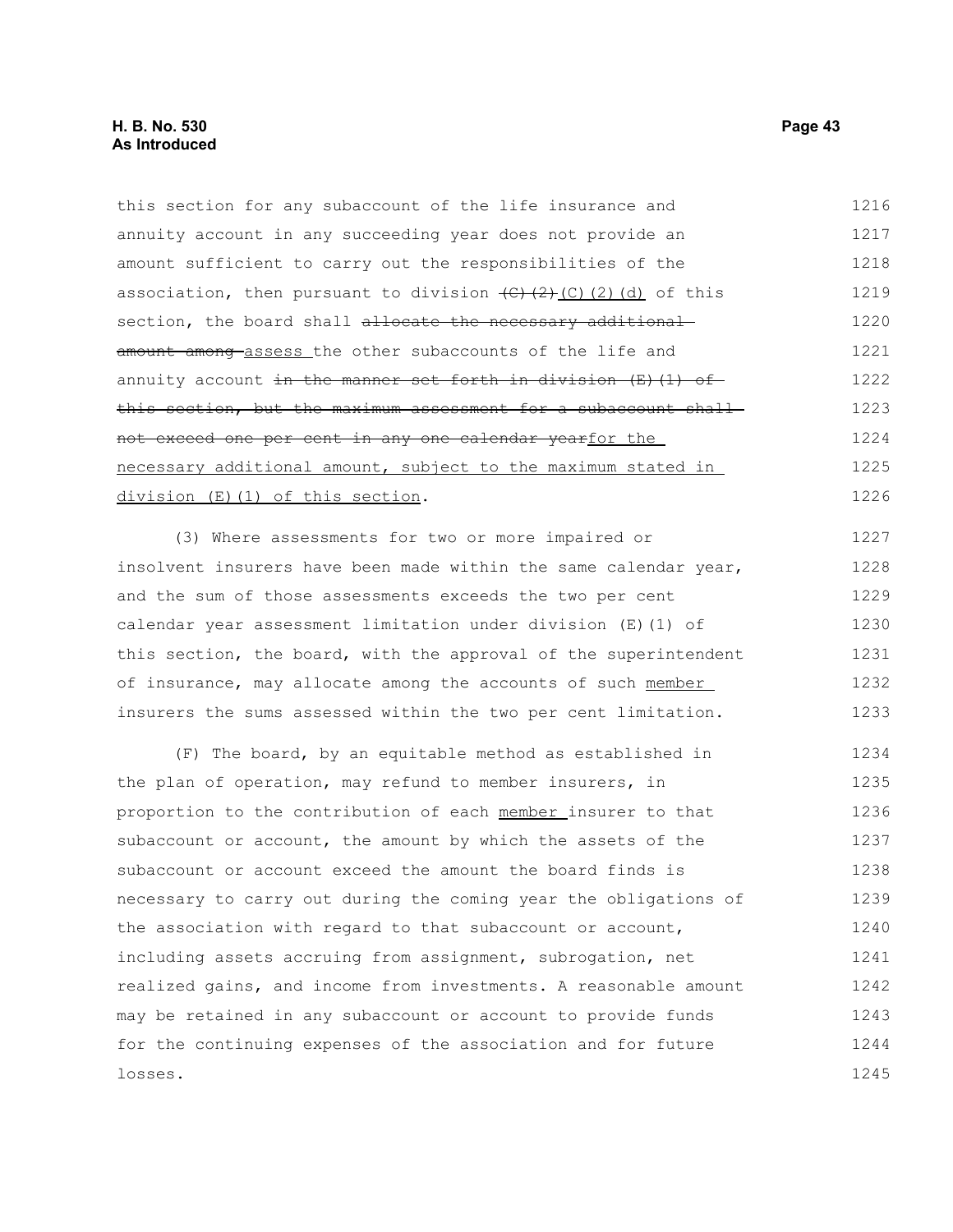#### **H. B. No. 530 Page 44 As Introduced**

(G) A member insurer, in determining its premium rates and policyowner dividends as to any kind of insurance or health insuring corporation business within the scope of this chapter, may consider the amount reasonably necessary to meet its assessment obligations under this section. 1246 1247 1248 1249 1250

(H) The association, upon request, shall issue to  $an - a$ member insurer paying an assessment under this section, other than a class A assessment, a certificate of contribution, in a form approved by the superintendent, for the amount of the assessment so paid. All outstanding certificates shall be of equal dignity and priority without reference to amounts or dates of issue. A certificate of contribution may be shown by the member insurer in its financial statement as an asset in the form and for the amount, net of any amounts recovered through a tax offset, and for the period of time the superintendent may approve. 1251 1252 1253 1254 1255 1256 1257 1258 1259 1260 1261

(I) Any member insurer that has contributed funds to pay claims of an impaired or insolvent insurer, pursuant to an agreement entered into with the superintendent and approved by the Franklin county court of common pleas during the five years preceding the effective date of this section November 20, 1989, or at any time following the effective date of this section-November 20, 1989, shall receive a credit against any assessments levied pursuant to this section, whether the assessments are class A assessments or class B assessments, in the amount of the contribution. 1262 1263 1264 1265 1266 1267 1268 1269 1270 1271

If the amount of the credit exceeds the amount of assessments levied upon a member insurer in any one year, the balance of that credit shall be carried forward to subsequent years and will reduce the amount of future assessments until the 1272 1273 1274 1275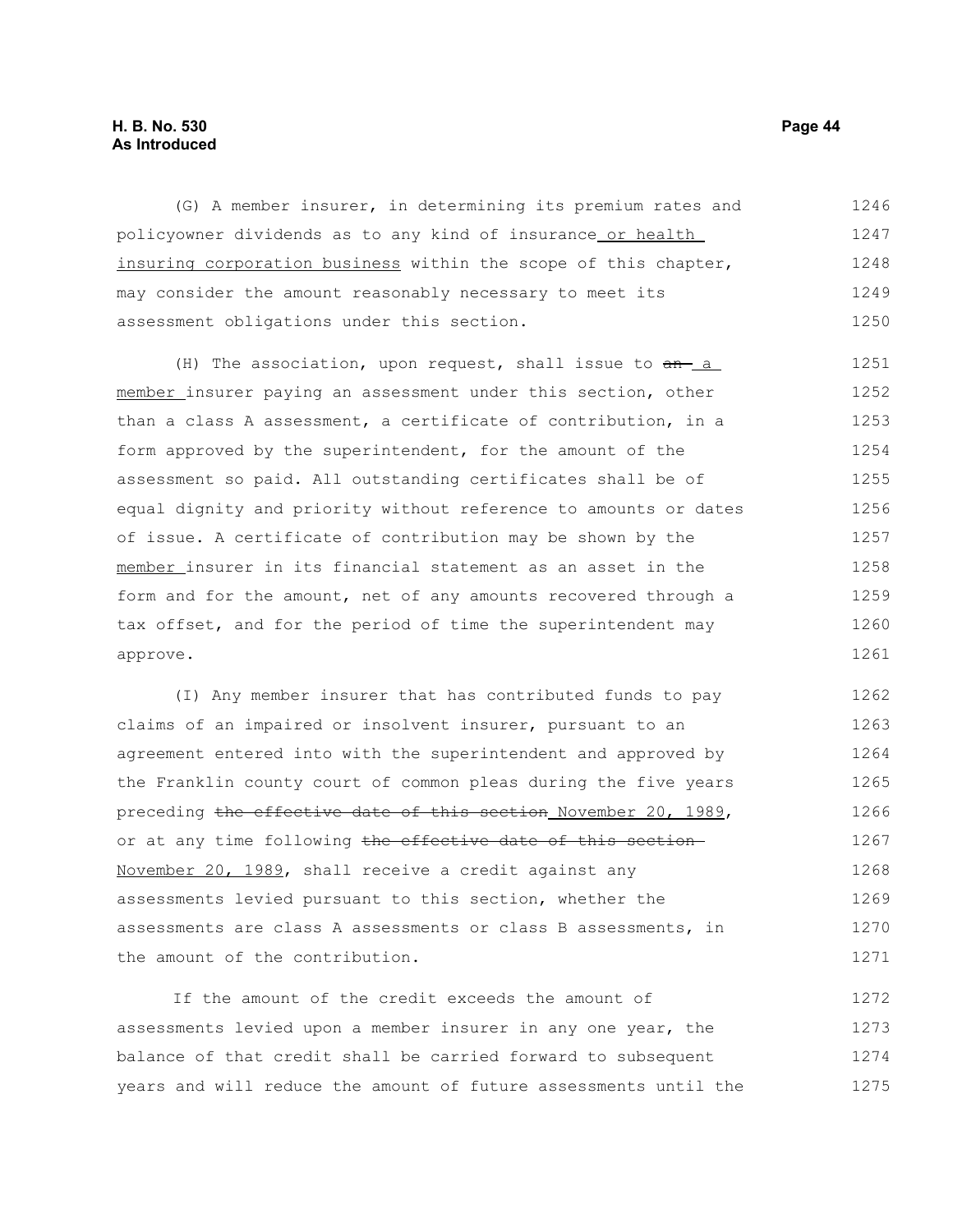#### total amount of the credit has been applied to the future assessments. For the purposes of this division, an impaired or insolvent member insurer is an insurer that meets the definitions set forth in section 3956.01 of the Revised Code, and any insurer or health insuring corporation that would have met these definitions, if it had been in effect at the time of such contribution. (J) Division (I) of this section does not apply if  $an-a$ member insurer has contributed funds pursuant to that division and has offset those contributions against its premium or franchise tax liability pursuant to any provision of the Revised Code authorizing the establishment of a plan for the distribution of voluntary contributions to pay the life, sickness and accident, or annuity claims of residents of this state that are unpaid due to the insolvency of an insolvent insurer. (K)(1) A member insurer that wishes to protest all or part of an assessment shall pay when due the full amount of the assessment as set forth in the notice provided by the association. The payment shall be available to meet association obligations during the pendency of the protest or any subsequent appeal. Payment shall be accompanied by a statement in writing that the payment is made under protest and setting forth a brief statement of the grounds for the protest. (2) Within sixty days following the payment of an assessment under protest by a member insurer, the association 1276 1277 1278 1279 1280 1281 1282 1283 1284 1285 1286 1287 1288 1289 1290 1291 1292 1293 1294 1295 1296 1297 1298 1299 1300 1301 1302

shall notify the member insurer in writing of its determination with respect to the protest unless the association notifies the member insurer that additional time is required to resolve the 1303 1304 1305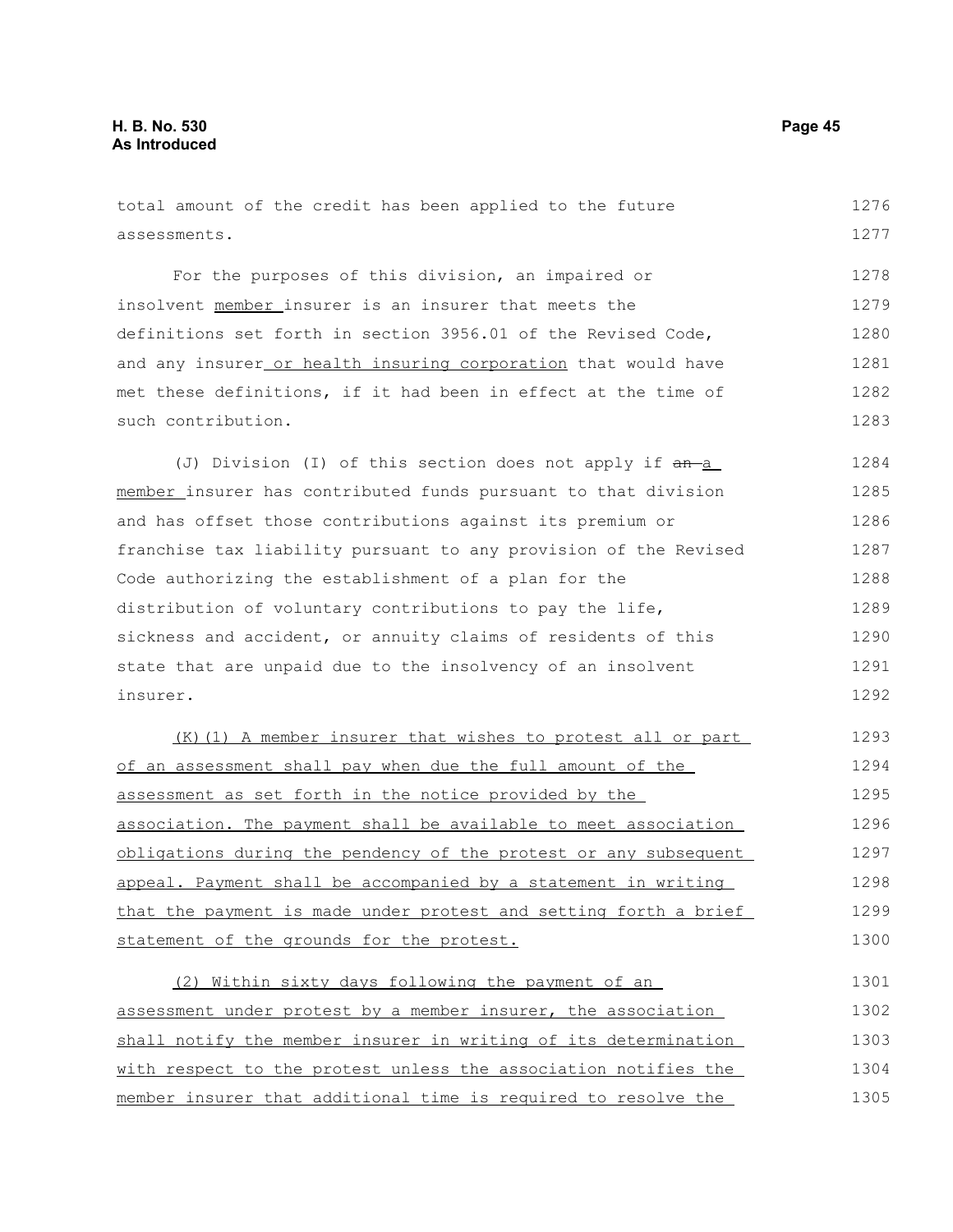### issues raised by the protest.

| (3) Within thirty days after a final decision has been           | 1307 |
|------------------------------------------------------------------|------|
| made, the association shall notify the protesting member insurer | 1308 |
| in writing of that final decision. Within sixty days of receipt  | 1309 |
| of notice of the final decision, the protesting member insurer   | 1310 |
| may appeal that final action to the superintendent.              | 1311 |
| (4) In the alternative to rendering a final decision with        | 1312 |
| respect to a protest based on a question regarding the           | 1313 |
| assessment base, the association may refer protests to the       | 1314 |
| superintendent for a final decision, with or without a           | 1315 |
| recommendation from the association.                             | 1316 |
| (5) If the protest or appeal on the assessment is upheld,        | 1317 |
| the amount paid in error or excess shall be returned to the      | 1318 |
| member insurer. Interest on a refund due a protesting member     | 1319 |
| insurer shall be paid at the rate actually earned by the         | 1320 |
| association.                                                     | 1321 |
| (L) The association may request information of member            | 1322 |
| insurers in order to aid in the exercise of its power under this | 1323 |
| section and member insurers shall promptly comply with such a    | 1324 |
| request.                                                         | 1325 |
| Sec. 3956.10. (A) (1) The Ohio life and health insurance         | 1326 |
| quaranty association shall submit to the superintendent of       | 1327 |
| insurance a plan of operation and any amendments to the plan     | 1328 |
| necessary or suitable to ensure the fair, reasonable, and        | 1329 |
| equitable administration of the association. The plan of         | 1330 |
| operation and any amendments shall become effective upon the     | 1331 |
| written approval of the superintendent, or unless the            | 1332 |
| superintendent has not disapproved it within thirty days.        | 1333 |
| (2) If the association fails to submit a suitable plan of        | 1334 |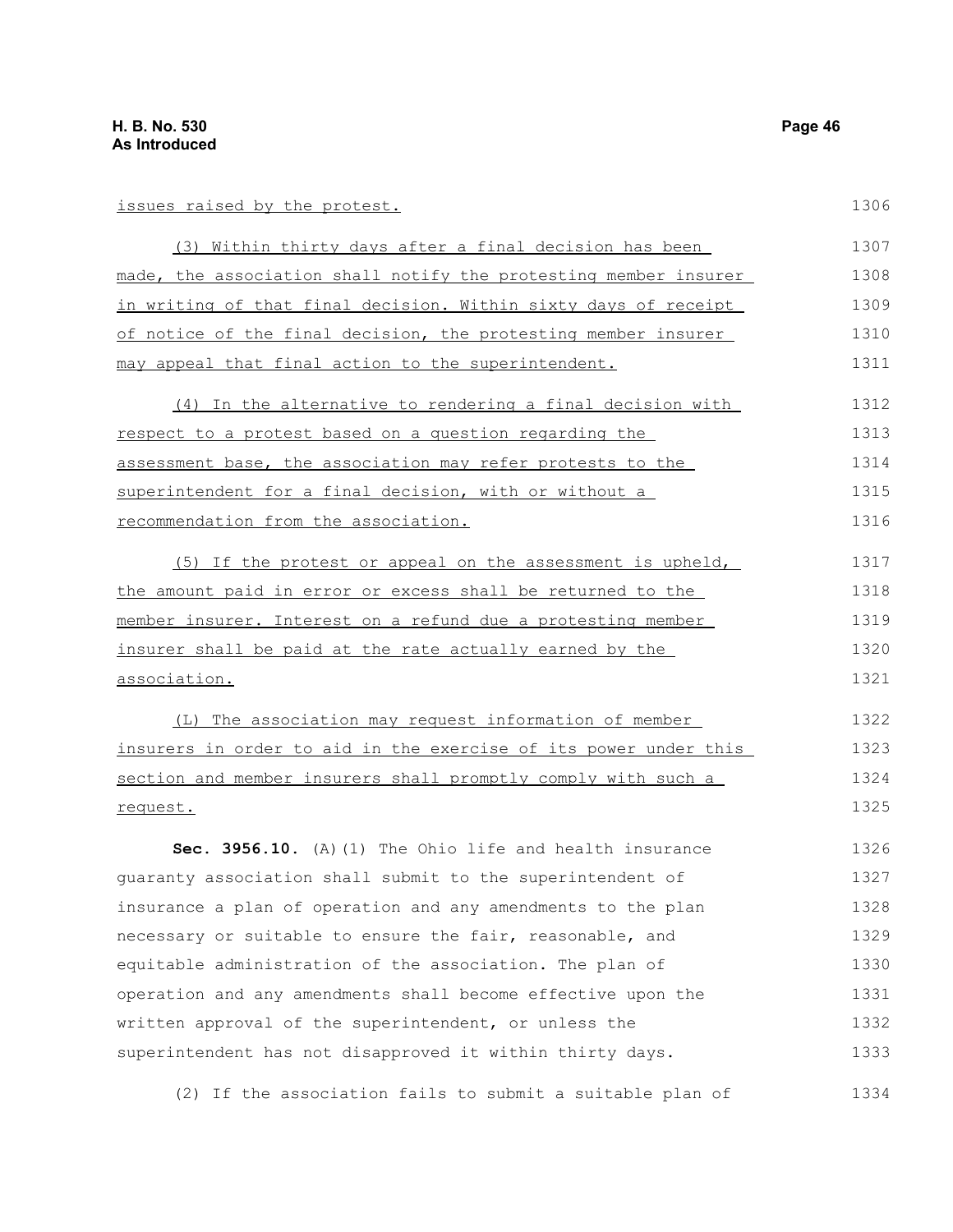operation within six months following the effective date of this section November 20, 1989, or if at any time after that date the association fails to submit suitable amendments to the plan, the superintendent, after notice and hearing, shall adopt reasonable rules that are necessary or advisable to effectuate the provisions of this chapter. The rules shall continue in force until modified by the superintendent or superseded by a plan submitted by the association and approved by the superintendent. 1335 1336 1337 1338 1339 1340 1341 1342

(B) All member insurers shall comply with the plan of operation. 1343 1344

(C) In addition to requirements enumerated elsewhere in this chapter, the plan of operation shall do the following: 1345 1346

(1) Establish procedures for handling the assets of the association; 1347 1348

(2) Establish the amount and method of reimbursing members of the board of directors under section 3956.07 of the Revised Code; 1349 1350 1351

(3) Establish regular places and times for meetings, including but not limited to telephone conference calls, of the board of directors; 1352 1353 1354

(4) Establish procedures for records to be kept of all financial transactions of the association, its agents, and the board of directors; 1355 1356 1357

(5) Establish the procedures whereby selections for the board of directors will be made and submitted to the superintendent; 1358 1359 1360

(6) Establish any additional procedures for assessments under section 3956.09 of the Revised Code, including, but not 1361 1362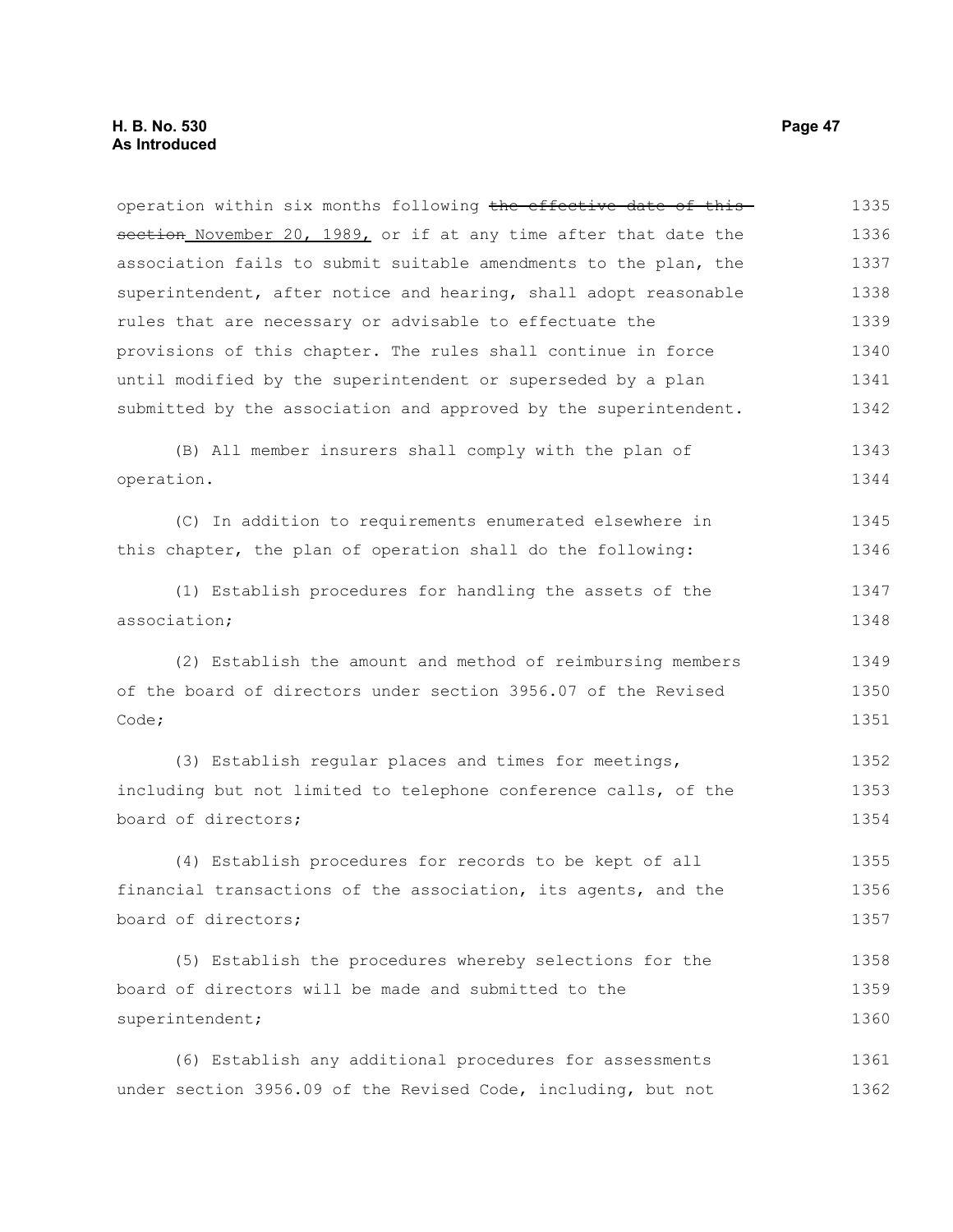#### **H. B. No. 530 Page 48 As Introduced**

limited to, allocating sums raised by assessments when two or more insolvencies occur in the same calendar year that are subject to the two per cent calendar year assessment limitation; 1363 1364 1365

(7) Contain additional provisions necessary or proper for the execution of the powers and duties of the association. 1366 1367

(D) The plan of operation may provide that any or all powers and duties of the association, except those under division  $(0)$   $(3)$   $(N)$   $(3)$  of section 3956.08 and section 3956.09 of the Revised Code, are delegated to a corporation, association, or other organization that performs or will perform functions similar to those of the association, or its equivalent, in two or more states. The corporation, association, or organization shall be reimbursed for any payments made on behalf of the association, and shall be paid for its performance of any function of the association. A delegation under this division shall take effect only with the approval of both the board of directors and the superintendent, and may be made only to a corporation, association, or organization that extends protection not substantially less favorable and effective than that provided by this chapter. 1368 1369 1370 1371 1372 1373 1374 1375 1376 1377 1378 1379 1380 1381 1382

**Sec. 3956.11.** (A) The superintendent of insurance shall: 1383

(1) Upon request of the board of directors of the Ohio life and health insurance guaranty association, provide the association with a statement of the premiums in this and any other appropriate states for each member insurer; 1384 1385 1386 1387

(2) When an impairment is declared and the amount of the impairment is determined, serve a demand upon the impaired insurer to make good the impairment within a reasonable time. Notice to the impaired insurer shall constitute notice to its 1388 1389 1390 1391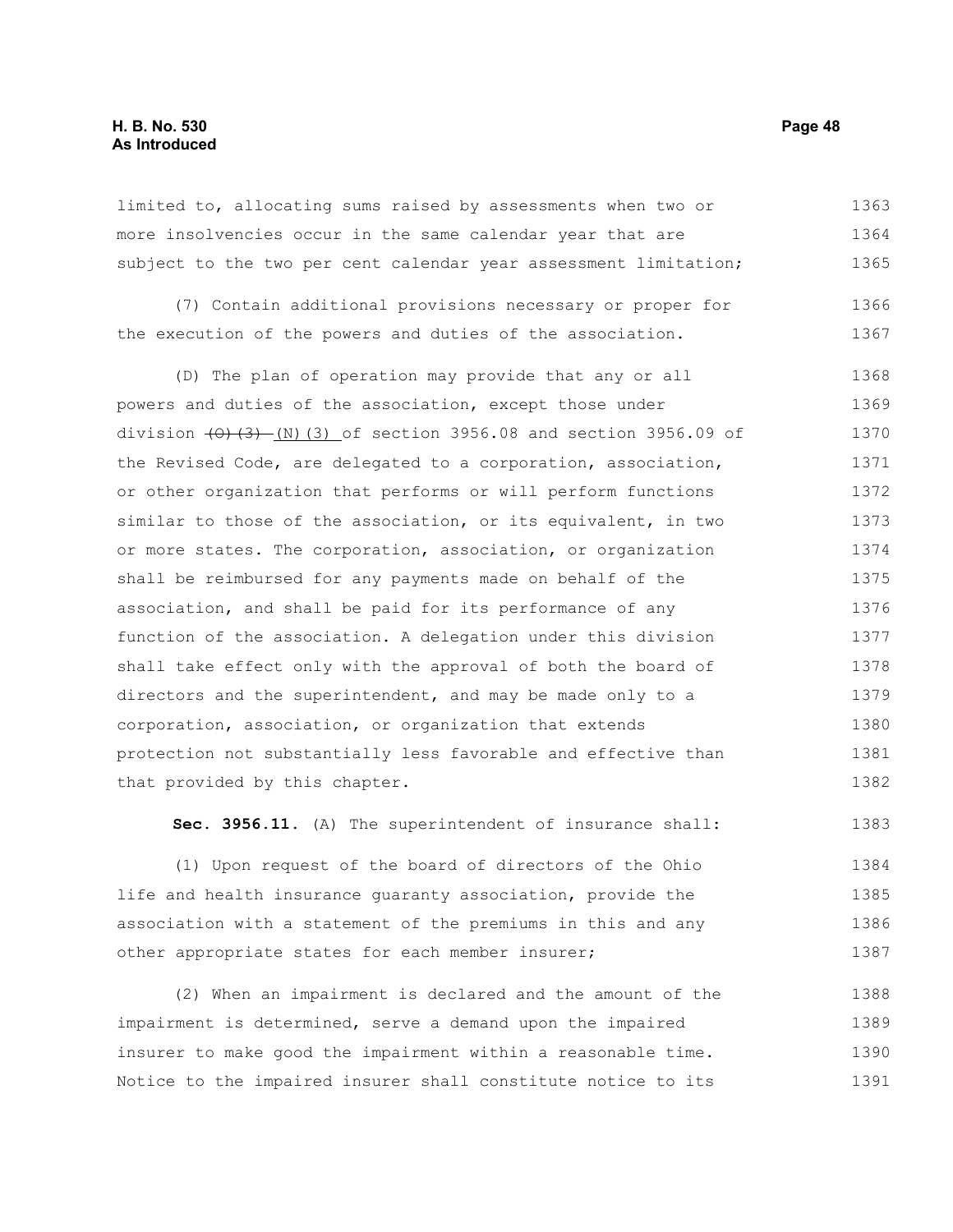shareholders, if any. The failure of the *impaired* insurer promptly to comply with the demand shall not excuse the association from the performance of its powers and duties under this chapter. 1392 1393 1394 1395

(3) In any liquidation or rehabilitation proceeding involving a domestic member insurer, be appointed as the liquidator or rehabilitator. 1396 1397 1398

(B) The superintendent, after notice and hearing, may suspend or revoke the *license or* certificate of authority to transact insurance business in this state of any member insurer that fails to pay an assessment when due or fails to comply with the plan of operation of the association. As an alternative, the superintendent may levy a forfeiture on any member insurer that fails to pay an assessment when due. The forfeiture shall not exceed five per cent of the unpaid assessment per month, but shall not be less than one hundred dollars per month. 1399 1400 1401 1402 1403 1404 1405 1406 1407

(C) Any action of the board of directors or the association may be appealed to the superintendent by any member insurer if the appeal is taken within sixty days of the final action being appealed. If a member insurer is appealing an assessment, the amount assessed shall be paid to the association and be available to meet association obligations during the pendency of the appeal. If the appeal on the assessment is upheld, the amount paid in error or excess shall be returned to the member insurer. Any final action or order of the superintendent is subject to review under Chapter 119. of the Revised Code. 1408 1409 1410 1411 1412 1413 1414 1415 1416 1417 1418

(D) The liquidator, rehabilitator, or conservator of any impaired or insolvent insurer may notify all interested persons of the effect of this chapter. 1419 1420 1421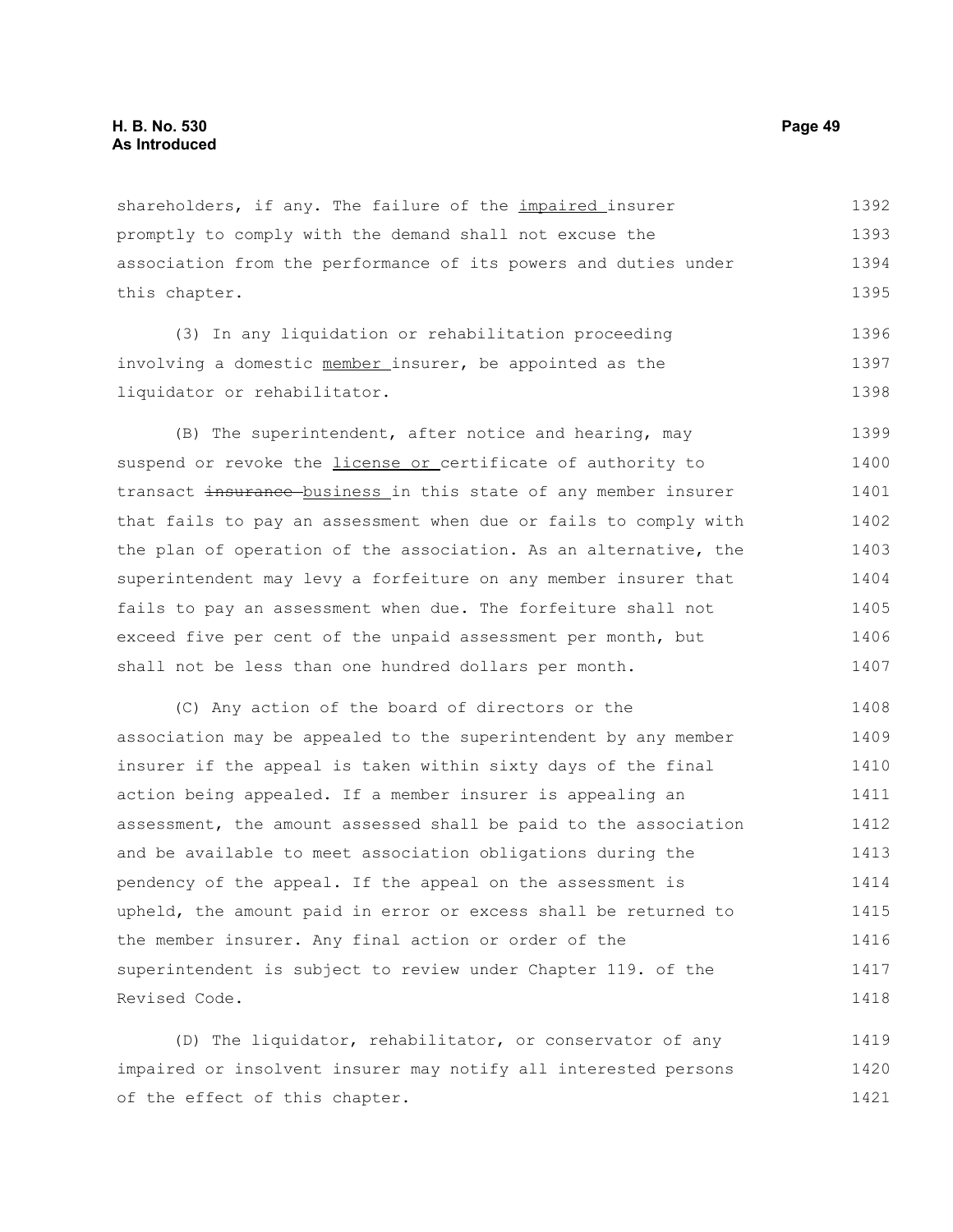### **H. B. No. 530 Page 50 As Introduced**

| (E) Notwithstanding section 109.02 of the Revised Code,          | 1422 |
|------------------------------------------------------------------|------|
| the superintendent has sole authority to select and hire legal   | 1423 |
| counsel to represent the superintendent in his the               | 1424 |
| superintendent's role as rehabilitator or liquidator of an       | 1425 |
| impaired or insolvent insurer.                                   | 1426 |
| Sec. 3956.12. To aid in the detection and prevention of          | 1427 |
| member insurer insolvencies or impairments:                      | 1428 |
| (A) The superintendent of insurance shall do all of the          | 1429 |
| following:                                                       | 1430 |
| (1) Notify the commissioners of insurance of all the other       | 1431 |
| states, territories of the United States, and the District of    | 1432 |
| Columbia when-he the superintendent takes any of the following   | 1433 |
| actions against a member insurer:                                | 1434 |
| (a) Revocation of license;                                       | 1435 |
| (b) Suspension of license;                                       | 1436 |
| (c) Makes any formal order that such company-member              | 1437 |
| insurer restrict its premium writing, obtain additional          | 1438 |
| contributions to surplus, withdraw from the state, reinsure all  | 1439 |
| or any part of its business, or increase capital, surplus, or    | 1440 |
| any other account for the security of policyholders, contact     | 1441 |
| owners, certificate holders, or creditors.                       | 1442 |
| Notice under division (A) (1) of this section shall be           | 1443 |
| mailed or delivered by electronic means to all insurance         | 1444 |
| commissioners within thirty days following the action taken or   | 1445 |
| the date on which the action occurs.                             | 1446 |
| (2) Report to the board of directors of the Ohio life and        | 1447 |
| health insurance quaranty association when-he the superintendent | 1448 |
| has taken any of the actions set forth in division (A) (1) of    | 1449 |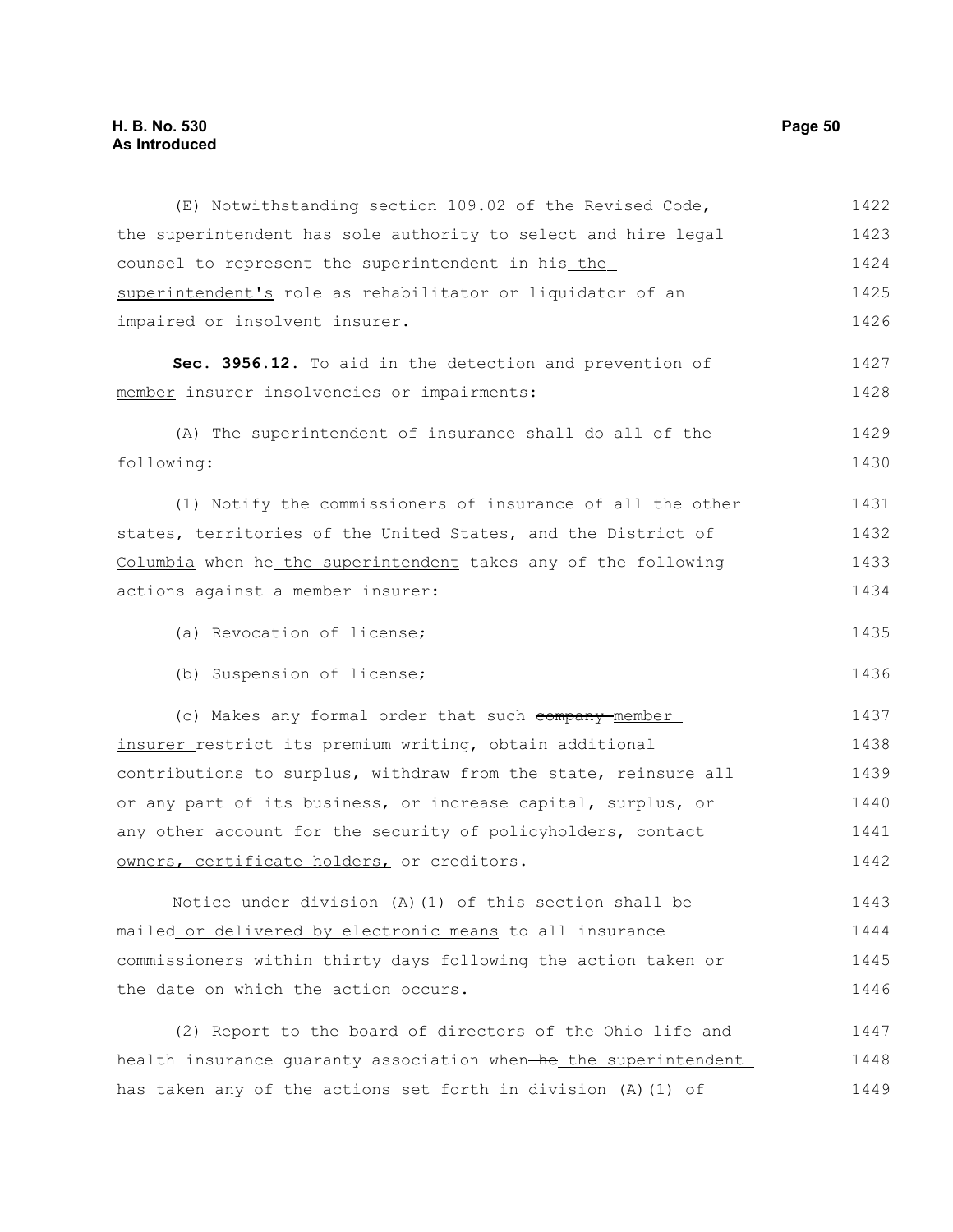#### **H. B. No. 530 Page 51 As Introduced**

this section or has received a report from any other insurance commissioner indicating that any such action has been taken in another state. The report to the board of directors shall contain all significant details of the action taken or the report received from another commissioner. 1450 1451 1452 1453 1454

 $(3)$  Report to the board of directors when-he the superintendent has reasonable cause to believe, from any completed or ongoing examination of any member companyinsurer, that the company member insurer may be an impaired or insolvent insurer; 1455 1456 1457 1458 1459

(4) Furnish to the board of directors the national association of insurance commissioners' insurance regulatory information service (IRIS) ratios and listings of companies not included in the ratios developed by the commissioners. The board may use the information contained in this report in carrying out its duties and responsibilities under this section. The report and the information contained in the report shall be kept confidential by the members of the board of directors until such time as made public by the superintendent or other lawful authority. 1460 1461 1462 1463 1464 1465 1466 1467 1468 1469

(B) The superintendent may seek the advice and recommendation of the board of directors concerning any matter affecting his the superintendent's duties and responsibilities regarding the financial condition of member insurers and companies insurers or health insuring corporations seeking admission to transact insurance business in this state. 1470 1471 1472 1473 1474 1475

(C) The board of directors, upon majority vote, may make reports and recommendations to the superintendent upon any matter germane to the solvency, rehabilitation, or liquidation of any member insurer or germane to the solvency of any company-1476 1477 1478 1479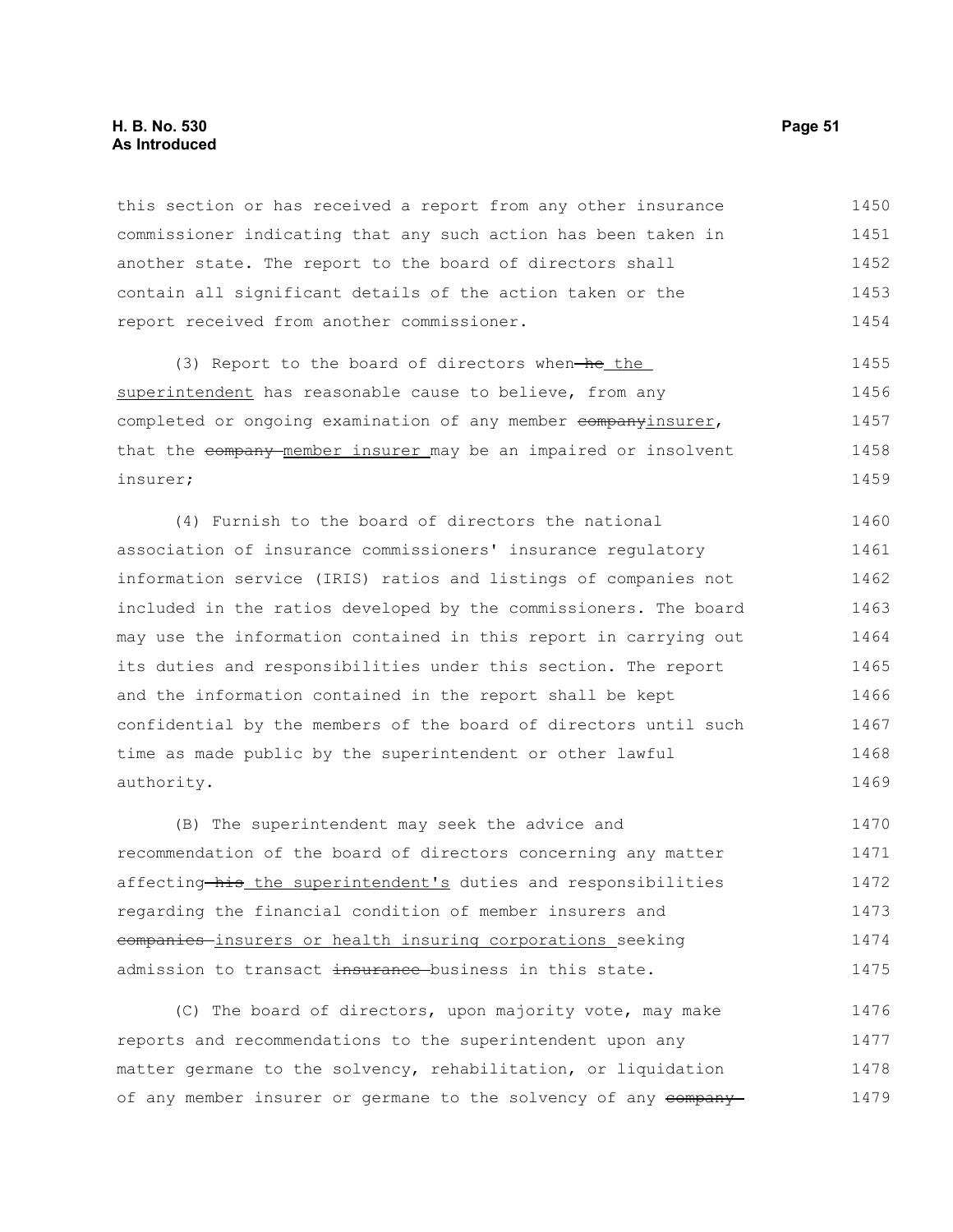insurer or health insuring corporation seeking to do aninsurance business in this state. The reports and recommendations are not public records. (D) The board of directors, upon majority vote, may notify the superintendent of any information the board possesses that indicates any member insurer may be an impaired or insolvent insurer. (E) The board of directors, upon majority vote, mayrequest that the superintendent order an examination of any member insurer that the board in good faith believes may be an impaired or insolvent insurer. Within thirty days of the receipt of such request, the superintendent shall begin the examination. The examination may be conducted as a national association of insurance commissioners examination or may be conducted by the persons the superintendent designates. The cost of the examination shall be paid by the association and the examination report shall be treated as are other examination reports. The examination report shall not be released to the board of directors of the association prior to its release to the public, but this shall not preclude the superintendent from complying with division (A) of this section. The superintendent shallnotify the board of directors when the examination is completed. The request for an examination shall be kept on file by the superintendent but it shall not be open to public inspection prior to the release of the examination report to the public.  $(F)$ -The board of directors, upon majority vote, may make recommendations to the superintendent for the detection and 1480 1481 1482 1483 1484 1485 1486 1487 1488 1489 1490 1491 1492 1493 1494 1495 1496 1497 1498 1499 1500 1501 1502 1503 1504 1505 1506

(G) The board of directors, at the conclusion of any insurer insolvency in which the association was obligated to pay 1508 1509

prevention of member insurer insolvencies.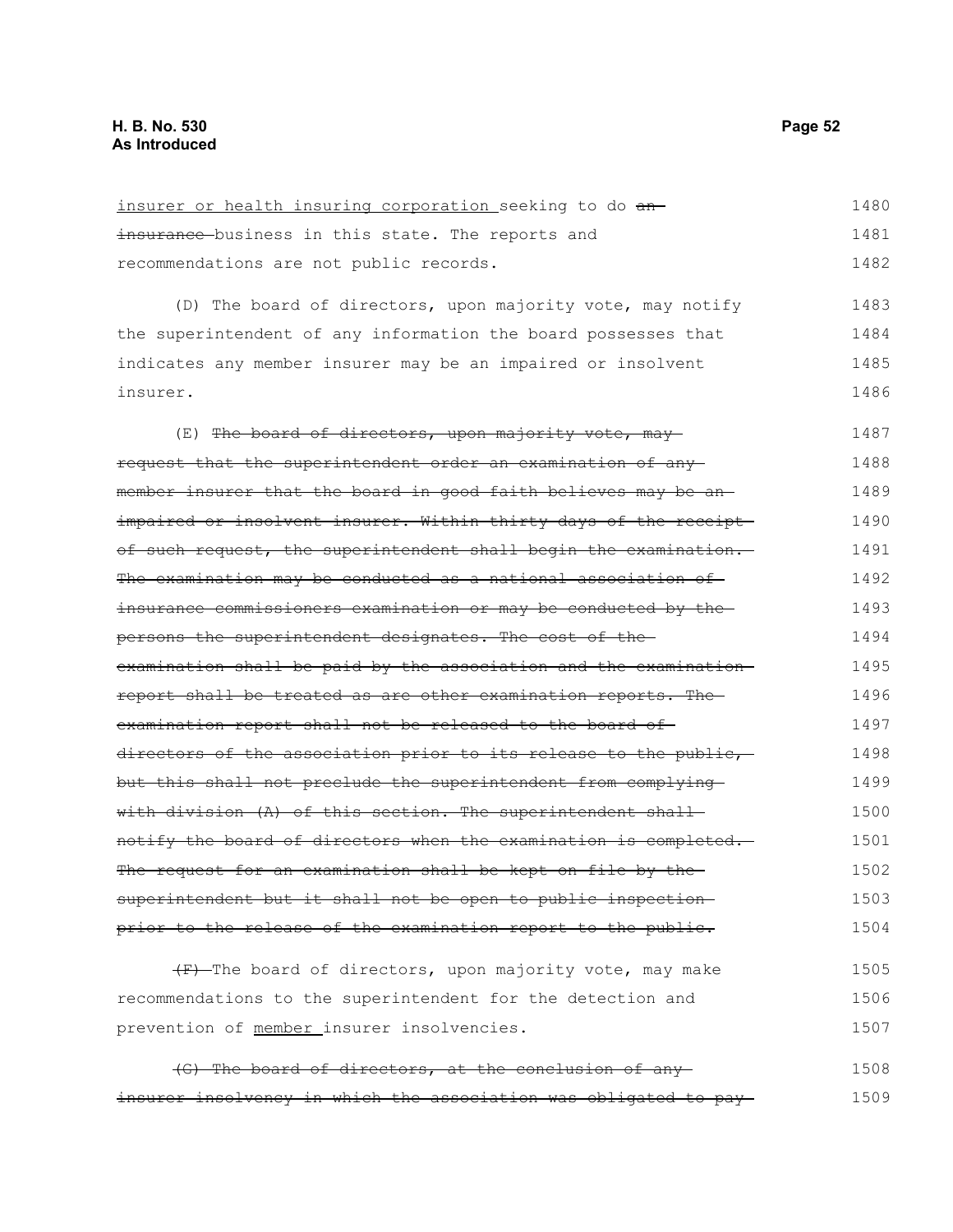#### **H. B. No. 530 Page 53 As Introduced**

covered claims, may prepare a report to the superintendent containing information it may have in its possession bearing on the history and causes of such insolvency. The board shallcooperate with the boards of directors of guaranty associations in other states in preparing a report on the history and causesof insolvency of a particular insurer, and may adopt by reference any report prepared by the other associations. 1510 1511 1512 1513 1514 1515 1516

**Sec. 3956.13.** (A) Nothing in this chapter shall be construed to reduce the liability for unpaid assessments of the insureds or enrollees of an impaired or insolvent insurer operating under a plan with assessment liability. 1517 1518 1519 1520

(B) Records shall be kept of all resolutions adopted by the Ohio life and health guaranty association in carrying out its powers and duties under section 3956.08 of the Revised Code. The records shall be made public only upon the termination of a rehabilitation or liquidation proceeding involving the impaired or insolvent insurer, upon the termination of the impairment or insolvency of the member insurer, or upon the order of a court of competent jurisdiction. Nothing in this division shall limit the duty of the association to render a report of its activities under section 3956.14 of the Revised Code. 1521 1522 1523 1524 1525 1526 1527 1528 1529 1530

(C) For the purpose of carrying out its obligations under this chapter, the association shall be deemed to be a creditor of the impaired or insolvent insurer to the extent of assets attributable to covered policies or contracts, reduced by any amounts to which the association is entitled as subrogee pursuant to division  $\frac{L}{L}$  (K) of section 3956.08 of the Revised Code. Assets of the impaired or insolvent insurer attributable to covered policies or contracts shall be used to continue all covered policies or contracts and pay all contractual 1531 1532 1533 1534 1535 1536 1537 1538 1539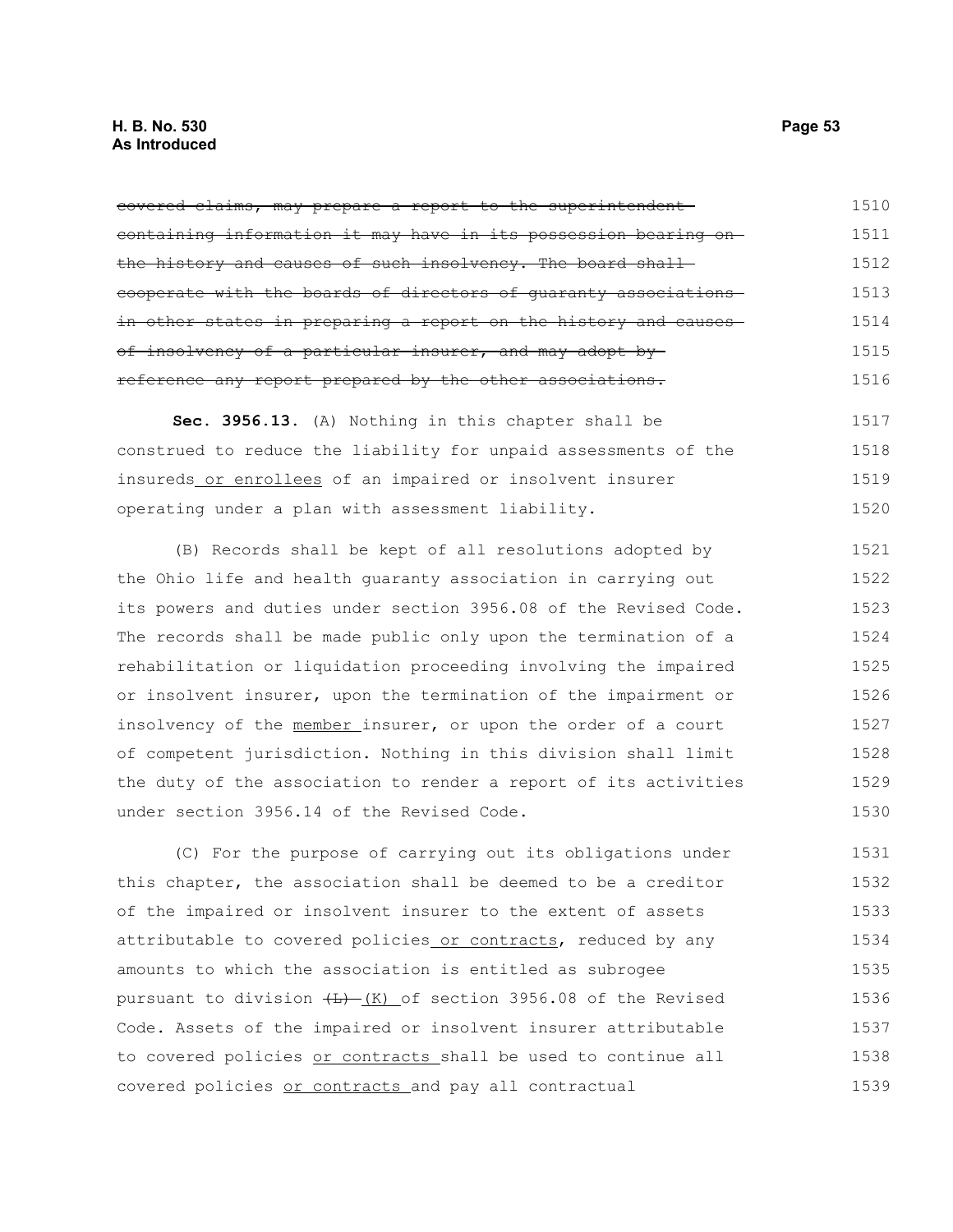obligations of the impaired or insolvent insurer as required by this chapter. As used in this division, "assets attributable to covered policies or contracts" means that proportion of the assets that the reserves that should have been established for covered policies or contracts bear to the reserves that should have been established for all policies or contracts of insurance or health benefit plans written by the impaired or insolvent insurer. 1540 1541 1542 1543 1544 1545 1546 1547

(D)(1) As a creditor of the impaired or insolvent insurer as established in division (C) of this section and consistent with section 3903.34 of the Revised Code, the association and other similar associations shall be entitled to receive a disbursement of assets out of the marshaled assets, from time to time as the assets become available to reimburse it, as a credit against contractual obligations under this chapter. 1548 1549 1550 1551 1552 1553 1554

(2) If the liquidator has not, within one hundred twenty days of a final determination of insolvency of a member insurer by the receivership court, made an application to the court for the approval of a proposal to disburse assets out of marshaled assets to guaranty associations having obligations because of the insolvency, then the association shall be entitled to make application to the receivership court for approval of its own proposal to disburse these assets. 1555 1556 1557 1558 1559 1560 1561 1562

(E)(1) Prior to the termination of any rehabilitation or liquidation proceeding, the court may take into consideration the contributions of the respective parties, including the association, the shareholders, contract owners, certificate holders, enrollees, and policyowners of the insolvent insurer, and any other party with a bona fide interest, in making an equitable distribution of the ownership rights of the insolvent 1563 1564 1565 1566 1567 1568 1569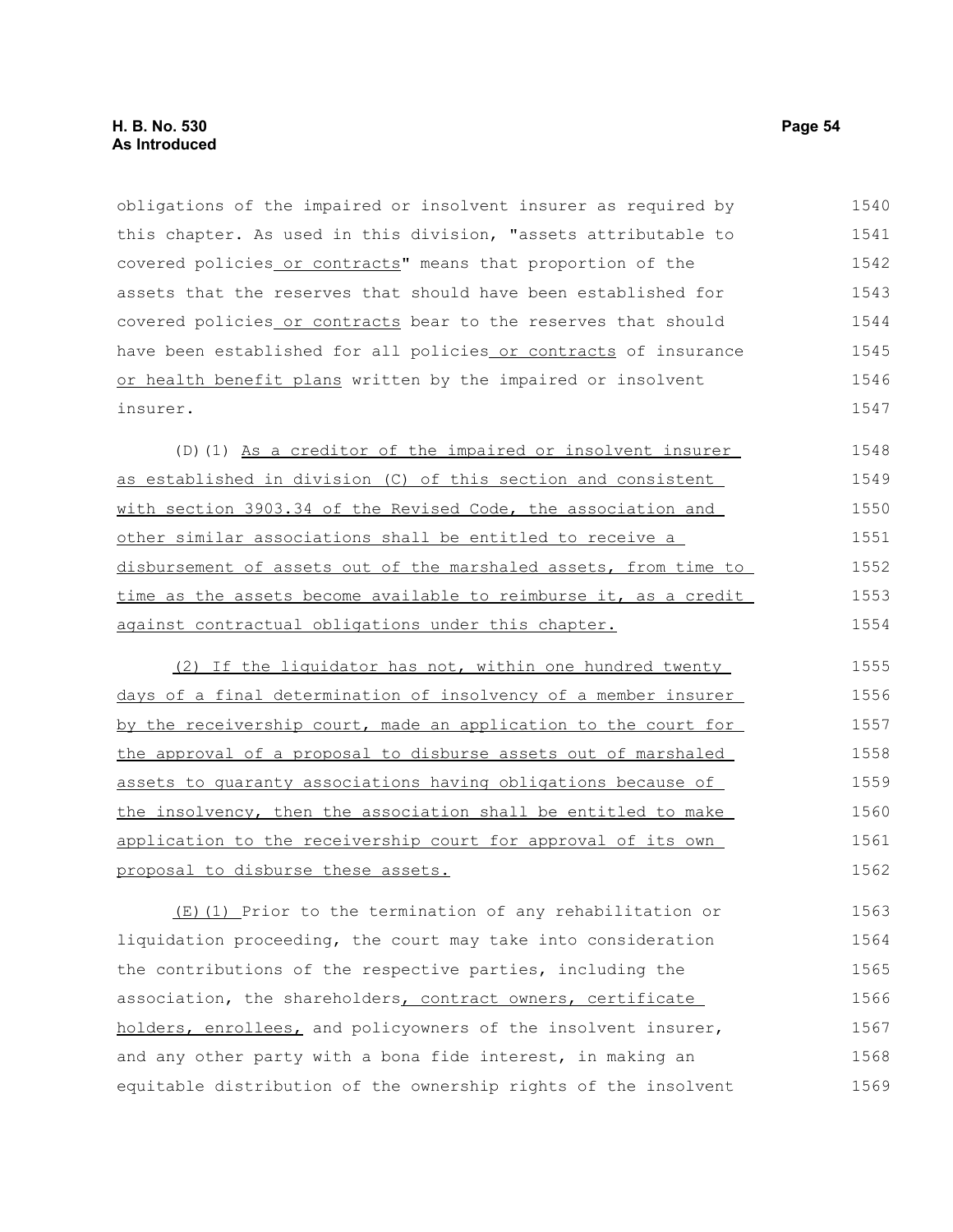insurer. In this determination, consideration shall be given to the welfare of the policyholders, contract owners, certificate holders, and enrollees of the continuing or successor member insurer. 1570 1571 1572 1573

(2) No distribution to stockholders, if any, of an impaired or insolvent insurer shall be made until the total amount of valid claims of the association with interest on that amount at a rate not less than the rate allowed under 96 Stat. 2478, 28 U.S.C.A. 1961 for funds expended in carrying out its powers and duties under section 3956.08 of the Revised Code with respect to such member insurer have been fully recovered by the association. 1574 1575 1576 1577 1578 1579 1580 1581

 $\overline{(E)(1)}$  (F)(1) If an order for rehabilitation or liquidation of an-a member insurer domiciled in this state has been entered, the rehabilitator or liquidator may recover on behalf of the member insurer, from any affiliate that controlled it, the amount of distributions, other than stock dividends paid by the member insurer on its capital stock, made at any time during the five years preceding the complaint for liquidation or rehabilitation, subject to the limitations of divisions  $\overline{(E)(2)}$ (F)(2) and (4) of this section. 1582 1583 1584 1585 1586 1587 1588 1589 1590

(2) No distribution shall be recoverable if the member insurer shows that, when paid, the distribution was lawful and reasonable and that the member insurer did not know and could not reasonably have known that the distribution might adversely affect the ability of the member insurer to fulfill its contractual obligations. 1591 1592 1593 1594 1595 1596

(3) Any person who was an affiliate that controlled the member insurer at the time the distributions were paid is liable up to the amount of distributions-he the person received. Any 1597 1598 1599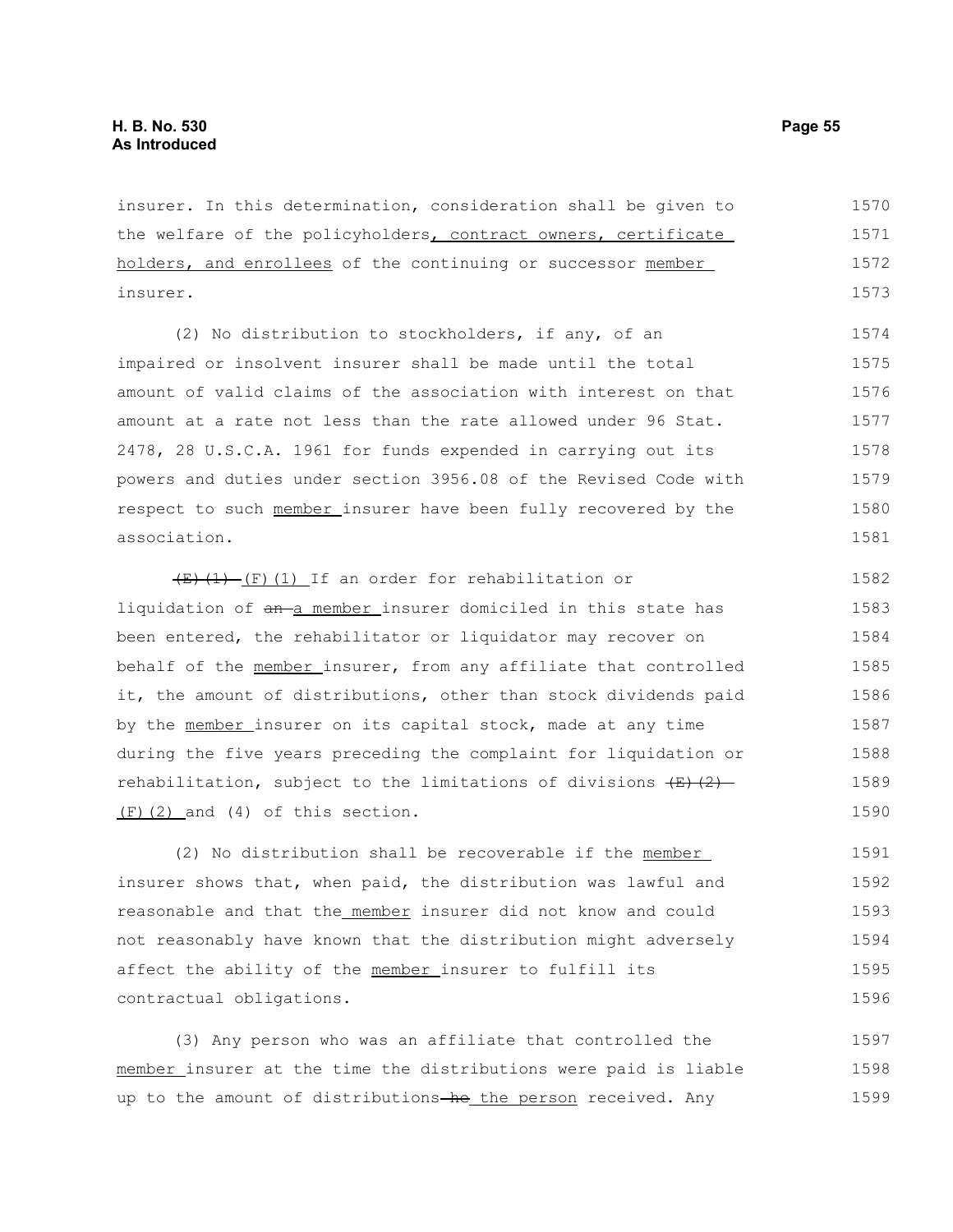person who was an affiliate that controlled the member insurer at the time the distributions were declared is liable up to the amount of distributions-he the person would have received if they had been paid immediately. If two or more persons are liable with respect to the same distributions, they are jointly and severally liable. 1600 1601 1602 1603 1604 1605

(4) The maximum amount recoverable under this division shall be the amount needed in excess of all other available assets of the insolvent insurer to pay the contractual obligations of the insolvent insurer. 1606 1607 1608 1609

(5) If any person liable under division  $\overline{E}(3)$  (F)(3) of this section is insolvent, all its affiliates that controlled it at the time the distribution was paid are jointly and severally liable for any resulting deficiency in the amount recovered from the insolvent affiliate. 1610 1611 1612 1613 1614

**Sec. 3956.16.** There shall be no liability on the part of, and no cause of action of any nature shall arise against, any member insurer or its agents or employees, the Ohio life and health guaranty association or its agents or employees, the board of directors or any member of the board, or the superintendent of insurance or-his the superintendent's representatives, for any action or omission by them pursuant to the purposes and provisions of this chapter or in the performance of their powers and duties under this chapter. Immunity under this section extends to the participation in any organization of one or more other state associations of similar purposes as provided in division  $(0)$   $(7)$  (N)(7) of section 3956.08 of the Revised Code, and to any such organization and its agents and employees. 1615 1616 1617 1618 1619 1620 1621 1622 1623 1624 1625 1626 1627 1628

**Sec. 3956.18.** (A)(1) No person shall make, publish, 1629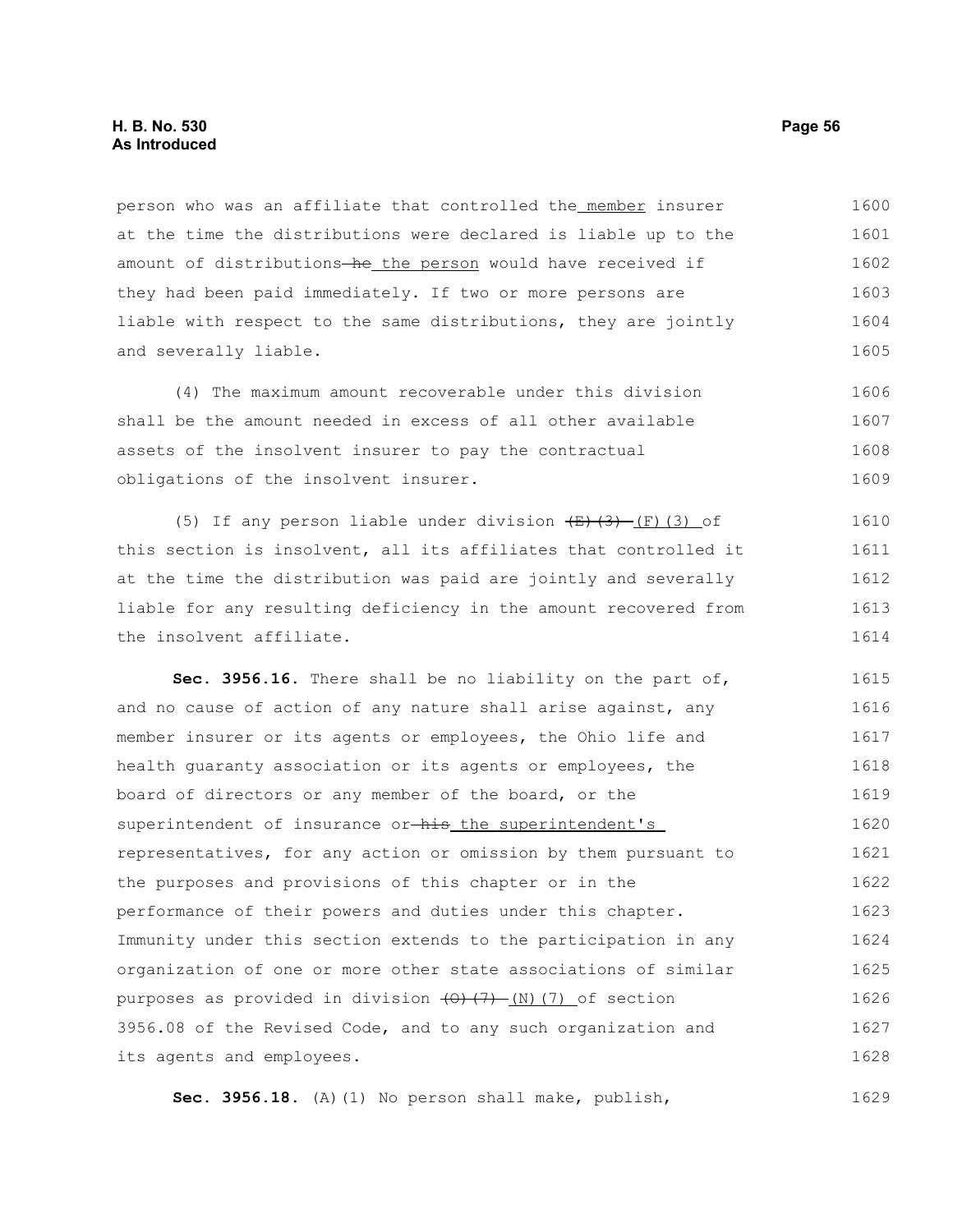disseminate, circulate, or place before the public, or cause to be made, published, disseminated, circulated, or placed before the public, in any newspaper, magazine, or other publication, or in the form of a notice, circular, pamphlet, letter, or poster, or over any radio or television station, or in any other manner, any advertisement, announcement, or statement, written or oral, that uses the existence of the Ohio life and health insurance guaranty association for the purposes of sales, solicitation, or inducement to purchase any form of insurance or other coverage covered by this chapter. (2) As used in division (A)(1) of this section, "person" includes but is not limited to any member insurer or any agent or affiliate of any member insurer. (3) Division (A)(1) of this section does not apply to the association or any other entity that does not sell or solicit insurance or coverage by a health insuring corporation.  $(B)$  (1) Within six months after-the effective date of thissection November 20, 1989, the association shall prepare a summary document, complying with division (C) of this section, describing the general purposes and current limitations of this chapter. The document shall be submitted to the superintendent of insurance for approval. (2) On or after the sixtieth day after receiving approval under division (B)(1) of this section, no member insurer shall deliver a policy or contract described in division  $(B)$  (1) of section 3956.04 of the Revised Code to a policy owner, contract owner, certificate holder, or enrollee unless the summary document is delivered to the policy-or owner, contract owner, or certificate holder, or the enrollee, prior to or at the time of delivery of the policy or contract, except if division (D) of 1630 1631 1632 1633 1634 1635 1636 1637 1638 1639 1640 1641 1642 1643 1644 1645 1646 1647 1648 1649 1650 1651 1652 1653 1654 1655 1656 1657 1658 1659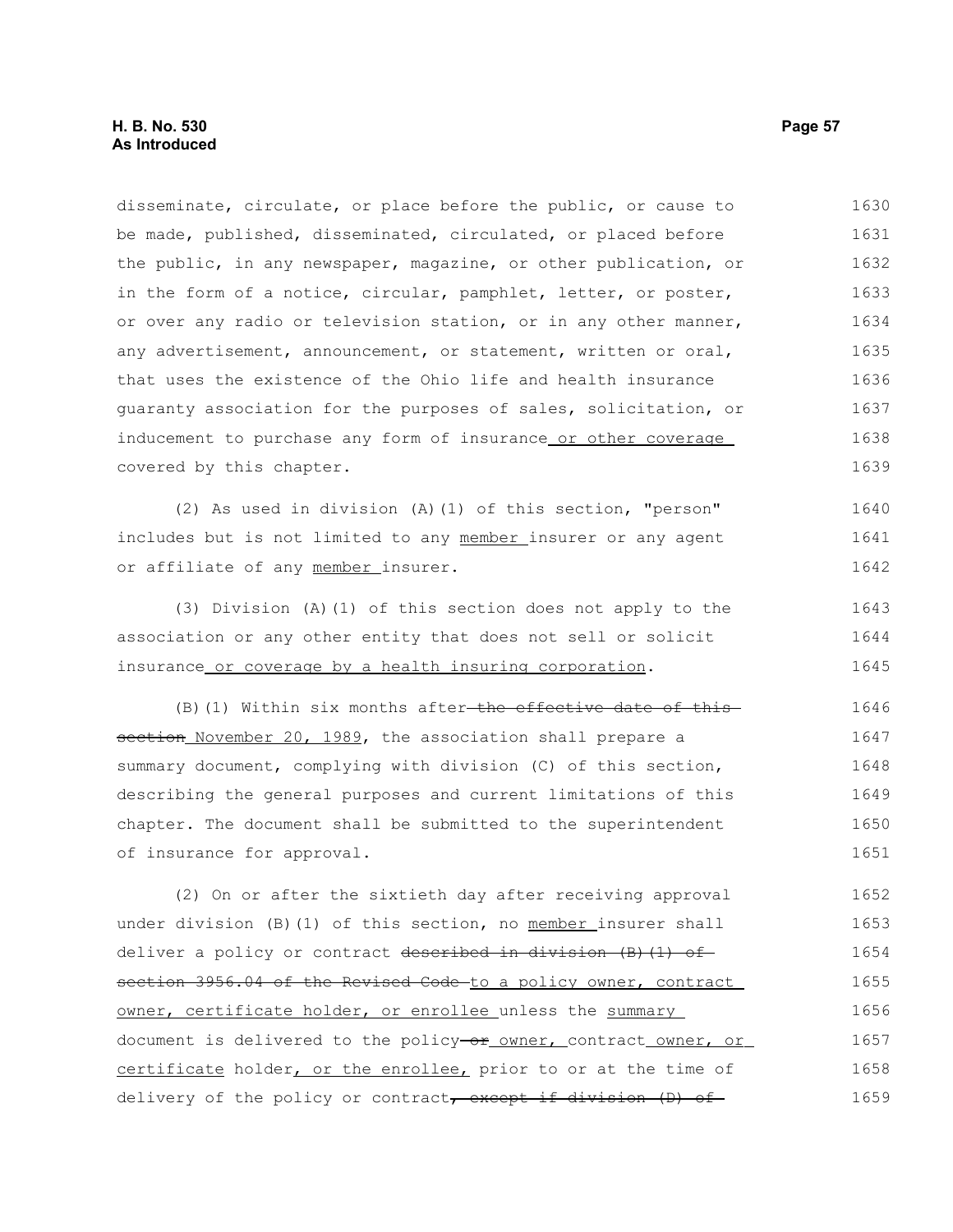this section applies. The summary document also shall be available upon request by a policy-or owner, contract owner, or certificate holder, or the enrollee. 1660 1661 1662

(3) The distribution or delivery, or contents or interpretation of the summary document shall not be construed to mean that the policy or contract or the holder of the policy or owner, contract owner, or certificate holder, or the enrollee, is covered in the event of the impairment or insolvency of a member insurer. Failure to receive this summary document does not confer upon the policyholderpolicy owner, contract holderowner, certificate holder, enrollee, or insured any greater rights than those stated in this chapter. 1663 1664 1665 1666 1667 1668 1669 1670 1671

(4) The association shall revise the summary document as amendments to this chapter may require. 1672 1673

(C) The summary document prepared under division (B)(1) of this section shall contain a clear and conspicuous disclaimer on its face. The superintendent shall adopt a rule establishing the form and content of the disclaimer. The disclaimer shall do all of the following: 1674 1675 1676 1677 1678

(1) State the name and address of the Ohio life and health insurance guaranty association and of the department of insurance; 1679 1680 1681

(2) Prominently warn the policy-or owner, contract owner, or certificate holder, or the enrollee, that the association may not cover the policy or contract or, if coverage is available, it will be subject to substantial limitations and exclusions, and conditioned on continued residence in this state; 1682 1683 1684 1685 1686

(3) State the types of policies or contracts for which guaranty funds will provide coverage; 1687 1688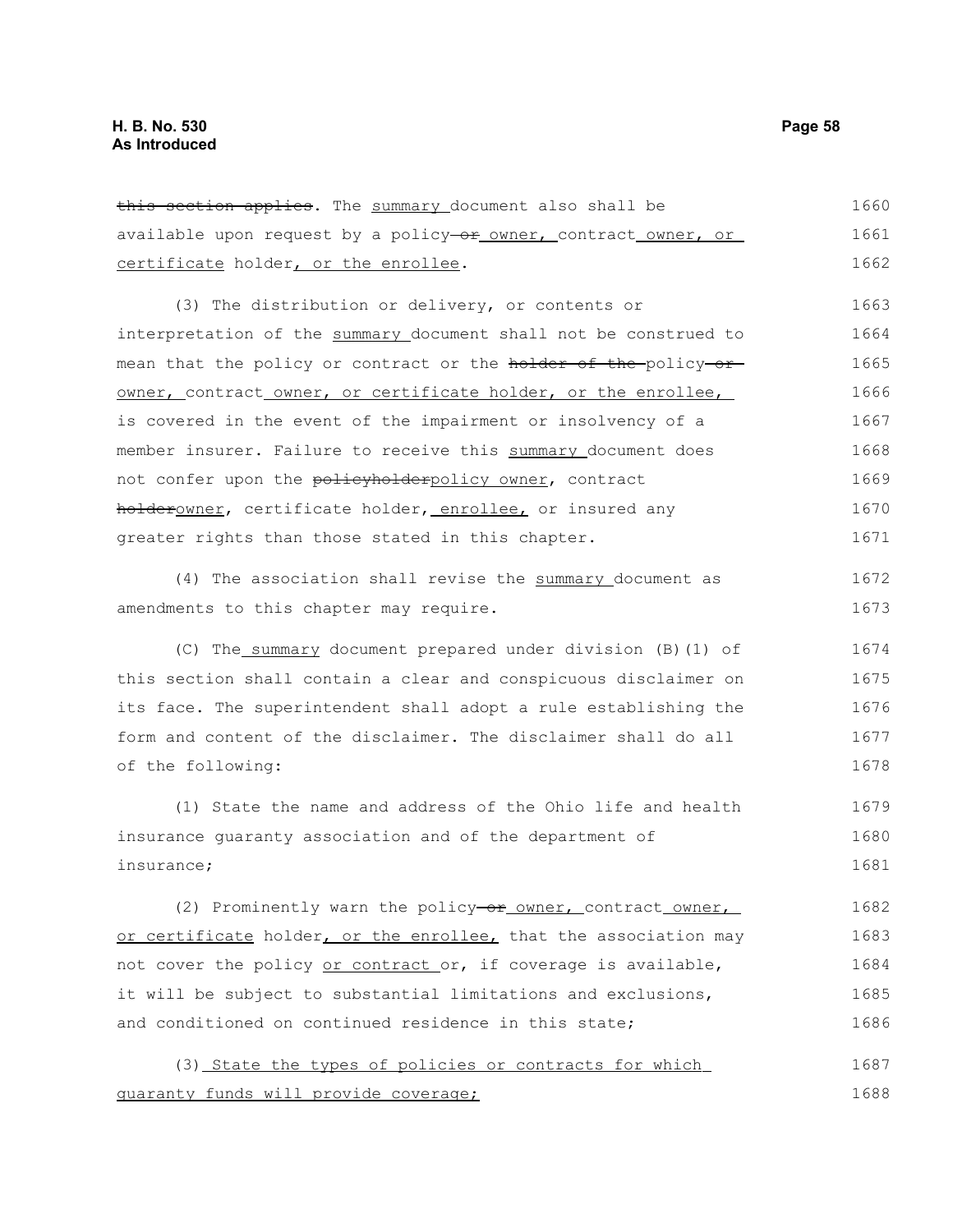(4) State that the member insurer and its agents are prohibited by law from using the existence of the association for the purpose of sales, solicitation, or inducement to purchase any form of insurance or health insuring corporation coverage;  $(4)$  (5) Emphasize that the policy-or owner, contract holder-owner, certificate holder, or enrollee should not rely on coverage under the association when selecting an insurer or health insuring corporation;  $(5)$  (6) Explain rights available and procedures for filing a complaint to allege a violation of any provisions of this chapter; (7) Provide other information as directed by the superintendent, including sources for information about the financial condition of insurers provided that the information is not proprietary and is subject to disclosure under that state's public records law. (D) No insurer or agent may deliver a policy or contract described in division (B)(1) of section 3956.04 of the Revised Code, all or a portion of which is excluded under division (B) (2)(a) of section 3956.04 of the Revised Code from coverage under this chapter unless the insurer or agent, prior to or at the time of delivery, gives the policy orcontract holder a separate written notice that clearly and conspicuously discloses that the policy or contract, or a portion of the policy or contract, is not covered by the association. The superintendent, by rule, shall specify the form and content of the noticeA member insurer shall retain evidence of compliance with division (B) of this section for so long as the policy or contract for which the notice is given remains in effect. 1689 1690 1691 1692 1693 1694 1695 1696 1697 1698 1699 1700 1701 1702 1703 1704 1705 1706 1707 1708 1709 1710 1711 1712 1713 1714 1715 1716 1717 1718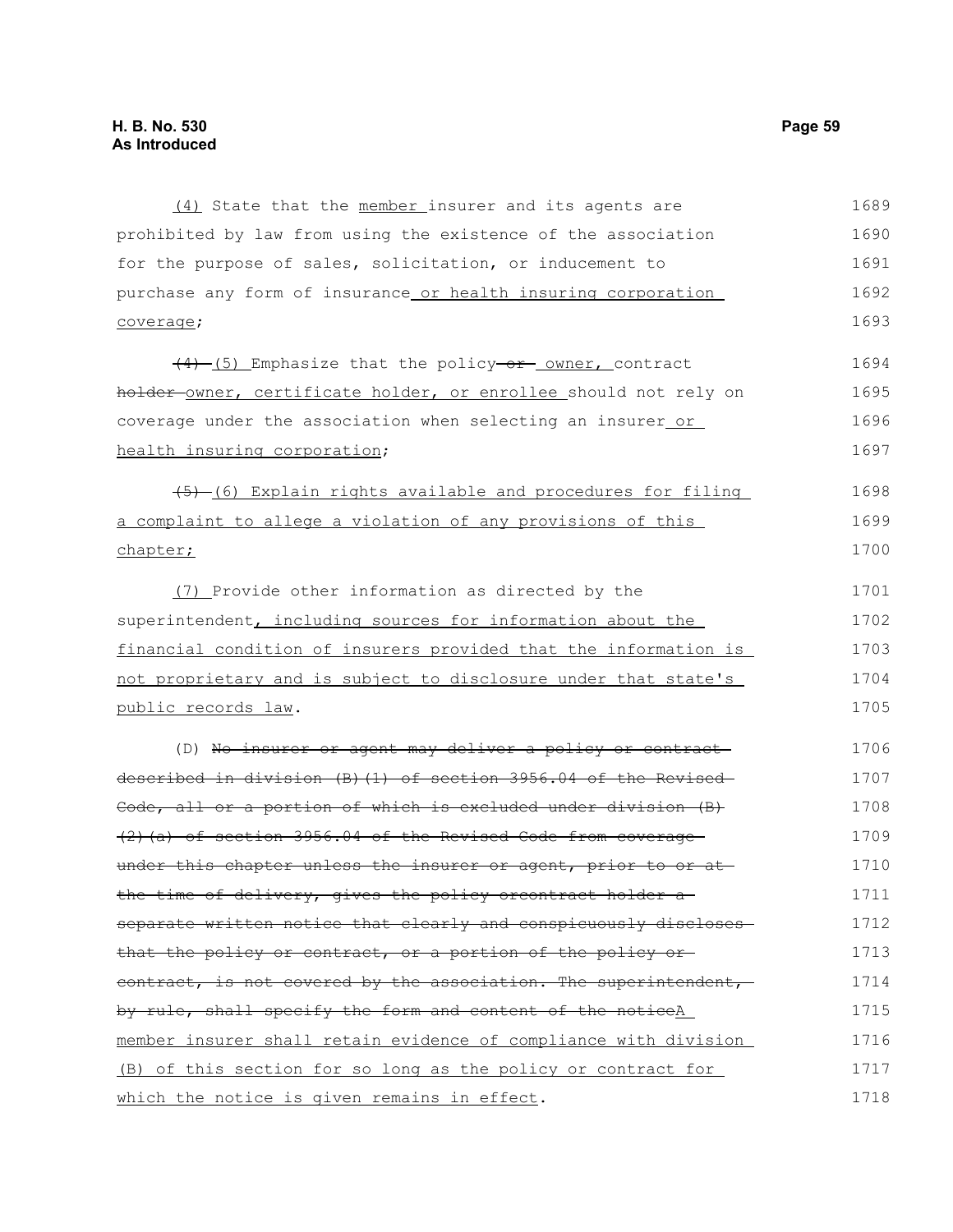| Sec. 3956.19. (A) The provisions of this chapter in effect       | 1719 |
|------------------------------------------------------------------|------|
| prior to the effective date of this section shall apply to all   | 1720 |
| matters relating to any impaired insurer or insolvent insurer    | 1721 |
| for which the association first became obligated under section   | 1722 |
| 3956.08 of the Revised Code prior to the effective date.         | 1723 |
| (B) The provisions of this chapter in effect on and after        | 1724 |
| the effective date of this section shall apply to all matters    | 1725 |
| relating to any impaired insurer or insolvent insurer for which  | 1726 |
| the association first becomes obligated under section 3956.08 of | 1727 |
| the Revised Code on or after the effective date.                 | 1728 |
| Sec. 3956.20. (A) (1) A member insurer may offset against        | 1729 |
| its premium or franchise tax liability twenty per cent of the    | 1730 |
| assessment described in division (H) of section 3956.09 of the   | 1731 |
| Revised Code in each of the five calendar years following the    | 1732 |
| fiscal biennium in which the assessment was paid. The offsets    | 1733 |
| shall be allowed on a year-per-year basis commencing with the    | 1734 |
| first tax payment due after the fiscal biennium in which the     | 1735 |
| assessment was paid.                                             | 1736 |
| (2) If the aggregate total of the assessments described in       | 1737 |
| division (A) (1) of this section and eligible for offset in a    | 1738 |
| particular year exceeds a member insurer's tax liability to this | 1739 |
| state for such year, the aggregate total of the remaining        | 1740 |
| eligible assessments, notwithstanding the five-year limitation   | 1741 |
| set forth in division (A) (1) of this section, may be offset     | 1742 |
| against such tax liability in future years.                      | 1743 |
| (3) If a member insurer ceases doing business, all               | 1744 |
| uncredited assessments may be credited against its premium or    | 1745 |
| franchise tax liability for the year it ceases doing business.   | 1746 |
| (4) The Ohio life and health insurance guaranty                  | 1747 |